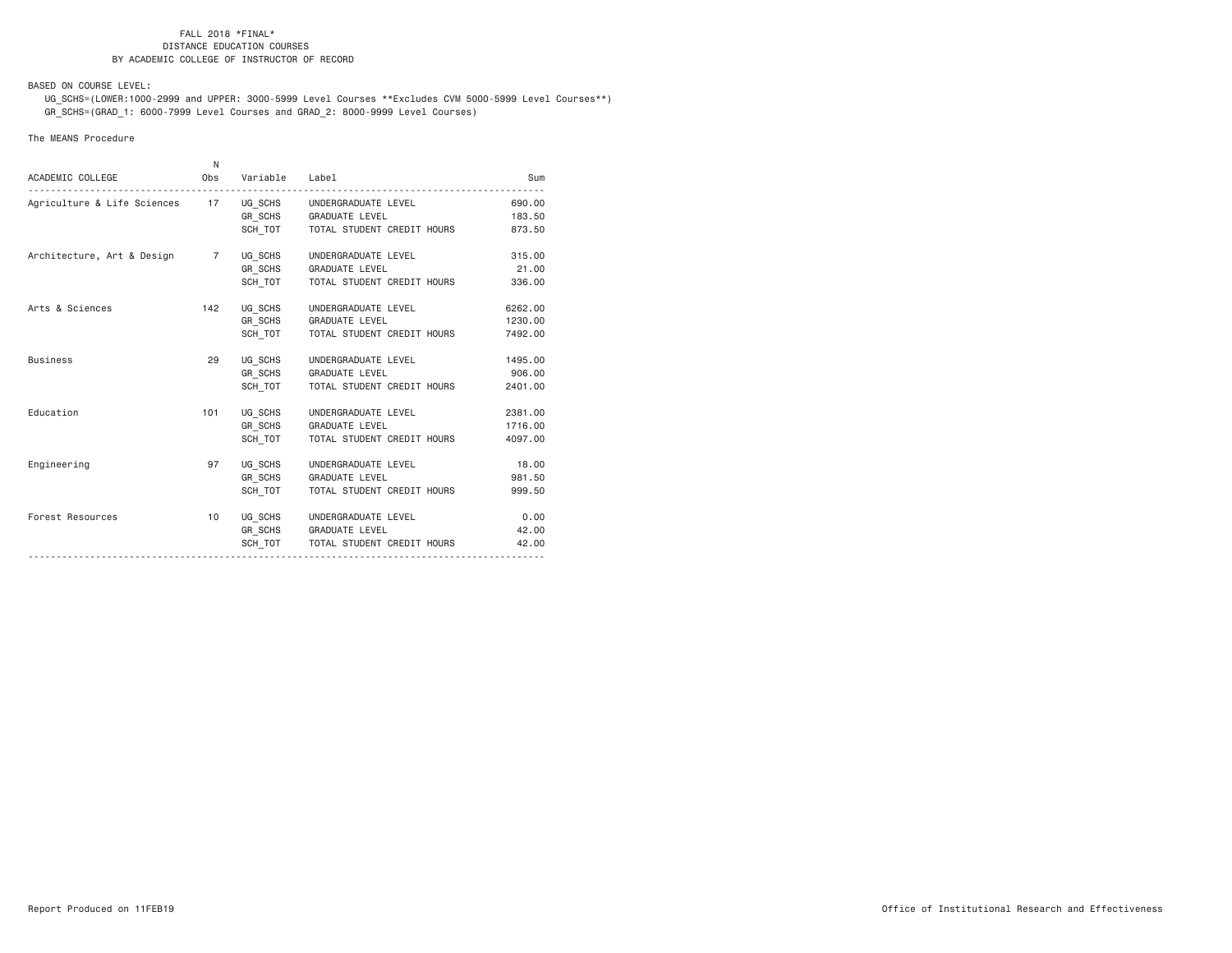BASED ON COURSE LEVEL:

 UG\_SCHS=(LOWER:1000-2999 and UPPER: 3000-5999 Level Courses \*\*Excludes CVM 5000-5999 Level Courses\*\*) GR\_SCHS=(GRAD\_1: 6000-7999 Level Courses and GRAD\_2: 8000-9999 Level Courses)

|                                            | UNDERGRADUATE | GRADUATE |        |
|--------------------------------------------|---------------|----------|--------|
| ACADEMIC DEPARTMENT                        | LEVEL         | LEVEL    | TOTAL  |
|                                            |               |          |        |
| Food Science, Nutrition & Health Promotion | 393.00        | 182.00   | 575.00 |
| Landscape Architecture                     | 120.00        | 0.00     | 120.00 |
| School of Human Sciences                   | 177.00        | 1.50     | 178.50 |
|                                            |               |          |        |
|                                            | 690.00        | 183.50   | 873.50 |
|                                            |               |          |        |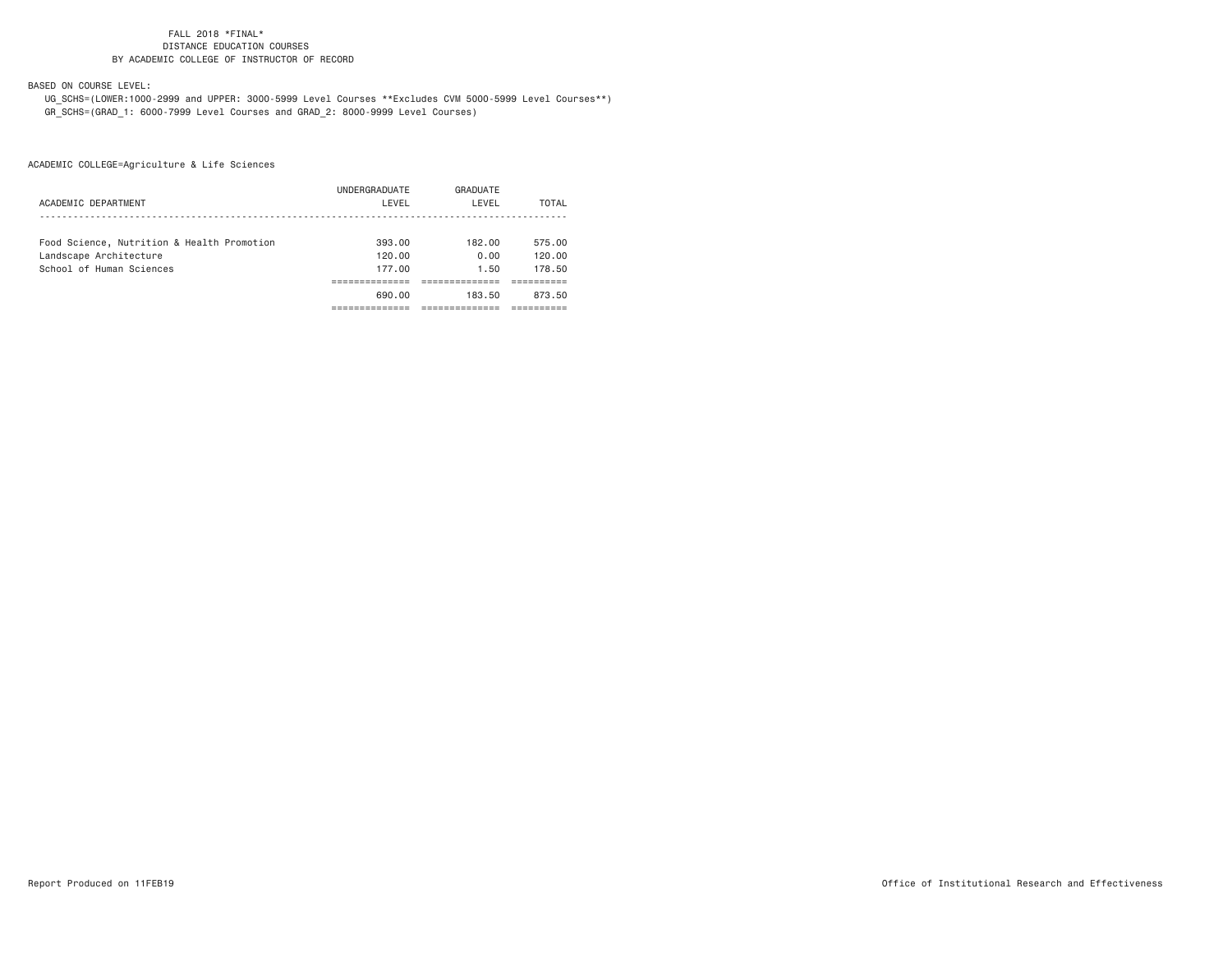# BASED ON COURSE LEVEL:

 UG\_SCHS=(LOWER:1000-2999 and UPPER: 3000-5999 Level Courses \*\*Excludes CVM 5000-5999 Level Courses\*\*) GR\_SCHS=(GRAD\_1: 6000-7999 Level Courses and GRAD\_2: 8000-9999 Level Courses)

|                        | UNDERGRADUATE | GRADUATE |        |
|------------------------|---------------|----------|--------|
| ACADEMIC DEPARTMENT    | LEVEL         | LEVEL    | TOTAL  |
|                        |               |          |        |
| Art AAD                | 231.00        | 21.00    | 252.00 |
| Interior Design        | 51.00         | 0.00     | 51.00  |
| School of Architecture | 33.00         | 0.00     | 33.00  |
|                        |               |          |        |
|                        | 315.00        | 21.00    | 336.00 |
|                        |               |          |        |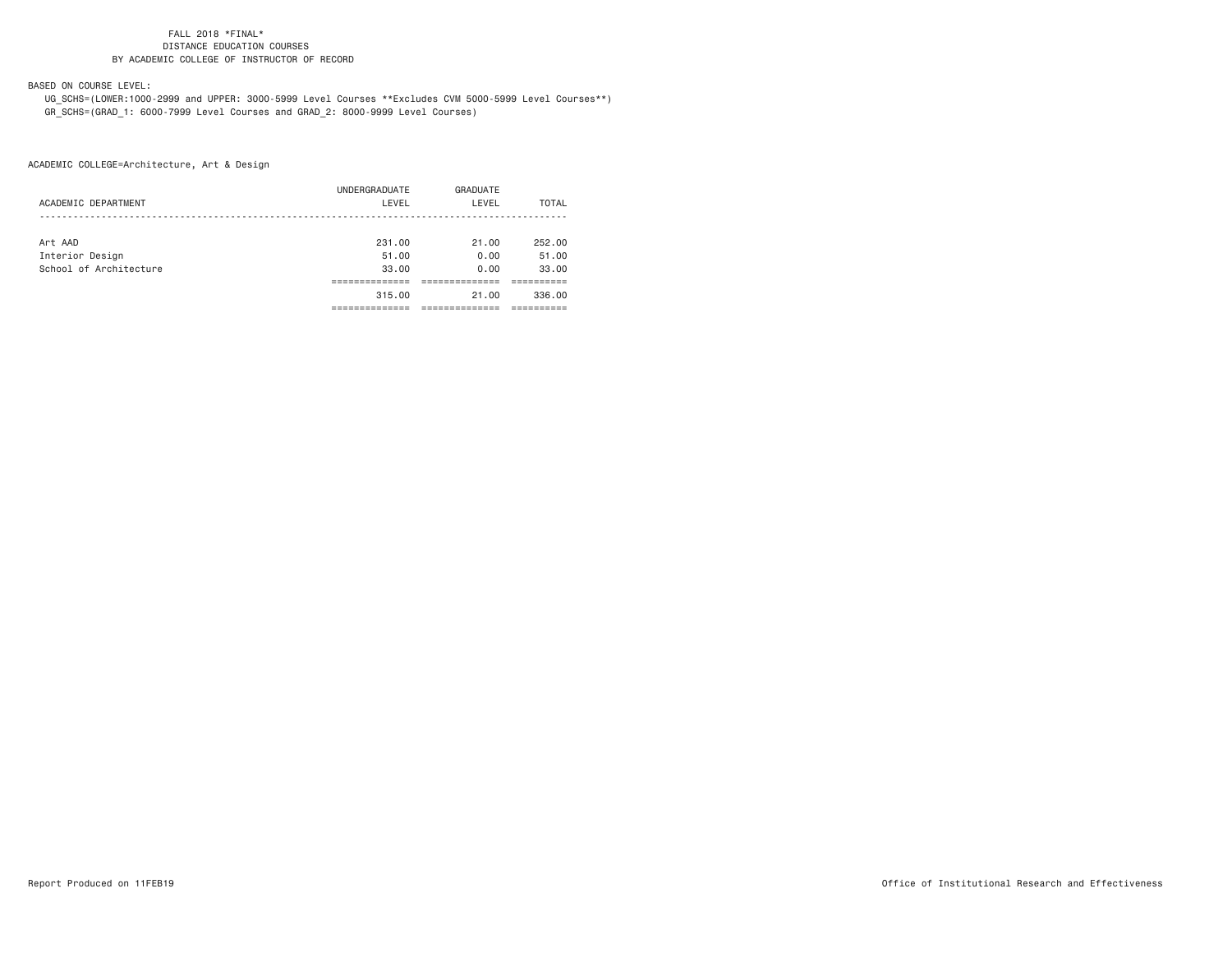BASED ON COURSE LEVEL:

 UG\_SCHS=(LOWER:1000-2999 and UPPER: 3000-5999 Level Courses \*\*Excludes CVM 5000-5999 Level Courses\*\*) GR\_SCHS=(GRAD\_1: 6000-7999 Level Courses and GRAD\_2: 8000-9999 Level Courses)

|                                            | UNDERGRADUATE  | GRADUATE      |              |
|--------------------------------------------|----------------|---------------|--------------|
| ACADEMIC DEPARTMENT                        | LEVEL          | LEVEL         | <b>TOTAL</b> |
|                                            |                |               |              |
| Biological Sciences                        | 123.00         | 159.00        | 282.00       |
| Chemistry                                  | 78,00          | 0.00          | 78.00        |
| Classical & Modern Languages & Literatures | 345,00         | 0.00          | 345,00       |
| Communication                              | 729,00         | 15,00         | 744.00       |
| English                                    | 438,00         | 39,00         | 477.00       |
| Geosciences                                | 1888,00        | 954,00        | 2842.00      |
| History                                    | 447.00         | 9.00          | 456,00       |
| Mathematics & Statistics                   | 570.00         | 24,00         | 594.00       |
| Philosophy & Religion                      | 237.00         | 0.00          | 237,00       |
| Physics & Astronomy                        | 111.00         | 0.00          | 111.00       |
| Political Science & Public Administration  | 99.00          | 30.00         | 129.00       |
| Psychology                                 | 531,00         | 0.00          | 531,00       |
| Sociology                                  | 666.00         | 0.00          | 666.00       |
|                                            |                |               |              |
|                                            | 6262.00        | 1230.00       | 7492.00      |
|                                            | ============== | ------------- |              |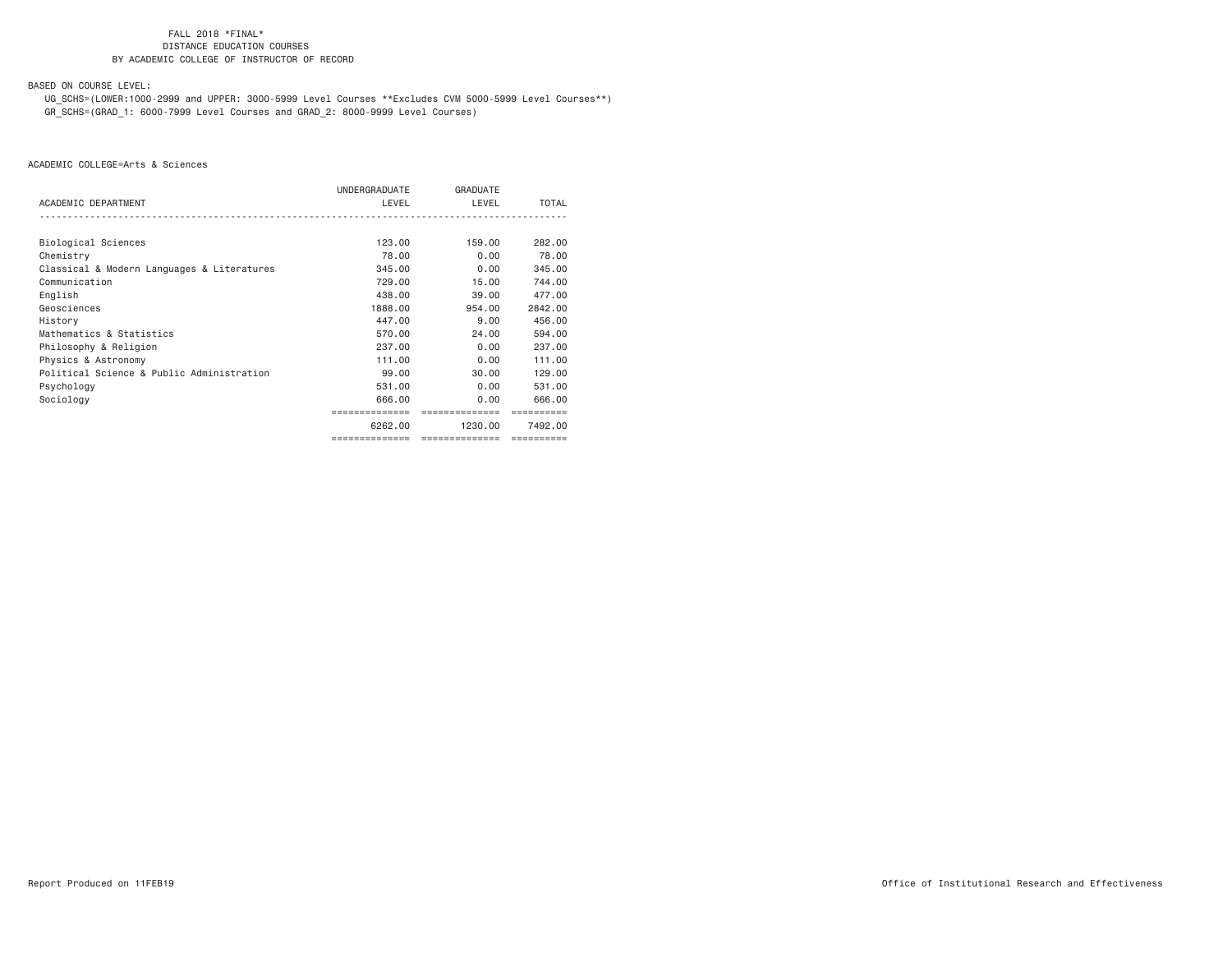BASED ON COURSE LEVEL:

 UG\_SCHS=(LOWER:1000-2999 and UPPER: 3000-5999 Level Courses \*\*Excludes CVM 5000-5999 Level Courses\*\*) GR\_SCHS=(GRAD\_1: 6000-7999 Level Courses and GRAD\_2: 8000-9999 Level Courses)

|                                                 | UNDERGRADUATE | GRADUATE |         |
|-------------------------------------------------|---------------|----------|---------|
| ACADEMIC DEPARTMENT                             | LEVEL         | LEVEL    | TOTAL   |
|                                                 |               |          |         |
| Finance & Economics                             | 720.00        | 162.00   | 882.00  |
| Management & Information Systems                | 235.00        | 327.00   | 562.00  |
| Marketing, Quantitative Analysis & Business Law | 267.00        | 324.00   | 591.00  |
| School of Accountancy                           | 273.00        | 93.00    | 366.00  |
|                                                 |               |          |         |
|                                                 | 1495.00       | 906.00   | 2401.00 |
|                                                 |               |          |         |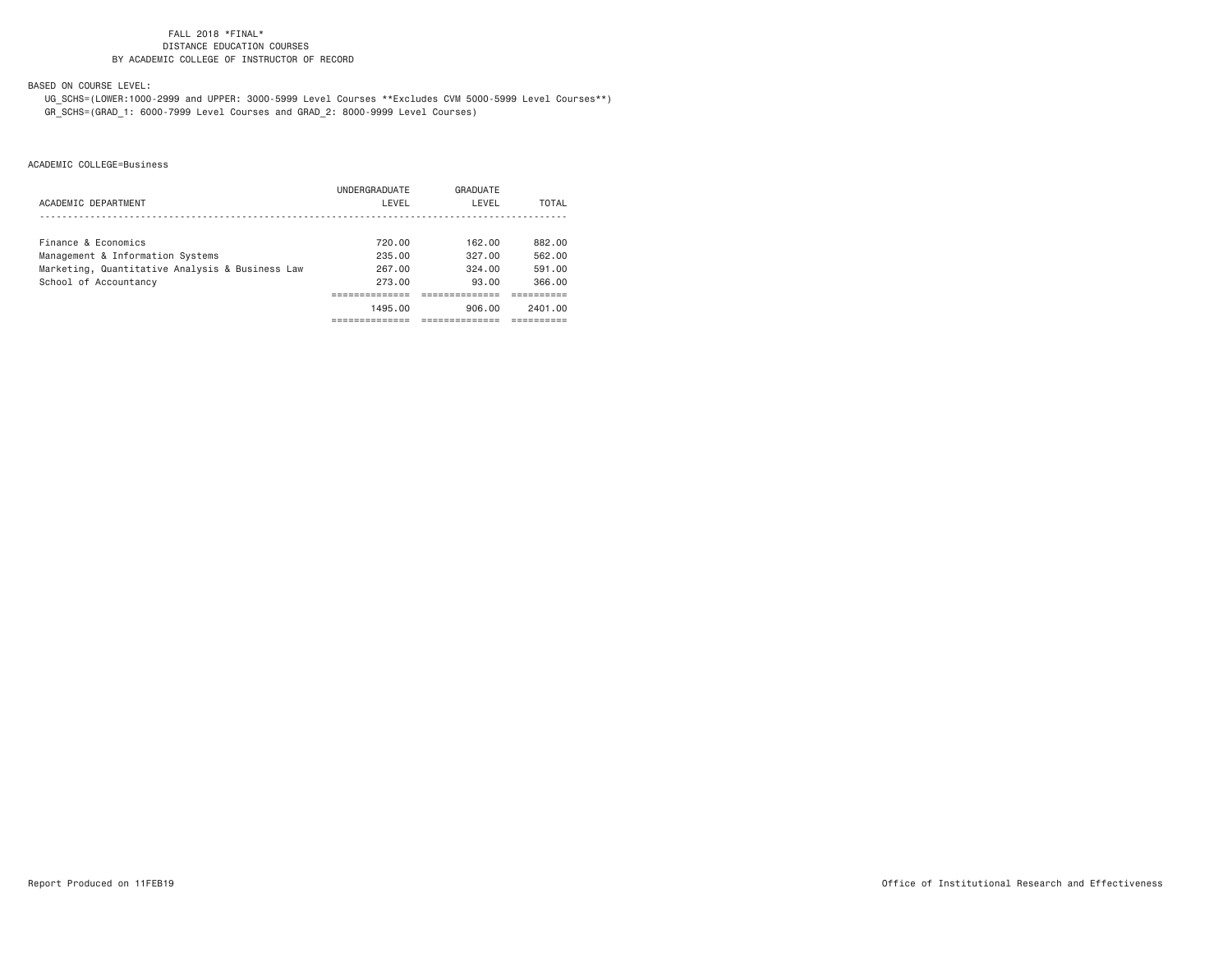# BASED ON COURSE LEVEL:

 UG\_SCHS=(LOWER:1000-2999 and UPPER: 3000-5999 Level Courses \*\*Excludes CVM 5000-5999 Level Courses\*\*) GR\_SCHS=(GRAD\_1: 6000-7999 Level Courses and GRAD\_2: 8000-9999 Level Courses)

|                                                    | UNDERGRADUATE | GRADUATE    |         |
|----------------------------------------------------|---------------|-------------|---------|
| ACADEMIC DEPARTMENT                                | LEVEL         | LEVEL       | TOTAL   |
|                                                    |               |             |         |
| Counseling, Educational Psychology, and Foundation | 132.00        | 158.00      | 290.00  |
| Curriculum, Instruction & Special Education        | 1100.00       | 645.00      | 1745.00 |
| Educational Leadership                             | 117.00        | 598.00      | 715.00  |
| Instructional Systems & Workforce Development      | 735.00        | 315.00      | 1050.00 |
| Kinesiology                                        | 3.00          | 0.00        | 3.00    |
| Music                                              | 294.00        | 0.00        | 294.00  |
|                                                    |               |             |         |
|                                                    | 2381.00       | 1716.00     | 4097.00 |
|                                                    | -----------   | ----------- |         |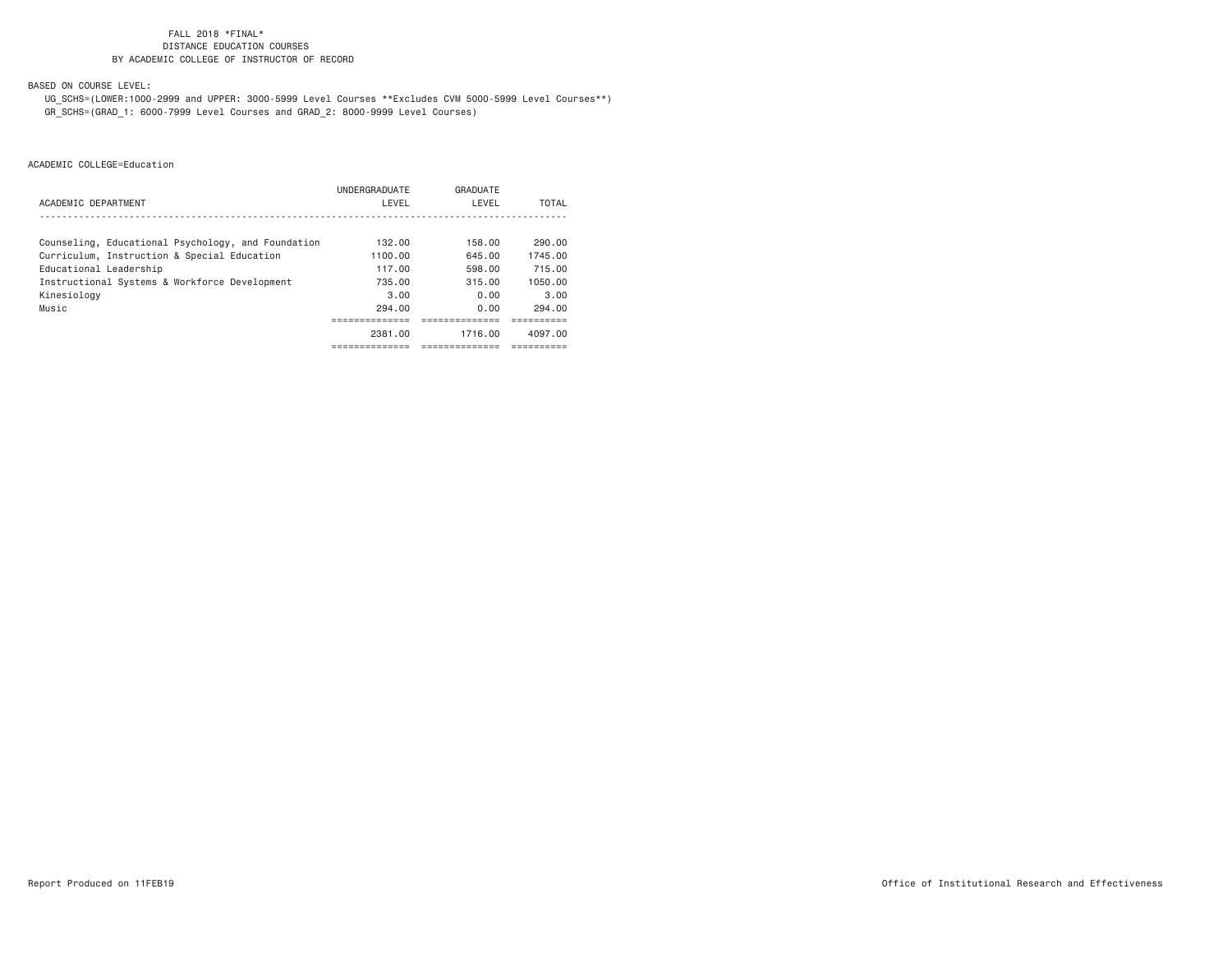BASED ON COURSE LEVEL:

 UG\_SCHS=(LOWER:1000-2999 and UPPER: 3000-5999 Level Courses \*\*Excludes CVM 5000-5999 Level Courses\*\*) GR\_SCHS=(GRAD\_1: 6000-7999 Level Courses and GRAD\_2: 8000-9999 Level Courses)

|                                   | UNDERGRADUATE | GRADUATE |        |
|-----------------------------------|---------------|----------|--------|
| ACADEMIC DEPARTMENT               | LEVEL         | LEVEL    | TOTAL  |
|                                   |               |          |        |
| Aerospace Engineering             | 0.00          | 27.00    | 27.00  |
| Civil & Environmental Engineering | 0.00          | 236.00   | 236.00 |
| Computer Science & Engineering    | 0.00          | 42.00    | 42.00  |
| Electrical & Computer Engineering | 0.00          | 190.00   | 190.00 |
| Industrial & Systems Engineering  | 18.00         | 362.50   | 380.50 |
| Mechanical Engineering            | 0.00          | 124,00   | 124.00 |
|                                   |               |          |        |
|                                   | 18.00         | 981.50   | 999.50 |
|                                   |               |          |        |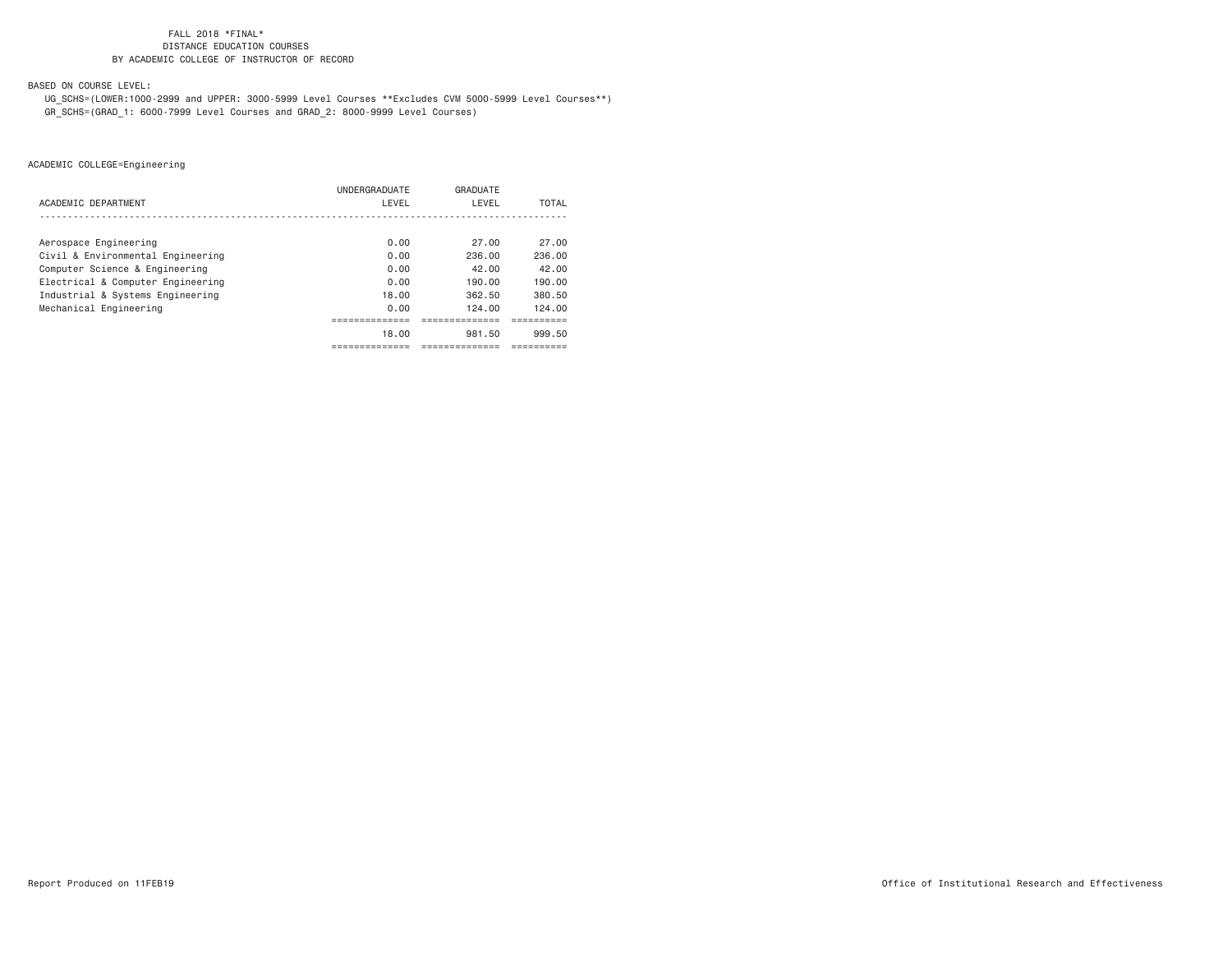# BASED ON COURSE LEVEL:

 UG\_SCHS=(LOWER:1000-2999 and UPPER: 3000-5999 Level Courses \*\*Excludes CVM 5000-5999 Level Courses\*\*) GR\_SCHS=(GRAD\_1: 6000-7999 Level Courses and GRAD\_2: 8000-9999 Level Courses)

ACADEMIC COLLEGE=Forest Resources

| ACADEMIC DEPARTMENT | UNDERGRADUATE<br>LEVEL | GRADUATE<br>LEVEL | TOTAL |
|---------------------|------------------------|-------------------|-------|
| Forestry            | 0.00                   | 42.00             | 42.00 |
|                     |                        |                   |       |
|                     | 0.00                   | 42.00             | 42.00 |
|                     |                        |                   |       |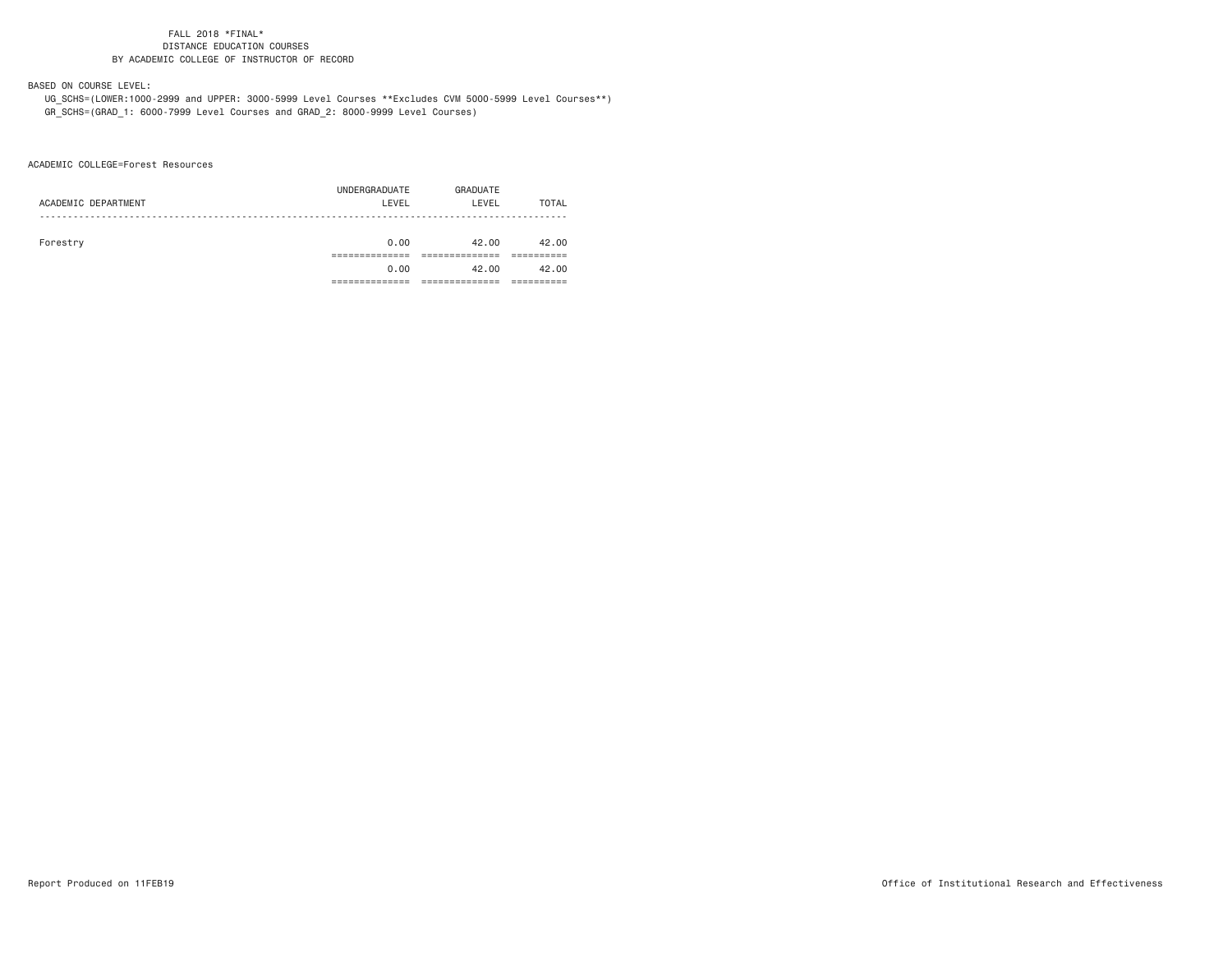| Instructor Name                                         | Rank<br>.    | Tenure<br>Status<br>. | Course<br>$Cip$ #                                                                                                 | CRN   | Course #                                                               | Sec                                                                                                                                                                                                              | Crs |                                                                                                                   |                                                   | Inst<br>Per                                                                                                                                                                                                                                               | UG<br>SCHS            | GR<br><b>SCHS</b>              | Total<br>SCHS<br>$- - - - -$                            |
|---------------------------------------------------------|--------------|-----------------------|-------------------------------------------------------------------------------------------------------------------|-------|------------------------------------------------------------------------|------------------------------------------------------------------------------------------------------------------------------------------------------------------------------------------------------------------|-----|-------------------------------------------------------------------------------------------------------------------|---------------------------------------------------|-----------------------------------------------------------------------------------------------------------------------------------------------------------------------------------------------------------------------------------------------------------|-----------------------|--------------------------------|---------------------------------------------------------|
| Food Science, Nutrition & Health Promoti Allsopp, Marie |              |                       | 190504                                                                                                            |       |                                                                        |                                                                                                                                                                                                                  |     |                                                                                                                   |                                                   | 1.00<br>1.00                                                                                                                                                                                                                                              | 102.00<br>33.00       | 0.00<br>0.00                   | 102.00<br>33.00                                         |
|                                                         |              |                       |                                                                                                                   |       |                                                                        |                                                                                                                                                                                                                  |     |                                                                                                                   |                                                   |                                                                                                                                                                                                                                                           | .<br>135.00           | $- - - - -$<br>0.00            | 135.00                                                  |
| Conrad, Amanda                                          | Instructor   | Non-Ten Track         | 190504                                                                                                            |       |                                                                        |                                                                                                                                                                                                                  |     |                                                                                                                   |                                                   | 1.00<br>1.00                                                                                                                                                                                                                                              | 45.00<br>18.00        | 0.00<br>0.00                   | 45.00<br>18.00                                          |
|                                                         |              |                       |                                                                                                                   |       |                                                                        |                                                                                                                                                                                                                  |     |                                                                                                                   |                                                   |                                                                                                                                                                                                                                                           | .<br>63.00            | 0.00                           | 63.00                                                   |
| Gardner, Antonio                                        |              |                       |                                                                                                                   |       |                                                                        |                                                                                                                                                                                                                  |     |                                                                                                                   |                                                   | 1.00                                                                                                                                                                                                                                                      | 0.00                  | 42.00                          | 42.00                                                   |
|                                                         |              |                       |                                                                                                                   |       |                                                                        |                                                                                                                                                                                                                  |     |                                                                                                                   |                                                   |                                                                                                                                                                                                                                                           | 0.00                  | 42.00                          | 42.00                                                   |
| Hunt, Barry                                             | Professor    | Tenured               |                                                                                                                   |       | FNH 8513                                                               |                                                                                                                                                                                                                  |     | Appl Proj for CHES                                                                                                | $\mathbf 0$                                       | 1.00<br>1.00                                                                                                                                                                                                                                              | 0.00<br>0.00          | 57.00<br>24.00                 | 57.00<br>24.00                                          |
|                                                         |              |                       |                                                                                                                   |       |                                                                        |                                                                                                                                                                                                                  |     |                                                                                                                   |                                                   |                                                                                                                                                                                                                                                           | .<br>0.00             | <u>.</u><br>81.00              | 81.00                                                   |
| Oliver, Brittney                                        |              |                       |                                                                                                                   | 34346 | FNH 4393                                                               |                                                                                                                                                                                                                  |     |                                                                                                                   |                                                   | 1.00                                                                                                                                                                                                                                                      | 63.00                 | 0.00                           | 63.00<br>2.00                                           |
|                                                         |              |                       |                                                                                                                   |       |                                                                        |                                                                                                                                                                                                                  |     |                                                                                                                   |                                                   | 1.00                                                                                                                                                                                                                                                      | 0.00<br>.             | 51.00<br>------                | 51.00                                                   |
|                                                         |              |                       |                                                                                                                   |       |                                                                        |                                                                                                                                                                                                                  |     |                                                                                                                   |                                                   |                                                                                                                                                                                                                                                           | 63.00                 | 53.00                          | 116.00                                                  |
| Pylate, Leah                                            | Non-Faculty  | Not Applicable        |                                                                                                                   |       |                                                                        |                                                                                                                                                                                                                  |     |                                                                                                                   |                                                   | 1.00                                                                                                                                                                                                                                                      | 90.00<br>.            | 0.00                           | 90.00                                                   |
|                                                         |              |                       |                                                                                                                   |       |                                                                        |                                                                                                                                                                                                                  |     |                                                                                                                   |                                                   |                                                                                                                                                                                                                                                           | 90.00                 | 0.00                           | 90.00                                                   |
|                                                         |              |                       |                                                                                                                   |       |                                                                        |                                                                                                                                                                                                                  |     | Sports Nutrition                                                                                                  | $\mathsf{O}$                                      | 1.00                                                                                                                                                                                                                                                      | 42.00                 | 0.00                           | 6.00<br>42.00                                           |
|                                                         |              |                       |                                                                                                                   |       |                                                                        |                                                                                                                                                                                                                  |     |                                                                                                                   |                                                   |                                                                                                                                                                                                                                                           | 42.00                 | 6.00                           | 48.00                                                   |
|                                                         |              |                       |                                                                                                                   |       |                                                                        |                                                                                                                                                                                                                  |     |                                                                                                                   |                                                   |                                                                                                                                                                                                                                                           | ========<br>393.00    | ========<br>182.00             | ==========<br>575.00                                    |
|                                                         | White, Kelly | Non-Faculty           | Assistant Professor Ten Track<br>Assistant Professor Ten Track<br>Assistant Professor Ten Track<br>Not Applicable |       | 512207<br>512207 34347<br>190501<br>190599<br>36686<br>190501<br>34805 | 34343 FNH 2293<br>34416 HS 2293<br>34342 FNH 2283<br>34415 HS 2283<br>34349 FNH 8543<br>34350 FNH 8673<br><b>FNH 8000</b><br>512207 34348 FNH 8523<br>512207 34344 FNH 3163<br>FNH 6223<br>190504 34345 FNH 4223 |     | 501 C<br>501 C<br>501 C<br>501 C<br>501 C<br>501 C<br>501 I<br>501 C<br>501 D<br>501 C<br>501 C<br>501 C<br>501 C | Type Title<br>Research/Thesis<br>Sports Nutrition | Indiv & Family Nutri 0<br>Indiv & Family Nutri 0<br>Child Health & Nutri 0<br>Child Health & Nutri 0<br>Health Ed for Divers 0<br>Theory Pract in Hlt 0<br>Prevention of Diseas 0<br>$\mathbf 0$<br>Health Promotion Tec 0<br>Basic Principle Heal 0<br>0 | Delvy<br>1.00<br>1.00 | ---------<br>0.00<br>0.00<br>. | -----<br>2.00<br>6.00<br>========= ========= ========== |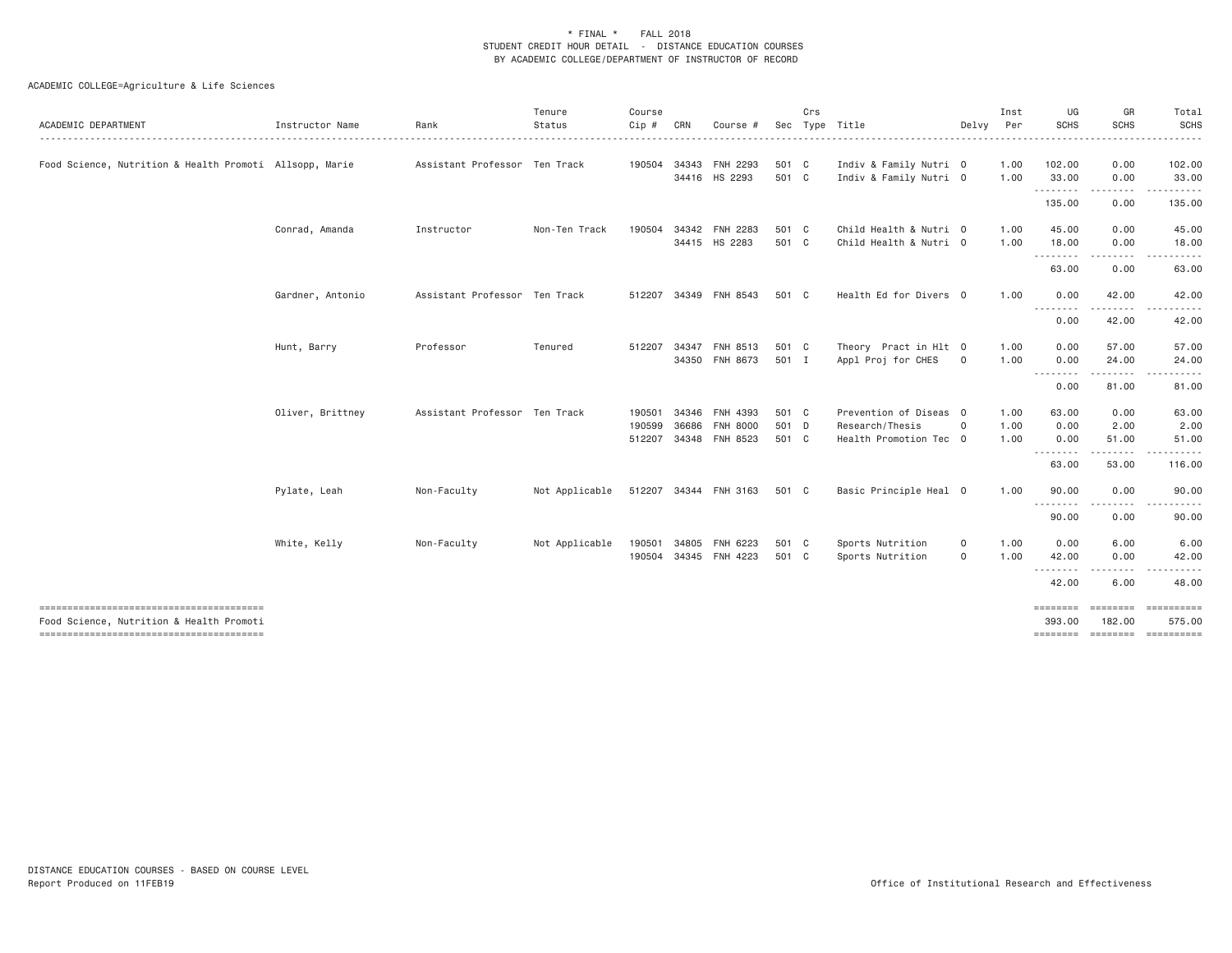| ACADEMIC DEPARTMENT    | Instructor Name | Rank     | Tenure<br>Status | Course<br>Cip | CRN | Course #             |       | Crs | Sec Type Title  | Delvy    | Inst<br>Per | UG<br><b>SCHS</b>              | GR<br><b>SCHS</b>            | Total<br><b>SCHS</b>                          |
|------------------------|-----------------|----------|------------------|---------------|-----|----------------------|-------|-----|-----------------|----------|-------------|--------------------------------|------------------------------|-----------------------------------------------|
| Landscape Architecture | Rood, Cynthia   | Lecturer | Non-Ten Track    |               |     | 040601 34435 LA 1803 | 501 C |     | Land Arch Appre | $\Omega$ | 1.00        | 120.00<br>.<br>120.00          | 0.00<br>.<br>0.00            | 120,00<br>.<br>120.00                         |
| Landscape Architecture |                 |          |                  |               |     |                      |       |     |                 |          |             | ========<br>120,00<br>======== | ========<br>0.00<br>======== | $=$ = = = = = = = = =<br>120,00<br>========== |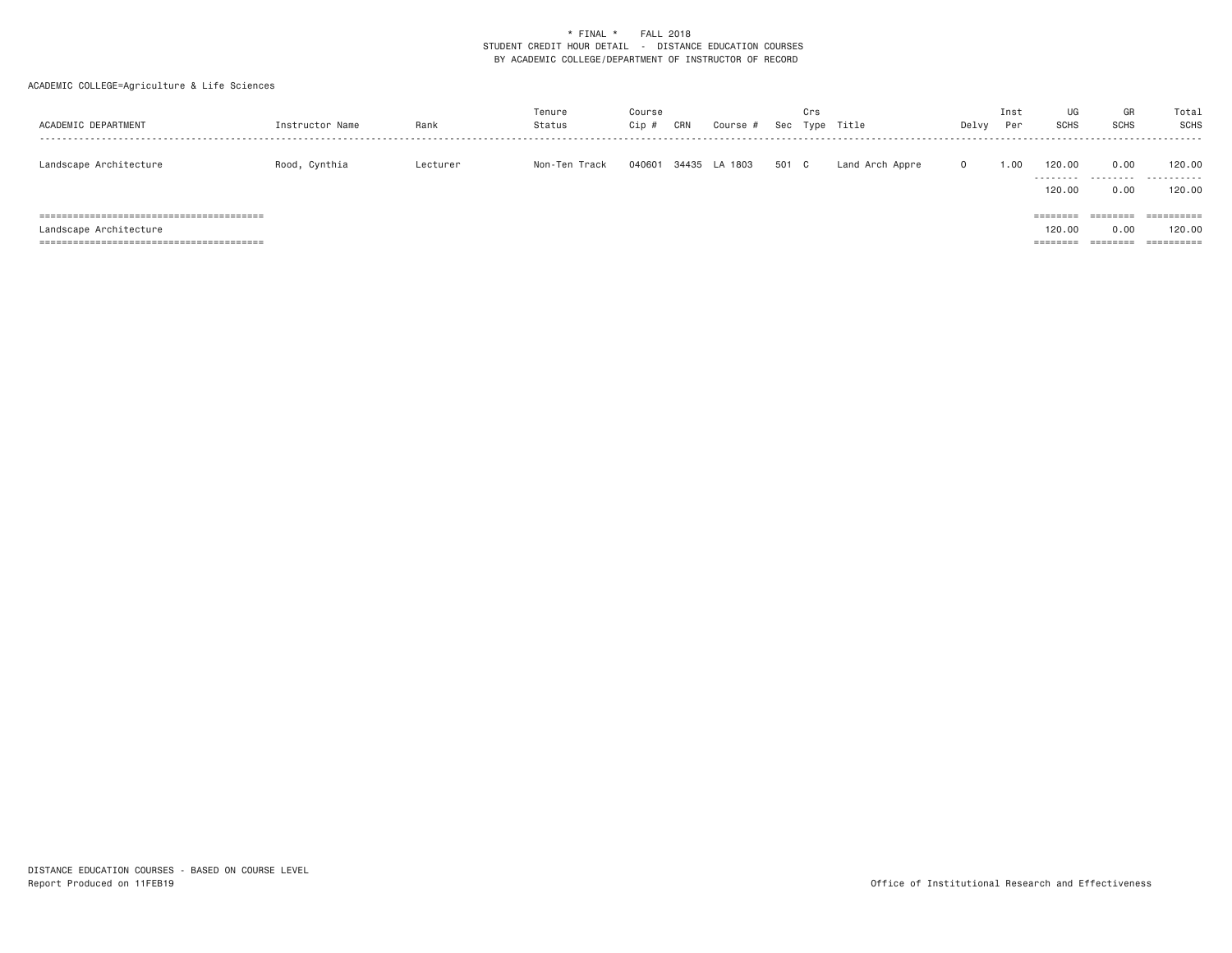| ACADEMIC DEPARTMENT       | Instructor Name  | Rank        | Tenure<br>Status | Course<br>$Cip \#$ | CRN | Course #                     | Sec   | Crs<br>Tvpe | Title                  | Delvy        | Inst<br>Per | UG<br><b>SCHS</b>   | GR<br><b>SCHS</b> | Total<br>SCHS        |
|---------------------------|------------------|-------------|------------------|--------------------|-----|------------------------------|-------|-------------|------------------------|--------------|-------------|---------------------|-------------------|----------------------|
| School of Human Sciences  | Boutwell, Angela | Lecturer    | Non-Ten Track    |                    |     | 190706 34404 HDFS 2803 501 B |       |             | Prenatal & Infant De 0 |              | 1.00        | 48.00<br>---------  | 0.00<br>.         | 48,00<br>.           |
|                           |                  |             |                  |                    |     |                              |       |             |                        |              |             | 48.00               | 0.00              | 48.00                |
|                           | Seal, Susan      | Non-Faculty | Not Applicable   |                    |     | 520201 36435 MGT 3213        | 536 C |             | Org Communications     | $\mathbf{O}$ | 1.00        | 129.00              | 0.00              | 129,00               |
|                           |                  |             |                  |                    |     |                              |       |             |                        |              |             | ---------<br>129.00 | .<br>0.00         | ----------<br>129,00 |
|                           | Swann, Tamra     | Non-Faculty | Not Applicable   | 140101             |     | 35526 GE 8003                | 501 C |             | MENG Capstone          | $\circ$      | 0.50        | 0.00                | 1.50              | 1.50                 |
|                           |                  |             |                  |                    |     |                              |       |             |                        |              |             | ---------<br>0.00   | .<br>1.50         | .<br>1.50            |
|                           |                  |             |                  |                    |     |                              |       |             |                        |              |             | ========            | ========          | =========            |
| School of Human Sciences  |                  |             |                  |                    |     |                              |       |             |                        |              |             | 177.00              | 1.50              | 178.50               |
| ;======================== |                  |             |                  |                    |     |                              |       |             |                        |              |             | ========            |                   | ==========           |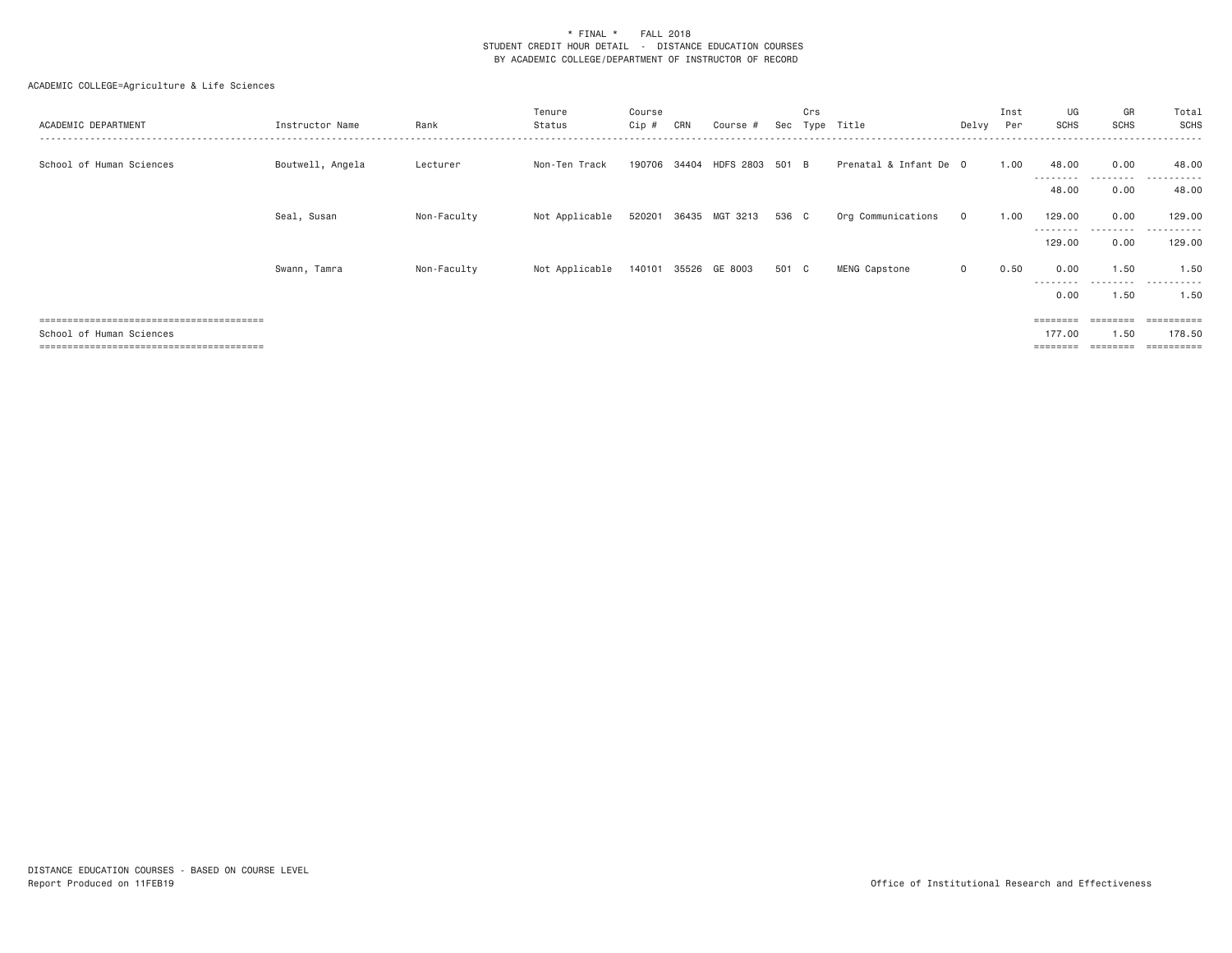| ACADEMIC DEPARTMENT | Instructor Name | Rank        | Tenure<br>Status | Course<br>Cip # | CRN | Course #                                |                | Crs | Sec Type Title                                   | Delvy Per                    | Inst         | UG<br>SCHS                             | GR<br><b>SCHS</b>                 | Total<br>SCHS                           |
|---------------------|-----------------|-------------|------------------|-----------------|-----|-----------------------------------------|----------------|-----|--------------------------------------------------|------------------------------|--------------|----------------------------------------|-----------------------------------|-----------------------------------------|
| Art AAD             | Baham, Tracey   | Non-Faculty | Not Applicable   |                 |     | 300000 34507 TKT 4403<br>34514 TKT 6403 | 501 C<br>501 C |     | Campus Transition fo 0<br>Campus Transition fo 0 |                              | 1.00<br>1.00 | 30.00<br>0.00                          | 0.00<br>21.00                     | 30.00<br>21.00<br>.                     |
|                     |                 |             |                  |                 |     |                                         |                |     |                                                  |                              |              | 30.00                                  | 21.00                             | 51.00                                   |
|                     | Gordon, Jeffery | Lecturer    | Non-Ten Track    | 500703          |     | 34201 ART 1113<br>36412 ART 1113        | 501 C<br>502 C |     | Art Appreciation<br>Art Appreciation             | $\mathbf{0}$<br>$\mathbf{0}$ | 1.00<br>1.00 | 120.00<br>81.00<br>---------<br>201,00 | 0.00<br>0.00<br>---------<br>0.00 | 120.00<br>81.00<br>----------<br>201,00 |
| Art AAD             |                 |             |                  |                 |     |                                         |                |     |                                                  |                              |              | ========<br>231,00<br>========         | ========<br>21.00<br>========     | $=$ = = = = = = = = =<br>252,00         |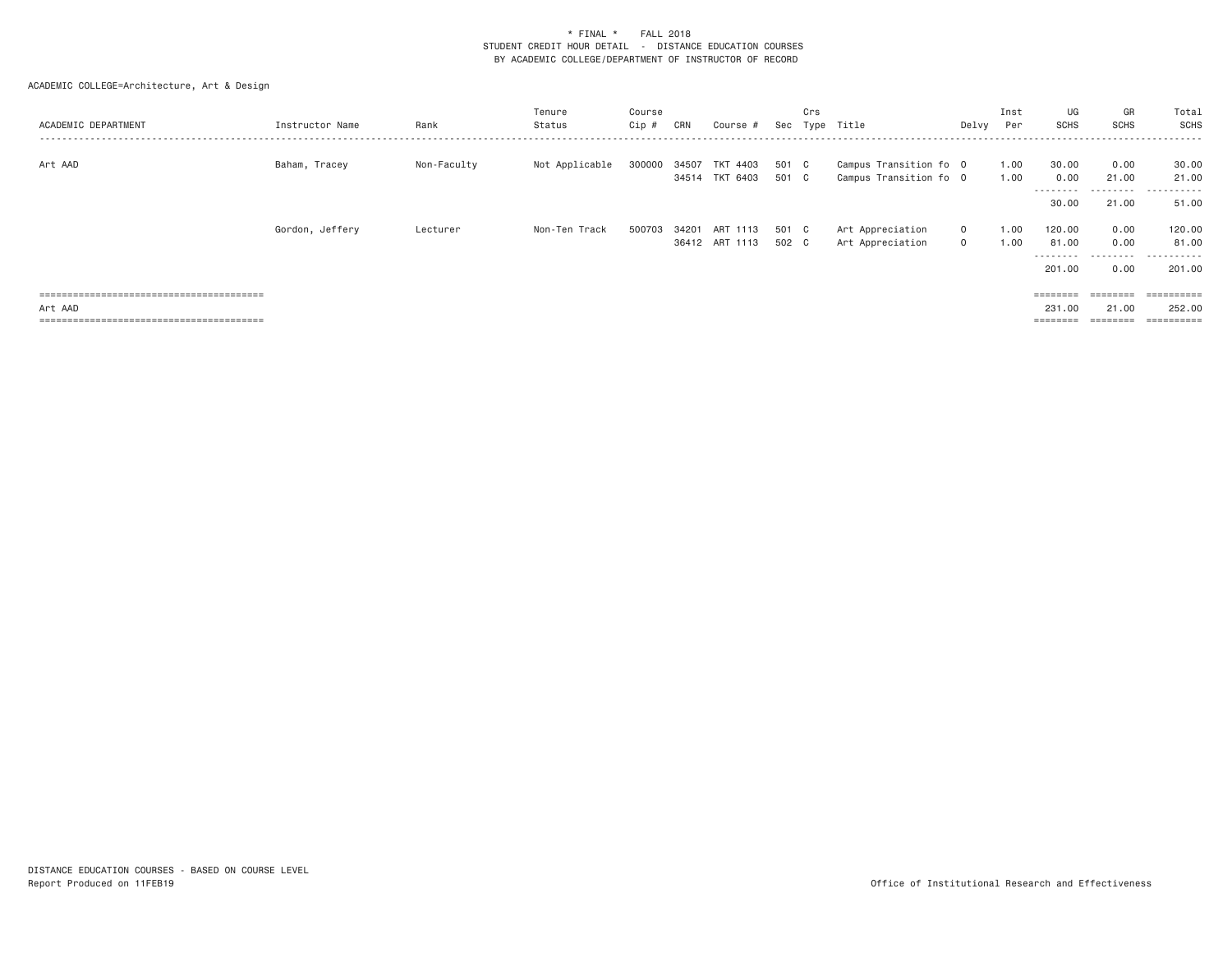| ACADEMIC DEPARTMENT | Instructor Name | Rank       | Tenure<br>Status | Course<br>Cip # | CRN | Course #                       |                | Crs | Sec Type Title                               | Delvy    | Inst<br>Per  | UG<br>SCHS                   | GR<br>SCHS                | Total<br>SCHS                |
|---------------------|-----------------|------------|------------------|-----------------|-----|--------------------------------|----------------|-----|----------------------------------------------|----------|--------------|------------------------------|---------------------------|------------------------------|
| Interior Design     | Carroll, Robin  | Instructor | Non-Ten Track    | 190601          |     | 34417 HS 3673<br>34418 ID 3673 | 501 C<br>501 C |     | Envir For Sp Needs<br>Environments for Spe 0 | $\Omega$ | 1.00<br>1.00 | 15.00<br>36.00<br>.<br>51.00 | 0.00<br>0.00<br>.<br>0.00 | 15.00<br>36.00<br>.<br>51.00 |
|                     |                 |            |                  |                 |     |                                |                |     |                                              |          |              | ========                     | ========                  | ==========                   |
| Interior Design     |                 |            |                  |                 |     |                                |                |     |                                              |          |              | 51.00                        | 0.00                      | 51,00                        |
|                     |                 |            |                  |                 |     |                                |                |     |                                              |          |              | ========                     | ========                  |                              |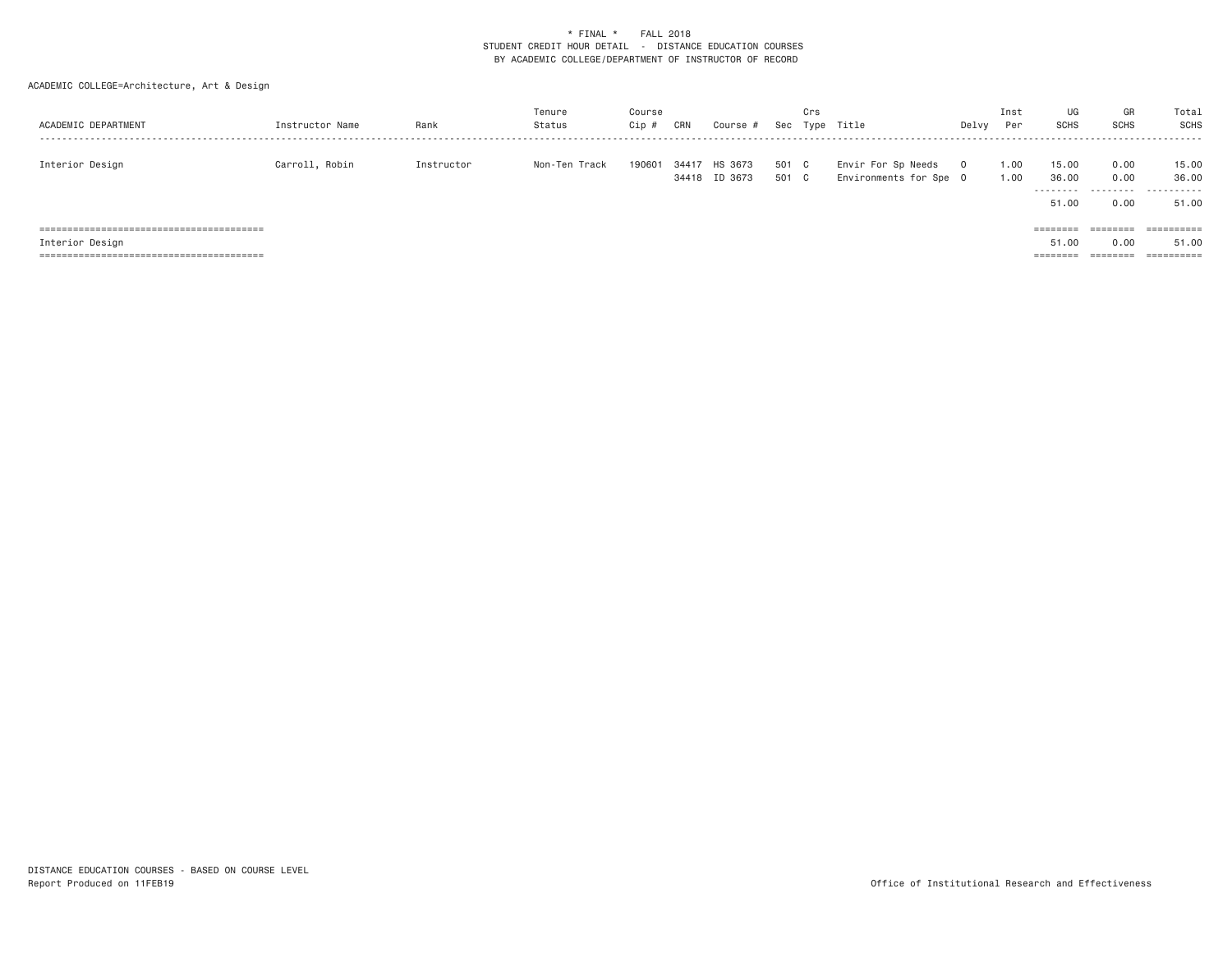| ACADEMIC DEPARTMENT    | Instructor Name | Rank        | Tenure<br>Status | Course<br>Cip # | CRN | Course #       |       | Crs | Sec Type Title    | Delvy    | Inst<br>Per | UG<br><b>SCHS</b>             | GR<br>SCHS                   | Total<br>SCHS       |
|------------------------|-----------------|-------------|------------------|-----------------|-----|----------------|-------|-----|-------------------|----------|-------------|-------------------------------|------------------------------|---------------------|
| School of Architecture | Kemp, Leah      | Non-Faculty | Not Applicable   | 040201          |     | 34200 ARC 1013 | 501 C |     | Arch Appreciation | $\Omega$ | 1.00        | 33,00<br>.<br>33.00           | 0.00<br>.<br>0.00            | 33,00<br>.<br>33,00 |
| School of Architecture |                 |             |                  |                 |     |                |       |     |                   |          |             | ========<br>33,00<br>======== | ========<br>0.00<br>======== | ==========<br>33,00 |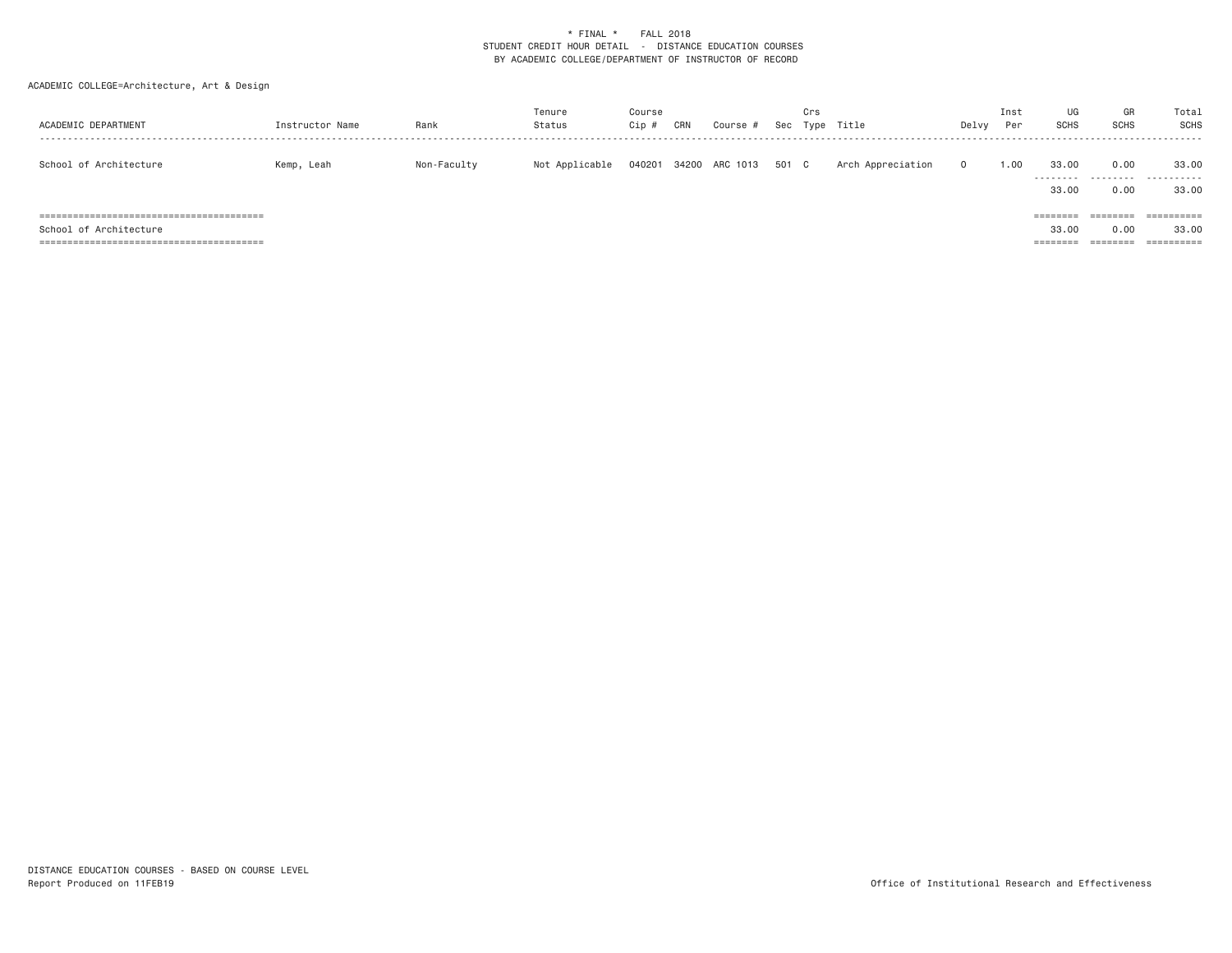| ACADEMIC DEPARTMENT        | Instructor Name   | Rank                        | Tenure<br>Status | Course<br>Cip # | CRN   | Course #              | Sec   | Crs<br>Type | Title                  | Delvy          | Inst<br>Per | UG<br><b>SCHS</b>         | GR<br><b>SCHS</b>              | Total<br><b>SCHS</b>                |
|----------------------------|-------------------|-----------------------------|------------------|-----------------|-------|-----------------------|-------|-------------|------------------------|----------------|-------------|---------------------------|--------------------------------|-------------------------------------|
| Biological Sciences        | Chevalier, David  | Lecturer                    | Non-Ten Track    | 260701          |       | 34205 BIO 6043        | 501 C |             | Develop & Reproduct    | $\circ$        | 1.00        | 0.00                      | 36.00                          | 36.00                               |
|                            |                   |                             |                  |                 |       |                       |       |             |                        |                |             | 0.00                      | 36.00                          | 36.00                               |
|                            | McCurdy, Victoria | Instructor                  | Non-Ten Track    | 260802          | 34204 | BIO 6013              | 501 C |             | Genetics & Molecular 0 |                | 1.00        | 0.00<br>- - - - - - - -   | 36,00<br>---------             | 36.00<br>.<br>$\sim$ $\sim$ $\sim$  |
|                            |                   |                             |                  |                 |       |                       |       |             |                        |                |             | 0.00                      | 36.00                          | 36.00                               |
|                            | Stewart, James    | Lecturer                    | Non-Ten Track    | 260701          | 34207 | BIO 8053              | 501 C |             | Comp Study of Animal 0 |                | 1.00        | 0.00                      | 57.00                          | 57.00                               |
|                            |                   |                             |                  |                 |       |                       |       |             |                        |                |             | 0.00                      | 57.00                          | 57.00                               |
|                            | Thornton, Justin  | Associate Professor Tenured |                  |                 |       | 260502 34206 BIO 8023 | 501 C |             | Modern Microbiology    | $\overline{0}$ | 1.00        | 0.00                      | 30.00<br>---------             | 30,00<br>.<br>$\cdots$              |
|                            |                   |                             |                  |                 |       |                       |       |             |                        |                |             | 0.00                      | 30,00                          | 30.00                               |
|                            | Williamson, Emily | Instructor                  | Non-Ten Track    | 260701          | 36289 | BIO 1123              | 501 B |             | Animal Biology         | $\circ$        | 1.00        | 123,00<br>.               | 0.00<br>.                      | 123,00<br>-------                   |
|                            |                   |                             |                  |                 |       |                       |       |             |                        |                |             | 123.00                    | 0.00                           | 123,00                              |
| <b>Biological Sciences</b> |                   |                             |                  |                 |       |                       |       |             |                        |                |             | ========<br>123,00<br>$=$ | ========<br>159,00<br>======== | ==========<br>282,00<br>----------- |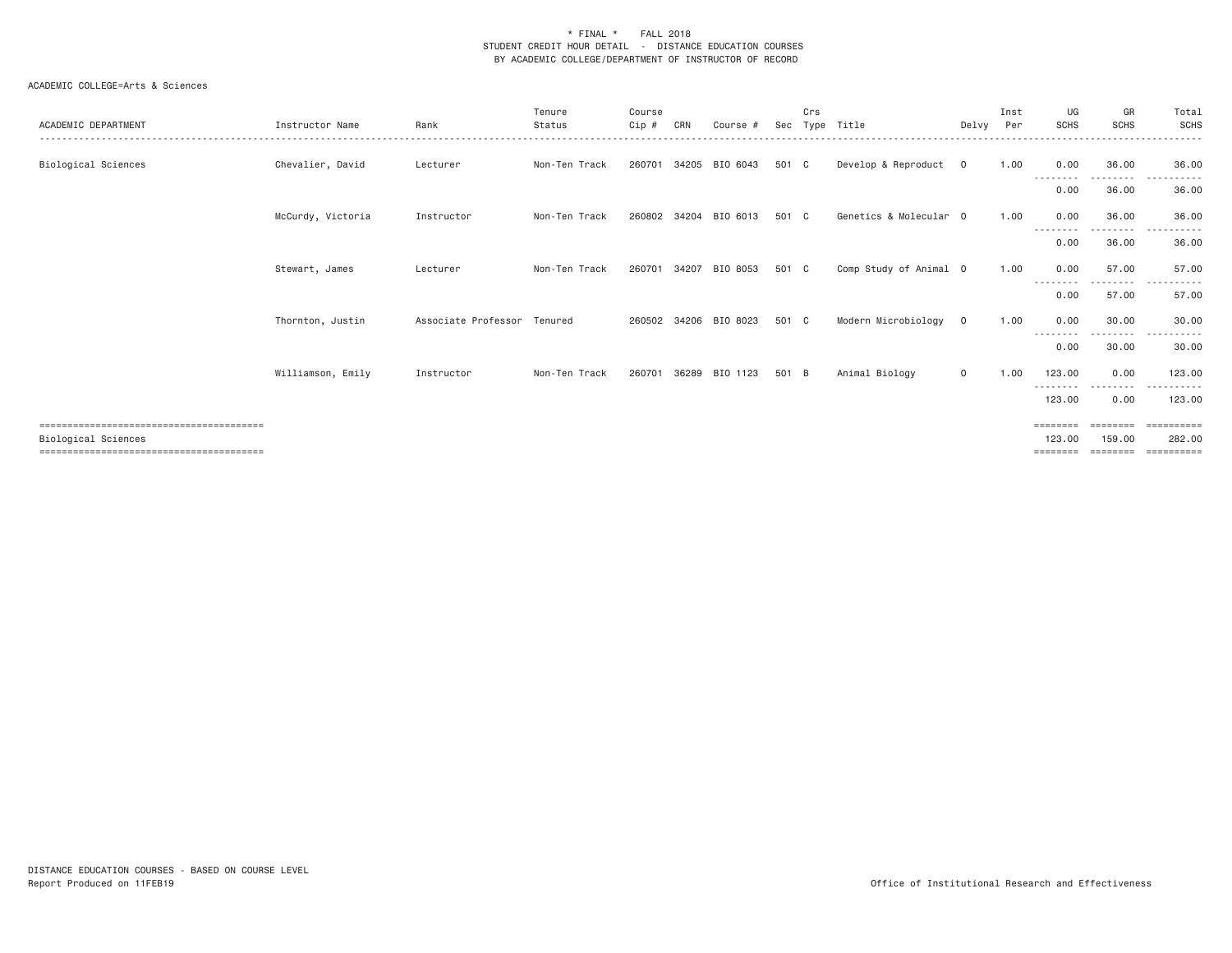| ACADEMIC DEPARTMENT | Instructor Name | Rank       | Tenure<br>Status | Course<br>Cip # | CRN   | Course #      | Sec   | Crs | Type Title          | Delvy    | Inst<br>Per | UG<br><b>SCHS</b> | GR<br><b>SCHS</b> | Total<br>SCHS |
|---------------------|-----------------|------------|------------------|-----------------|-------|---------------|-------|-----|---------------------|----------|-------------|-------------------|-------------------|---------------|
|                     |                 |            | Non-Ten Track    |                 | 34235 | CH 1043       | 501   |     |                     | $\Omega$ |             | 60.00             | 0.00              |               |
| Chemistry           | Smith, Laura    | Instructor |                  | 400501          |       |               |       | C.  | Survey of Chemistry |          | 1.00        |                   |                   | 60.00         |
|                     |                 |            |                  |                 |       | 34236 CH 1051 | 501   |     | Experimental Chem   | $\Omega$ | 1.00        | 15.00             | 0.00              | 15.00         |
|                     |                 |            |                  |                 |       | 36356 CH 1053 | 501 C |     | Survey of Chemistry | 0        | 1.00        | 3,00              | 0.00              | 3,00          |
|                     |                 |            |                  |                 |       |               |       |     |                     |          |             |                   |                   | .             |
|                     |                 |            |                  |                 |       |               |       |     |                     |          |             | 78.00             | 0.00              | 78.00         |
|                     |                 |            |                  |                 |       |               |       |     |                     |          |             |                   |                   |               |
|                     |                 |            |                  |                 |       |               |       |     |                     |          |             | ========          | ========          | ==========    |
| Chemistry           |                 |            |                  |                 |       |               |       |     |                     |          |             | 78.00             | 0.00              | 78.00         |
|                     |                 |            |                  |                 |       |               |       |     |                     |          |             | ========          | ========          |               |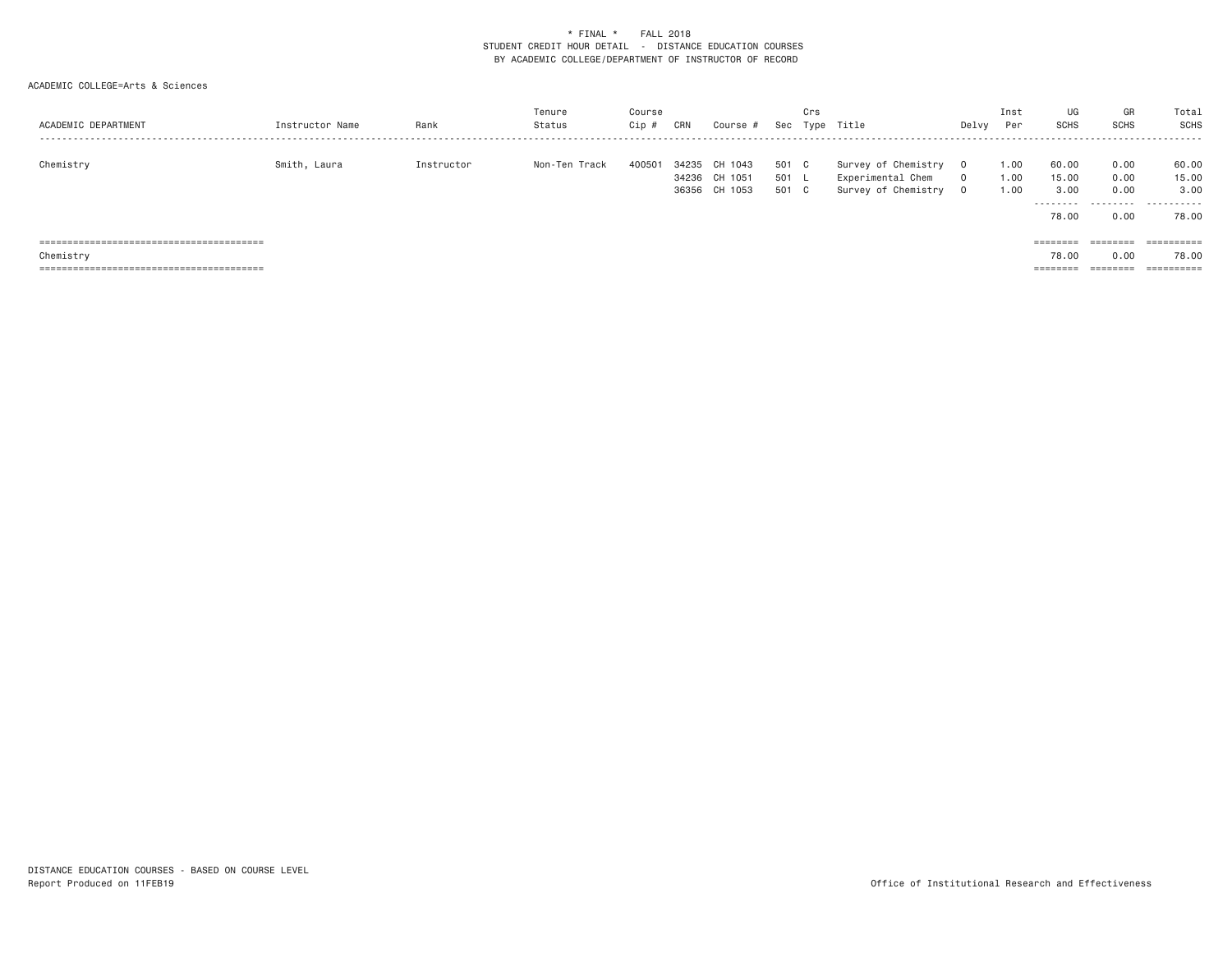| ACADEMIC DEPARTMENT                                    | Instructor Name     | Rank     | Tenure<br>Status | Course<br>Cip # | CRN   | Course #        | Sec   | Crs | Type Title  |              | Inst<br>Delvy Per | UG<br><b>SCHS</b> | GR<br><b>SCHS</b> | Total<br>SCHS         |
|--------------------------------------------------------|---------------------|----------|------------------|-----------------|-------|-----------------|-------|-----|-------------|--------------|-------------------|-------------------|-------------------|-----------------------|
|                                                        |                     |          |                  |                 |       |                 |       |     |             |              |                   |                   |                   |                       |
| Classical & Modern Languages & Literatur Kraker, Julia |                     | Lecturer | Non-Ten Track    | 160905          |       | 34339 FLS 1123  | 501 C |     | Spanish II  | $\mathbf{0}$ | 1.00              | 48.00             | 0.00              | 48.00                 |
|                                                        |                     |          |                  |                 |       | 34340 FLS 1123  | 503 C |     | Spanish II  | $\circ$      | 1.00              | 51.00             | 0.00              | 51.00                 |
|                                                        |                     |          |                  |                 |       |                 |       |     |             |              |                   | ---------         | ---------         | .                     |
|                                                        |                     |          |                  |                 |       |                 |       |     |             |              |                   | 99.00             | 0.00              | 99.00                 |
|                                                        | Little, Christopher | Lecturer | Non-Ten Track    | 160905          | 34337 | FLS 1113        | 501 C |     | Spanish I   | $\circ$      | 1.00              | 54.00             | 0.00              | 54.00                 |
|                                                        |                     |          |                  |                 |       | 34338 FLS 1113  | 502 C |     | Spanish I   | $\circ$      | 1.00              | 63.00             | 0.00              | 63.00                 |
|                                                        |                     |          |                  |                 | 34341 | FLS 2133        | 501 C |     | Spanish III | $\mathbf{O}$ | 1.00              | 87.00             | 0.00              | 87.00                 |
|                                                        |                     |          |                  |                 |       |                 |       |     |             |              |                   | --------          | --------          | - - - - - - -         |
|                                                        |                     |          |                  |                 |       |                 |       |     |             |              |                   | 204.00            | 0.00              | 204.00                |
|                                                        | Massey, Brittany    | Lecturer | Non-Ten Track    | 160901          | 34335 | <b>FLF 1113</b> | 501 C |     | French I    | $\circ$      | 1.00              | 18.00             | 0.00              | 18.00                 |
|                                                        |                     |          |                  |                 |       | 34336 FLF 1123  | 501 C |     | French II   | $\circ$      | 1.00              | 24.00             | 0.00              | 24.00                 |
|                                                        |                     |          |                  |                 |       |                 |       |     |             |              |                   | --------          |                   |                       |
|                                                        |                     |          |                  |                 |       |                 |       |     |             |              |                   | 42.00             | 0.00              | 42.00                 |
|                                                        |                     |          |                  |                 |       |                 |       |     |             |              |                   | $=$ = = = = = = = | ======            | $=$ = = = = = = = = = |
| Classical & Modern Languages & Literatur               |                     |          |                  |                 |       |                 |       |     |             |              |                   | 345,00            | 0.00              | 345,00                |
|                                                        |                     |          |                  |                 |       |                 |       |     |             |              |                   | ========          |                   | $=$ = = = = = = = = = |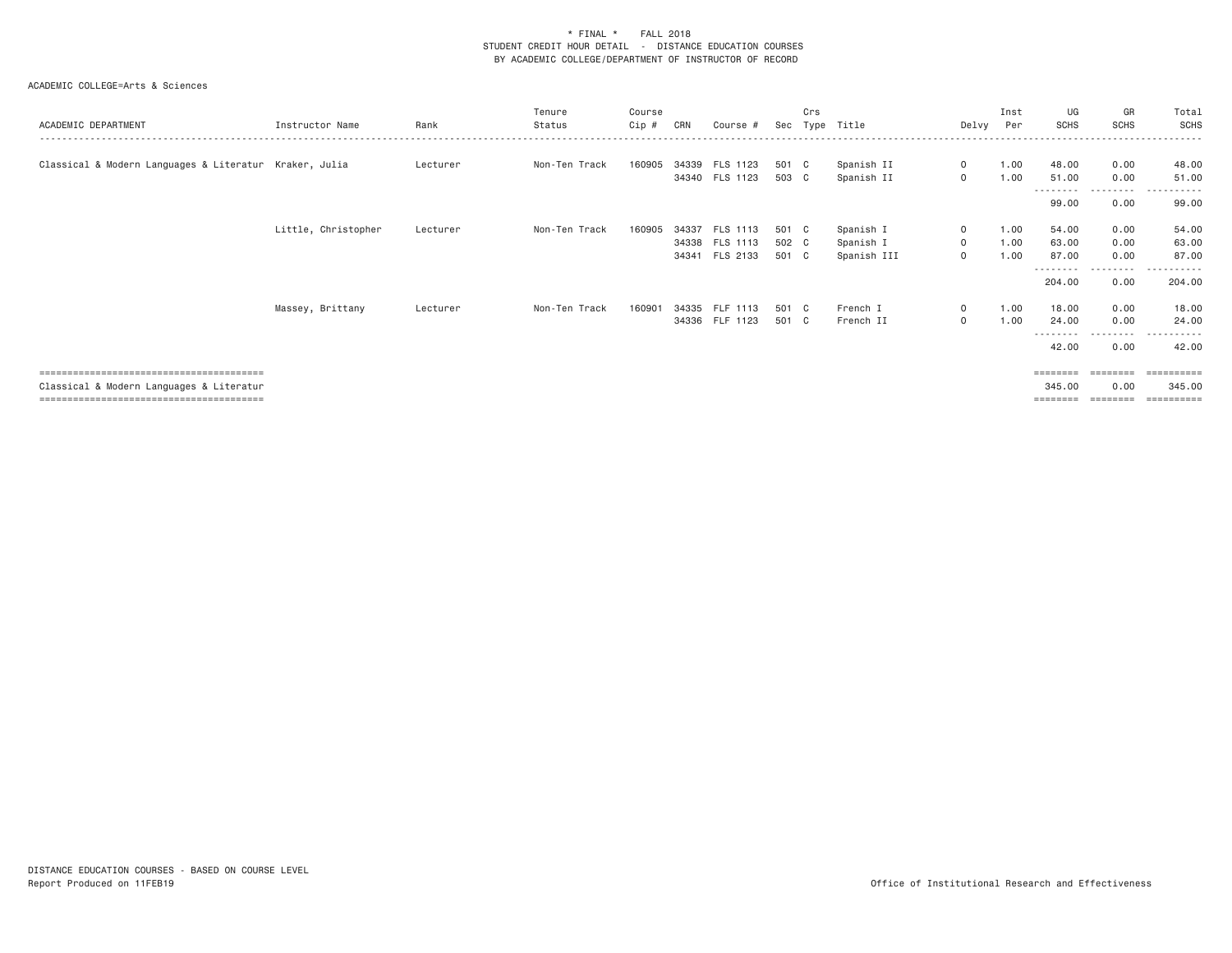|                                                         |                   |                               | Tenure        | Course |     |                      |       | Crs |                        |              | Inst | UG                 | GR          | Total                                                                                                                                                         |
|---------------------------------------------------------|-------------------|-------------------------------|---------------|--------|-----|----------------------|-------|-----|------------------------|--------------|------|--------------------|-------------|---------------------------------------------------------------------------------------------------------------------------------------------------------------|
| ACADEMIC DEPARTMENT                                     | Instructor Name   | Rank                          | Status        | Cip #  | CRN | Course               | Sec   |     | Type Title             | Delvy        | Per  | <b>SCHS</b>        | <b>SCHS</b> | <b>SCHS</b>                                                                                                                                                   |
| Communication                                           | Anthony, Kelli    | Instructor                    | Non-Ten Track | 090101 |     | 34238 CO 1013        | 502 C |     | Intro to Communicati 0 |              | 1.00 | 45.00              | 0.00        | 45.00                                                                                                                                                         |
|                                                         |                   |                               |               |        |     | 34239 CO 1223        | 501 C |     | Intro Comm Theory      | $\mathbf 0$  | 1.00 | 117.00             | 0.00        | 117.00                                                                                                                                                        |
|                                                         |                   |                               |               |        |     | 34243 CO 3833        | 501 C |     | Interviewing           | 0            | 1.00 | 66.00              | 0.00        | 66.00                                                                                                                                                         |
|                                                         |                   |                               |               | 090401 |     | 34240 CO 1403        | 501 C |     | Intro Mass Media       | 0            | 1.00 | 123.00             | 0.00        | 123.00                                                                                                                                                        |
|                                                         |                   |                               |               |        |     |                      |       |     |                        |              |      | .                  | .           |                                                                                                                                                               |
|                                                         |                   |                               |               |        |     |                      |       |     |                        |              |      | 351.00             | 0.00        | 351.00                                                                                                                                                        |
|                                                         | Bogue, Patty      | Instructor                    | Non-Ten Track | 520201 |     | 34454 MGT 3213       | 506 C |     | Org Communications     | 0            | 1.00 | 120.00<br>.        | 0.00<br>.   | 120.00                                                                                                                                                        |
|                                                         |                   |                               |               |        |     |                      |       |     |                        |              |      | 120.00             | 0.00        | 120.00                                                                                                                                                        |
|                                                         | Chambers, Cheryl  | Instructor                    | Non-Ten Track | 090701 |     | 34246 CO 4433        | 501 C |     | Television Criticism 0 |              | 1.00 | 36.00<br>.         | 0.00        | 36.00<br>.                                                                                                                                                    |
|                                                         |                   |                               |               |        |     |                      |       |     |                        |              |      | 36.00              | 0.00        | 36.00                                                                                                                                                         |
|                                                         | Forde, John       | Professor                     | Tenured       |        |     | 090900 34241 CO 3803 | 501 C |     | Prin Public Relation 0 |              | 1,00 | 75.00              | 0.00        | 75.00                                                                                                                                                         |
|                                                         |                   |                               |               |        |     |                      |       |     |                        |              |      | --------<br>75.00  | 0.00        | $\cdots \cdots \cdots$<br>75.00                                                                                                                               |
|                                                         | Knight, Amy       | Instructor                    | Non-Ten Track | 090101 |     | 34237 CO 1013        | 501 C |     | Intro to Communicati 0 |              | 1.00 | 72.00<br>.         | 0.00<br>.   | 72.00<br>. <u>.</u> .                                                                                                                                         |
|                                                         |                   |                               |               |        |     |                      |       |     |                        |              |      | 72.00              | 0.00        | 72.00                                                                                                                                                         |
|                                                         | Loehwing, Melanie | Assistant Professor Ten Track |               |        |     | 231304 34244 CO 4253 | 501 C |     | Elements Of Persuasn 0 |              | 1.00 | 27.00              | 0.00        | 27.00                                                                                                                                                         |
|                                                         |                   |                               |               |        |     | 34247 CO 6253        | 501 C |     | Elements Of Persuasn 0 |              | 1.00 | 0.00               | 6.00        | 6.00                                                                                                                                                          |
|                                                         |                   |                               |               |        |     |                      |       |     |                        |              |      | ---------<br>27.00 | .<br>6.00   | $\frac{1}{2} \left( \frac{1}{2} \right) \left( \frac{1}{2} \right) \left( \frac{1}{2} \right) \left( \frac{1}{2} \right) \left( \frac{1}{2} \right)$<br>33.00 |
|                                                         |                   |                               |               |        |     |                      |       |     |                        |              |      |                    |             |                                                                                                                                                               |
|                                                         | Williams, Kevin   | Associate Professor Tenured   |               | 090102 |     | 34245 CO 4323        | 501 C |     | Mass Media-Society     | $\mathsf{O}$ | 1.00 | 48.00              | 0.00        | 48.00                                                                                                                                                         |
|                                                         |                   |                               |               | 090401 |     | 34846 CO 6323        | 501 C |     | Mass Media-Society     | $\mathbf 0$  | 1.00 | 0.00               | 9.00        | 9.00                                                                                                                                                          |
|                                                         |                   |                               |               |        |     |                      |       |     |                        |              |      | --------           | -----       |                                                                                                                                                               |
|                                                         |                   |                               |               |        |     |                      |       |     |                        |              |      | 48.00              | 9.00        | 57.00                                                                                                                                                         |
|                                                         |                   |                               |               |        |     |                      |       |     |                        |              |      | ========           | ========    |                                                                                                                                                               |
| Communication<br>-------------------------------------- |                   |                               |               |        |     |                      |       |     |                        |              |      | 729.00             | 15.00       | 744.00<br>======== ======== =========                                                                                                                         |
|                                                         |                   |                               |               |        |     |                      |       |     |                        |              |      |                    |             |                                                                                                                                                               |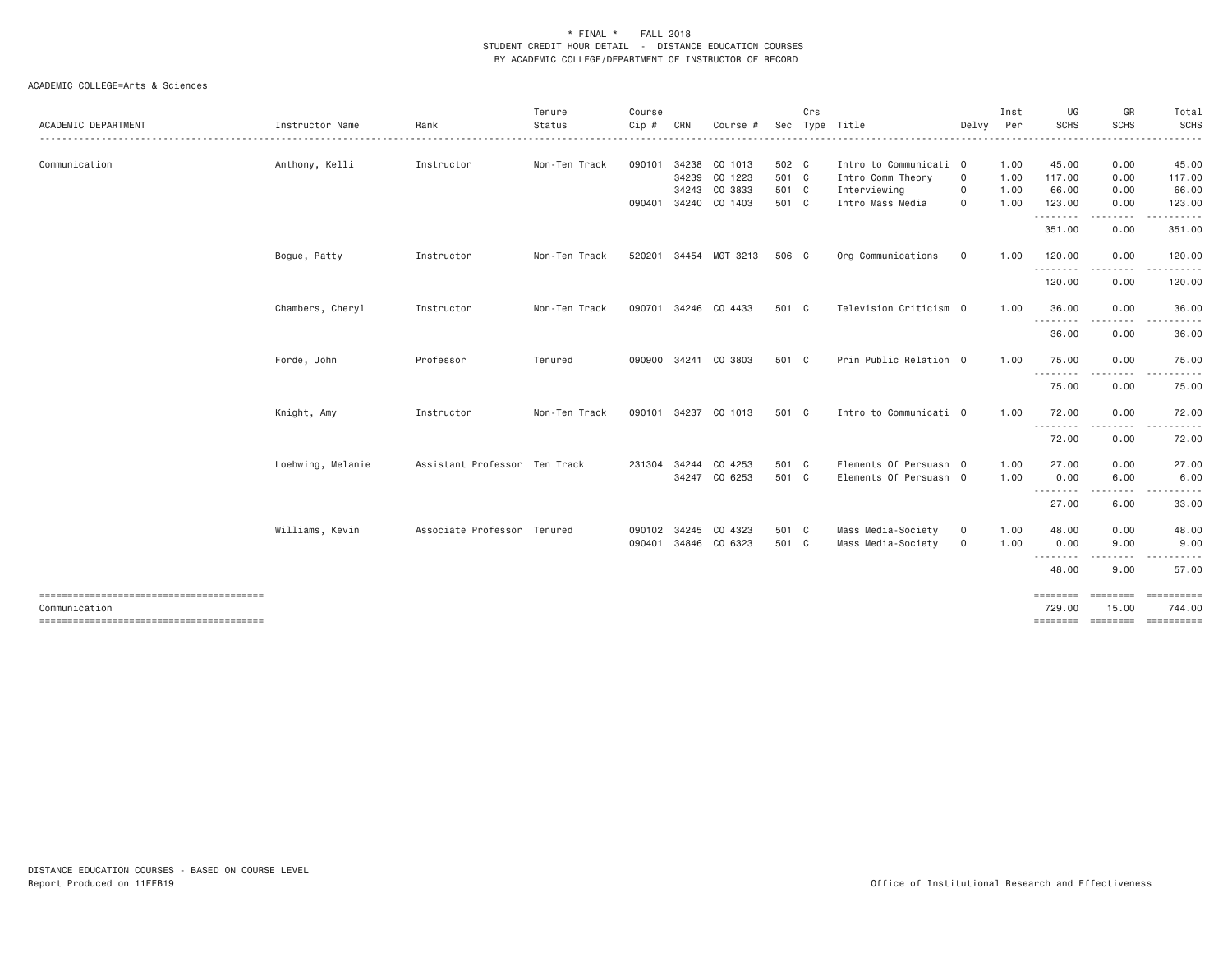| ACADEMIC DEPARTMENT | Instructor Name  | Rank                               | Tenure<br>Status | Course<br>Cip # | CRN   | Course #              | Sec   | Crs | Type Title             | Delvy          | Inst<br>Per | UG<br><b>SCHS</b>        | GR<br><b>SCHS</b> | Total<br><b>SCHS</b><br>. |
|---------------------|------------------|------------------------------------|------------------|-----------------|-------|-----------------------|-------|-----|------------------------|----------------|-------------|--------------------------|-------------------|---------------------------|
| English             | Crane, Charles   | Lecturer                           | Non-Ten Track    |                 |       | 140801 35031 CE 8313  | 501 C |     | Concrete Materials     | $\mathbf 0$    | 0.50        | 0.00                     | 19.50             | 19.50                     |
|                     |                  |                                    |                  |                 |       |                       |       |     |                        |                |             | .<br>0.00                | .<br>19.50        | 19.50                     |
|                     | Moser, Robert    | Lecturer                           | Non-Ten Track    | 140801          | 35031 | CE 8313               | 501 C |     | Concrete Materials     | 0              | 0.50        | 0.00<br>.                | 19.50             | 19.50                     |
|                     |                  |                                    |                  |                 |       |                       |       |     |                        |                |             | 0.00                     | 19.50             | 19.50                     |
|                     | Olson, Peter     | Lecturer                           | Non-Ten Track    | 231301          | 34320 | EN 1103               | 501 C |     | En Composition I       | $\mathbf 0$    | 1.00        | 36.00                    | 0.00              | 36.00                     |
|                     |                  |                                    |                  |                 |       | 231303 34324 EN 3313  | 501 C |     | Writing for the Work 0 |                | 1.00        | 24.00                    | 0.00              | 24.00                     |
|                     |                  |                                    |                  |                 |       | 34325 EN 3313         | 502 C |     | Writing for the Work 0 |                | 1.00        | 27.00                    | 0.00              | 27.00                     |
|                     |                  |                                    |                  | 231401          |       | 34322 EN 2273         | 501 C |     | World Literature Bef 0 |                | 1.00        | 51.00<br>.               | 0.00<br>.         | 51.00<br>.                |
|                     |                  |                                    |                  |                 |       |                       |       |     |                        |                |             | 138.00                   | 0.00              | 138.00                    |
|                     | Raymond, Richard | Lecturer                           | Non-Ten Track    | 231401          | 34323 | EN 2273               | 502 C |     | World Literature Bef 0 |                | 1.00        | 36.00                    | 0.00              | 36.00                     |
|                     |                  |                                    |                  | 231404 34321    |       | EN 2213               | 501 C |     | English Lit Before 1 0 |                | 1.00        | 36.00<br>.               | 0.00<br>.         | 36.00                     |
|                     |                  |                                    |                  |                 |       |                       |       |     |                        |                |             | 72.00                    | 0.00              | 72.00                     |
|                     | Redd, James      | Lecturer                           | Non-Ten Track    | 231401 36291    |       | EN 2203               | 501 C |     | Intro To Literature    | $\overline{0}$ | 1.00        | 63.00                    | 0.00              | 63.00                     |
|                     |                  |                                    |                  |                 |       |                       |       |     |                        |                |             | - - - - - - - -<br>63.00 | 0.00              | 63.00                     |
|                     | Zhu, Daina       | Grad Research Assis Not Applicable |                  |                 |       | 131315 34478 RDG 3113 | 501 C |     | Early Literacy Instr 0 |                | 1.00        | 81.00                    | 0.00              | 81.00                     |
|                     |                  |                                    |                  |                 |       | 34479 RDG 3123        | 501 C |     | Early Lit Instruct I 0 |                | 1.00        | 84,00                    | 0.00              | 84.00                     |
|                     |                  |                                    |                  |                 |       |                       |       |     |                        |                |             | .<br>165.00              | .<br>0.00         | 165.00                    |
| English             |                  |                                    |                  |                 |       |                       |       |     |                        |                |             | 438.00                   | 39.00             | 477.00                    |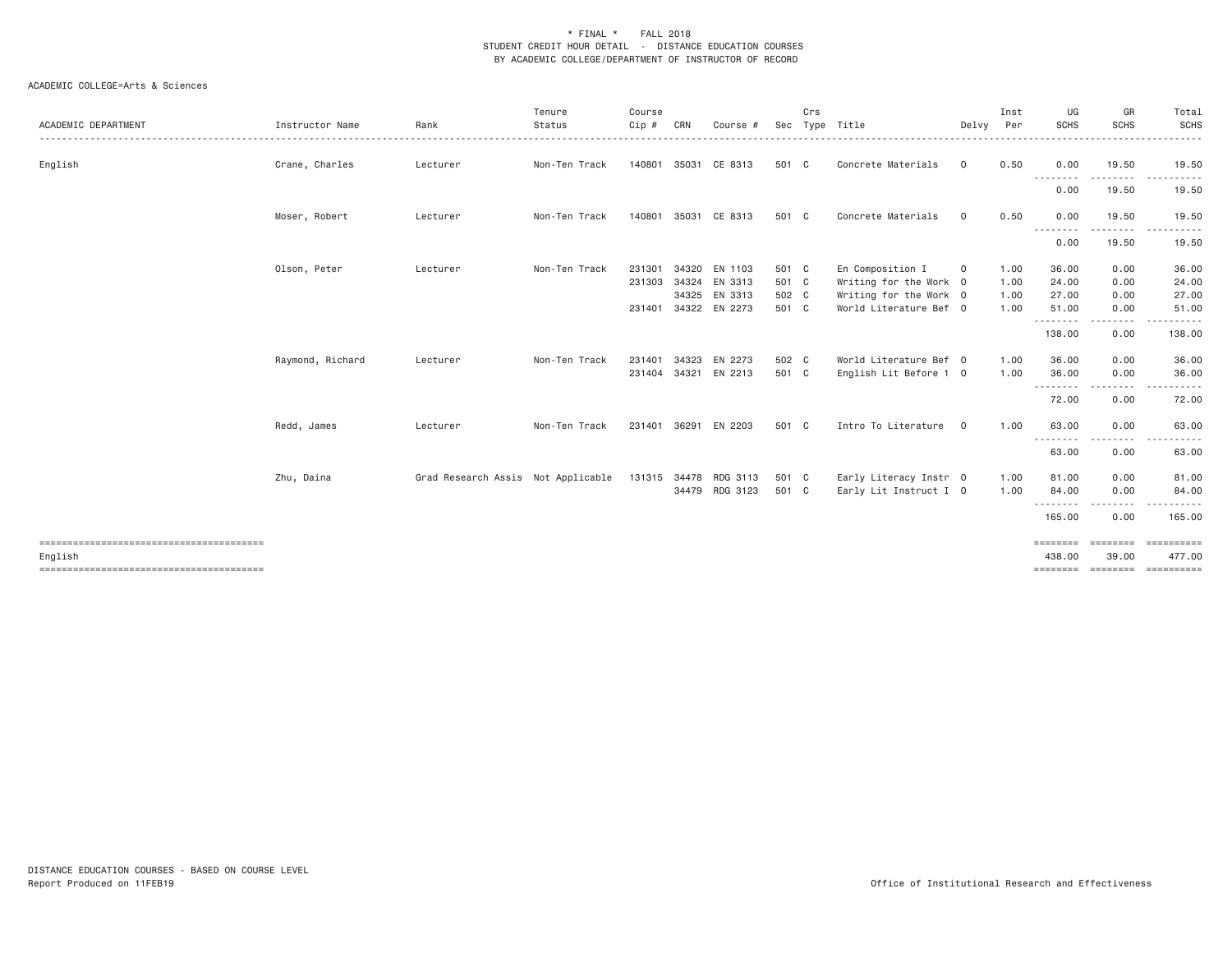| ACADEMIC DEPARTMENT | Instructor Name        | Rank                              | Tenure<br>Status | Course<br>Cip # | CRN   | Course #             | Sec   | Crs | Type Title             | Delvy               | Inst<br>Per | UG<br><b>SCHS</b>  | GR<br><b>SCHS</b> | Total<br><b>SCHS</b>                                                                                                                                                                    |
|---------------------|------------------------|-----------------------------------|------------------|-----------------|-------|----------------------|-------|-----|------------------------|---------------------|-------------|--------------------|-------------------|-----------------------------------------------------------------------------------------------------------------------------------------------------------------------------------------|
| Geosciences         | Brown, Michael E.      | Professor                         | Tenured          | 400404          | 34388 | GR 4913              | 501 C |     | Thermodynamic Met      | 0                   | 0.10        | 12.00              | 0.00              | 12.00                                                                                                                                                                                   |
|                     |                        |                                   |                  |                 | 34389 | GR 4913              | 502 C |     | Thermodynamic Met      | $\mathbf 0$         | 0.10        | 6.30<br>$\cdots$   | 0.00<br>.         | 6.30                                                                                                                                                                                    |
|                     |                        |                                   |                  |                 |       |                      |       |     |                        |                     |             | 18.30              | 0.00              | 18.30                                                                                                                                                                                   |
|                     | Clary, Renee           | Professor                         | Tenured          | 400601          | 34363 | GG 8123              | 501 C |     | Geol II: Earth and T 0 |                     | 1.00        | 0.00<br>.          | 72.00             | 72.00                                                                                                                                                                                   |
|                     |                        |                                   |                  |                 |       |                      |       |     |                        |                     |             | 0.00               | 72.00             | 72.00                                                                                                                                                                                   |
|                     | Fraza, Erik            | Clinical Assist Pro Non-Ten Track |                  | 400401          | 34398 | GR 6943              | 501 C |     | Tropical Meteorology 0 |                     | 1.00        | 0.00               | 87.00             | 87.00                                                                                                                                                                                   |
|                     |                        |                                   |                  | 400404          | 34380 | GR 4623              | 501 C |     | Physical Meteorology 0 |                     | 1.00        | 108.00             | 0.00              | 108.00                                                                                                                                                                                  |
|                     |                        |                                   |                  |                 | 34381 | GR 4623              | 502 C |     | Physical Meteorology 0 |                     | 1.00        | 111.00             | 0.00              | 111.00                                                                                                                                                                                  |
|                     |                        |                                   |                  |                 | 34390 | GR 4943              | 501 C |     | Tropical Meteorology 0 |                     | 1.00        | 24.00              | 0.00              | 24.00                                                                                                                                                                                   |
|                     |                        |                                   |                  | 450701 34391    |       | GR 6113              | 501 C |     | Met I: Observations    | $\circ$             | 1.00        | 0.00               | 45.00             | 45.00                                                                                                                                                                                   |
|                     |                        |                                   |                  |                 | 36702 | GR 8000              | 501 D |     | Research / Thesis      | $\mathsf{O}\xspace$ | 1.00        | 0.00<br><u>.</u>   | 3.00<br>.         | 3.00<br>$\frac{1}{2} \left( \frac{1}{2} \right) \left( \frac{1}{2} \right) \left( \frac{1}{2} \right) \left( \frac{1}{2} \right) \left( \frac{1}{2} \right) \left( \frac{1}{2} \right)$ |
|                     |                        |                                   |                  |                 |       |                      |       |     |                        |                     |             | 243.00             | 135.00            | 378.00                                                                                                                                                                                  |
|                     | Grala, Katarzyna       | Non-Faculty                       | Not Applicable   | 450701          | 34395 | GR 6333              | 501 B |     | Remote Sensing Phys    | 0                   | 0.90        | 0.00               | 43.20             | 43.20                                                                                                                                                                                   |
|                     |                        |                                   |                  |                 | 34396 | GR 6363              | 501 B |     | GIS Programming        | $\Omega$            | 0.90        | 0.00               | 18.90             | 18.90                                                                                                                                                                                   |
|                     |                        |                                   |                  | 450702 34378    |       | GR 4333              | 501 B |     | Remote Sensing Phys    | 0                   | 0.90        | 13.50              | 0.00              | 13.50                                                                                                                                                                                   |
|                     |                        |                                   |                  |                 |       | 34379 GR 4363        | 501 B |     | GIS Programming        | $\Omega$            | 0.90        | 5.40<br>.          | 0.00              | 5.40                                                                                                                                                                                    |
|                     |                        |                                   |                  |                 |       |                      |       |     |                        |                     |             | 18.90              | 62.10             | 81.00                                                                                                                                                                                   |
|                     | Gutter, Barrett        | Clinical Assist Pro Non-Ten Track |                  | 400404          | 34386 | GR 4713              | 501 B |     | Synoptic Met I         | $\mathsf{O}\xspace$ | 1.00        | 123.00             | 0.00              | 123.00                                                                                                                                                                                  |
|                     |                        |                                   |                  |                 | 34387 | GR 4713              | 502 B |     | Synoptic Met I         | $\Omega$            | 1.00        | 114.00             | 0.00              | 114.00                                                                                                                                                                                  |
|                     |                        |                                   |                  |                 | 34399 | GR 8143              | 501 C |     | Adv Forecasting Tech 0 |                     | 1.00        | 0.00               | 48.00             | 48.00                                                                                                                                                                                   |
|                     |                        |                                   |                  |                 |       | 450701 34397 GR 6923 | 501 C |     | Severe Weather         | $\mathbf 0$         | 1.00        | 0.00               | 81.00             | 81.00                                                                                                                                                                                   |
|                     |                        |                                   |                  |                 |       |                      |       |     |                        |                     |             | 237.00             | 129.00            | 366.00                                                                                                                                                                                  |
|                     | Haney, Christa         | Instructor                        | Non-Ten Track    | 400401          | 34382 | GR 4633              | 501 B |     | Statistical Clim       | $\mathsf{O}\xspace$ | 1.00        | 123.00             | 0.00              | 123.00                                                                                                                                                                                  |
|                     |                        |                                   |                  |                 | 34383 | GR 4633              | 502 B |     | Statistical Clim       | 0                   | 1.00        | 120.00             | 0.00              | 120.00                                                                                                                                                                                  |
|                     |                        |                                   |                  | 400601          | 34365 | GG 8233              | 501 C |     | Environmental Geosci   | $\overline{0}$      | 1.00        | 0.00               | 78.00             | 78.00                                                                                                                                                                                   |
|                     |                        |                                   |                  |                 | 34366 | GG 8233              | 502 C |     | Environmental Geosci 0 |                     | 1.00        | 0.00<br>. <b>.</b> | 66.00             | 66.00                                                                                                                                                                                   |
|                     |                        |                                   |                  |                 |       |                      |       |     |                        |                     |             | 243.00             | 144.00            | 387.00                                                                                                                                                                                  |
|                     | Lalk, Sarah            | Instructor                        | Non-Ten Track    | 400699          | 34367 | GG 8333              | 501 C |     | Planetary Science      | $\mathsf{O}\xspace$ | 1.00        | 0.00               | 81.00             | 81.00                                                                                                                                                                                   |
|                     |                        |                                   |                  | 450701          |       | 34372 GR 1123        | 501 C |     | Intro World Geog       | $\mathsf{O}\xspace$ | 1.00        | 117.00             | 0.00              | 117.00                                                                                                                                                                                  |
|                     |                        |                                   |                  |                 |       |                      |       |     |                        |                     |             | .                  | -----             |                                                                                                                                                                                         |
|                     |                        |                                   |                  |                 |       |                      |       |     |                        |                     |             | 117.00             | 81.00             | 198.00                                                                                                                                                                                  |
|                     | Lisauckis, Christopher | Grad Teach Assist                 | Not Applicable   | 400404          | 34388 | GR 4913              | 501 C |     | Thermodynamic Met      | $\mathsf{O}\xspace$ | 0.90        | 108.00             | 0.00              | 108.00                                                                                                                                                                                  |
|                     |                        |                                   |                  |                 |       | 34389 GR 4913        | 502 C |     | Thermodynamic Met      | $\mathsf{O}\xspace$ | 0.90        | 56.70<br>.         | 0.00              | 56.70                                                                                                                                                                                   |
|                     |                        |                                   |                  |                 |       |                      |       |     |                        |                     |             | 164.70             | 0.00              | 164.70                                                                                                                                                                                  |
|                     | Moe Hoffman, Amy       | Instructor                        | Non-Ten Track    | 400601          | 34360 | GG 1111              | 501 L |     | Earth Science I Lab    | $\mathbf 0$         | 1.00        | 20.00              | 0.00              | 20.00                                                                                                                                                                                   |
|                     |                        |                                   |                  |                 |       | 34361 GG 1113        | 501 C |     | Survey Earth Sci I     | $\mathsf{O}\xspace$ | 1.00        | 75.00              | 0.00              | 75.00                                                                                                                                                                                   |
|                     |                        |                                   |                  |                 | 34362 | GG 1113              | 502 C |     | Survey Earth Sci I     | $\mathsf{O}\xspace$ | 1.00        | 75.00              | 0.00              | 75.00                                                                                                                                                                                   |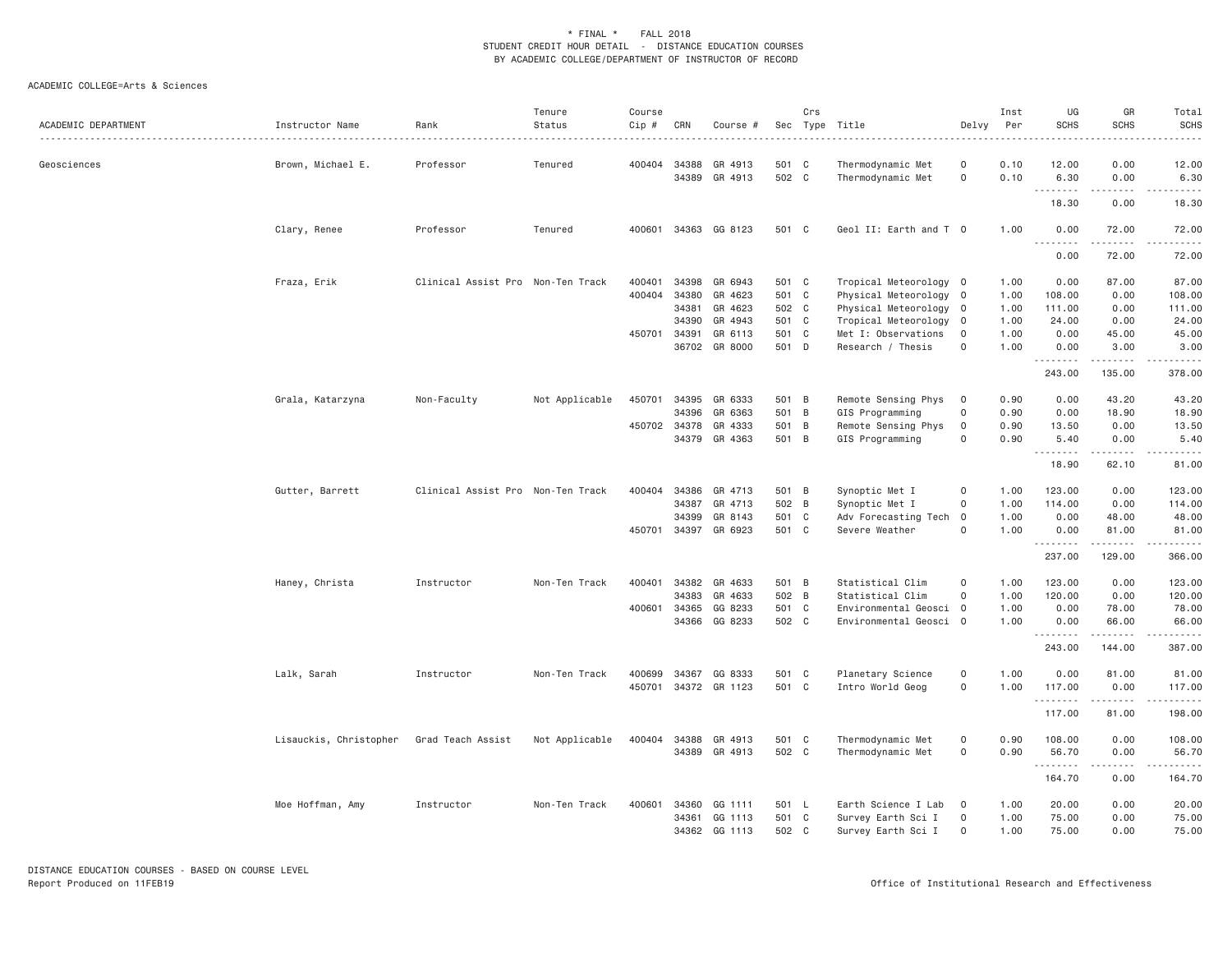| ACADEMIC DEPARTMENT                    | Instructor Name                                     | Rank                              | Tenure<br>Status | Course<br>$Cip$ # | CRN   | Course #             |       | Crs<br>Sec Type Title |                        | Delvy               | Inst<br>Per | UG<br><b>SCHS</b>           | GR<br><b>SCHS</b>                                                                                                                                                                                                                                                                                                                                                                                                                                                                      | Total<br><b>SCHS</b>  |
|----------------------------------------|-----------------------------------------------------|-----------------------------------|------------------|-------------------|-------|----------------------|-------|-----------------------|------------------------|---------------------|-------------|-----------------------------|----------------------------------------------------------------------------------------------------------------------------------------------------------------------------------------------------------------------------------------------------------------------------------------------------------------------------------------------------------------------------------------------------------------------------------------------------------------------------------------|-----------------------|
|                                        |                                                     |                                   |                  |                   |       |                      |       |                       |                        |                     |             | .<br>170.00                 | 0.00                                                                                                                                                                                                                                                                                                                                                                                                                                                                                   | 170.00                |
|                                        |                                                     |                                   |                  |                   |       |                      |       |                       |                        |                     |             |                             |                                                                                                                                                                                                                                                                                                                                                                                                                                                                                        |                       |
| Geosciences                            | Nagel, Athena                                       | Clinical Assist Pro Non-Ten Track |                  | 450701            |       | 34392 GR 6303        | 501 B |                       | Principles of GIS      | 0                   | 1.00        | 0.00                        | 51.00                                                                                                                                                                                                                                                                                                                                                                                                                                                                                  | 51.00                 |
|                                        |                                                     |                                   |                  |                   | 34393 | GR 6303              | 502 B |                       | Principles of GIS      | $\mathsf{O}\xspace$ | 1.00        | 0.00                        | 30.00                                                                                                                                                                                                                                                                                                                                                                                                                                                                                  | 30.00                 |
|                                        |                                                     |                                   |                  |                   |       | 34394 GR 6303        | 503 B |                       | Principles of GIS      | $\mathbf 0$         | 1.00        | 0.00                        | 42.00                                                                                                                                                                                                                                                                                                                                                                                                                                                                                  | 42.00                 |
|                                        |                                                     |                                   |                  |                   | 34797 | GR 6303              | 504 B |                       | Principles of GIS      | $\mathbf 0$         | 1.00        | 0.00                        | 27.00                                                                                                                                                                                                                                                                                                                                                                                                                                                                                  | 27.00                 |
|                                        |                                                     |                                   |                  | 450702 34375      |       | GR 4303              | 501 B |                       | Principles of GIS      | $\mathsf{O}\xspace$ | 1.00        | 9.00                        | 0.00                                                                                                                                                                                                                                                                                                                                                                                                                                                                                   | 9.00                  |
|                                        |                                                     |                                   |                  |                   | 34376 | GR 4303              | 502 B |                       | Principles of GIS      | $\mathsf{O}\xspace$ | 1.00        | 21.00                       | 0.00                                                                                                                                                                                                                                                                                                                                                                                                                                                                                   | 21.00                 |
|                                        |                                                     |                                   |                  |                   |       | 34796 GR 4303        | 504 B |                       | Principles of GIS      | $\mathbf 0$         | 1.00        | 12.00<br><u>.</u>           | 0.00<br>$- - - - -$                                                                                                                                                                                                                                                                                                                                                                                                                                                                    | 12.00                 |
|                                        |                                                     |                                   |                  |                   |       |                      |       |                       |                        |                     |             | 42.00                       | 150.00                                                                                                                                                                                                                                                                                                                                                                                                                                                                                 | 192.00                |
|                                        | Nordstrom, Gregory                                  | Instructor                        | Non-Ten Track    | 400404            | 36540 | GR 1604              | 501 B |                       | Weather and Climate    | $\circ$             | 1.00        | 116.00                      | 0.00                                                                                                                                                                                                                                                                                                                                                                                                                                                                                   | 116.00                |
|                                        |                                                     |                                   |                  | 450701            | 34369 | GR 1114              | 501 B |                       | Physical Geography     | $\Omega$            | 1.00        | 152.00                      | 0.00                                                                                                                                                                                                                                                                                                                                                                                                                                                                                   | 152.00                |
|                                        |                                                     |                                   |                  |                   | 34370 | GR 1114              | 502 B |                       | Physical Geography     | $\Omega$            | 1.00        | 72.00                       | 0.00                                                                                                                                                                                                                                                                                                                                                                                                                                                                                   | 72.00                 |
|                                        |                                                     |                                   |                  |                   |       | 34371 GR 1114        | 503 B |                       | Physical Geography     | $\Omega$            | 1.00        | 76.00                       | 0.00                                                                                                                                                                                                                                                                                                                                                                                                                                                                                   | 76.00                 |
|                                        |                                                     |                                   |                  |                   |       |                      |       |                       |                        |                     |             | .<br>416.00                 | $\frac{1}{2} \left( \frac{1}{2} \right) \left( \frac{1}{2} \right) \left( \frac{1}{2} \right) \left( \frac{1}{2} \right) \left( \frac{1}{2} \right)$<br>0.00                                                                                                                                                                                                                                                                                                                           | <u>.</u><br>416.00    |
|                                        |                                                     | Professor                         | Tenured          | 450701            | 34395 | GR 6333              | 501 B |                       | Remote Sensing Phys    | $\circ$             | 0.10        | 0.00                        | 4.80                                                                                                                                                                                                                                                                                                                                                                                                                                                                                   | 4.80                  |
|                                        | Rodgers, John                                       |                                   |                  |                   | 34396 | GR 6363              | 501 B |                       | GIS Programming        | $\mathbf 0$         | 0.10        | 0.00                        | 2.10                                                                                                                                                                                                                                                                                                                                                                                                                                                                                   | 2.10                  |
|                                        |                                                     |                                   |                  | 450702 34378      |       | GR 4333              | 501 B |                       | Remote Sensing Phys    | $\Omega$            | 0.10        | 1.50                        | 0.00                                                                                                                                                                                                                                                                                                                                                                                                                                                                                   | 1.50                  |
|                                        |                                                     |                                   |                  |                   |       | 34379 GR 4363        | 501 B |                       | GIS Programming        | $\Omega$            | 0.10        | 0.60                        | 0.00                                                                                                                                                                                                                                                                                                                                                                                                                                                                                   | 0.60                  |
|                                        |                                                     |                                   |                  |                   |       |                      |       |                       |                        |                     |             | $\sim$ $\sim$ $\sim$ $\sim$ | $\frac{1}{2}$                                                                                                                                                                                                                                                                                                                                                                                                                                                                          | .                     |
|                                        |                                                     |                                   |                  |                   |       |                      |       |                       |                        |                     |             | 2.10                        | 6.90                                                                                                                                                                                                                                                                                                                                                                                                                                                                                   | 9.00                  |
|                                        | Sherman-Morris, Kathlee Associate Professor Tenured |                                   |                  |                   |       | 400404 34385 GR 4640 | 501 E |                       | Met Internship         | $\mathbf 0$         | 1.00        | 2.00                        | 0.00                                                                                                                                                                                                                                                                                                                                                                                                                                                                                   | 2.00                  |
|                                        |                                                     |                                   |                  |                   | 34402 | GR 8813              | 501 C |                       | Advanc Hazard & Disa   | $\Omega$            | 1.00        | 0.00                        | 90.00                                                                                                                                                                                                                                                                                                                                                                                                                                                                                  | 90.00                 |
|                                        |                                                     |                                   |                  | 400601            | 34400 | GR 8191              | 501 S |                       | Geoscience Review      | $\circ$             | 1.00        | 0.00                        | 6.00                                                                                                                                                                                                                                                                                                                                                                                                                                                                                   | 6.00                  |
|                                        |                                                     |                                   |                  | 450701            | 34401 | GR 8553              | 501 S |                       | Research Methods in    | $\circ$             | 1.00        | 0.00                        | 78.00                                                                                                                                                                                                                                                                                                                                                                                                                                                                                  | 78.00                 |
|                                        |                                                     |                                   |                  |                   |       | 36585 GR 4000        | 501 I |                       | Directed Indiv Study 0 |                     | 1.00        | 1.00                        | 0.00                                                                                                                                                                                                                                                                                                                                                                                                                                                                                   | 1.00                  |
|                                        |                                                     |                                   |                  |                   |       |                      |       |                       |                        |                     |             | 3.00                        | .<br>174.00                                                                                                                                                                                                                                                                                                                                                                                                                                                                            | .<br>177.00           |
|                                        | Williams, Christopher                               | Lecturer                          | Non-Ten Track    | 450701            |       | 34373 GR 1123        | 502 C |                       | Intro World Geog       | 0                   | 1.00        | 111.00                      | 0.00                                                                                                                                                                                                                                                                                                                                                                                                                                                                                   | 111.00                |
|                                        |                                                     |                                   |                  |                   |       | 34374 GR 1123        | 503 C |                       | Intro World Geog       | $\mathbf 0$         | 1.00        | 102.00                      | 0.00                                                                                                                                                                                                                                                                                                                                                                                                                                                                                   | 102.00                |
|                                        |                                                     |                                   |                  |                   |       |                      |       |                       |                        |                     |             | .                           |                                                                                                                                                                                                                                                                                                                                                                                                                                                                                        |                       |
|                                        |                                                     |                                   |                  |                   |       |                      |       |                       |                        |                     |             | 213.00                      | 0.00                                                                                                                                                                                                                                                                                                                                                                                                                                                                                   | 213.00                |
| Geosciences                            |                                                     |                                   |                  |                   |       |                      |       |                       |                        |                     |             | ========<br>1888.00         | ========<br>954.00                                                                                                                                                                                                                                                                                                                                                                                                                                                                     | ==========<br>2842.00 |
| -------------------------------------- |                                                     |                                   |                  |                   |       |                      |       |                       |                        |                     |             | <b>ESSESSES</b>             | $\begin{array}{cccccccccc} \multicolumn{3}{c}{} & \multicolumn{3}{c}{} & \multicolumn{3}{c}{} & \multicolumn{3}{c}{} & \multicolumn{3}{c}{} & \multicolumn{3}{c}{} & \multicolumn{3}{c}{} & \multicolumn{3}{c}{} & \multicolumn{3}{c}{} & \multicolumn{3}{c}{} & \multicolumn{3}{c}{} & \multicolumn{3}{c}{} & \multicolumn{3}{c}{} & \multicolumn{3}{c}{} & \multicolumn{3}{c}{} & \multicolumn{3}{c}{} & \multicolumn{3}{c}{} & \multicolumn{3}{c}{} & \multicolumn{3}{c}{} & \mult$ | ==========            |
|                                        |                                                     |                                   |                  |                   |       |                      |       |                       |                        |                     |             |                             |                                                                                                                                                                                                                                                                                                                                                                                                                                                                                        |                       |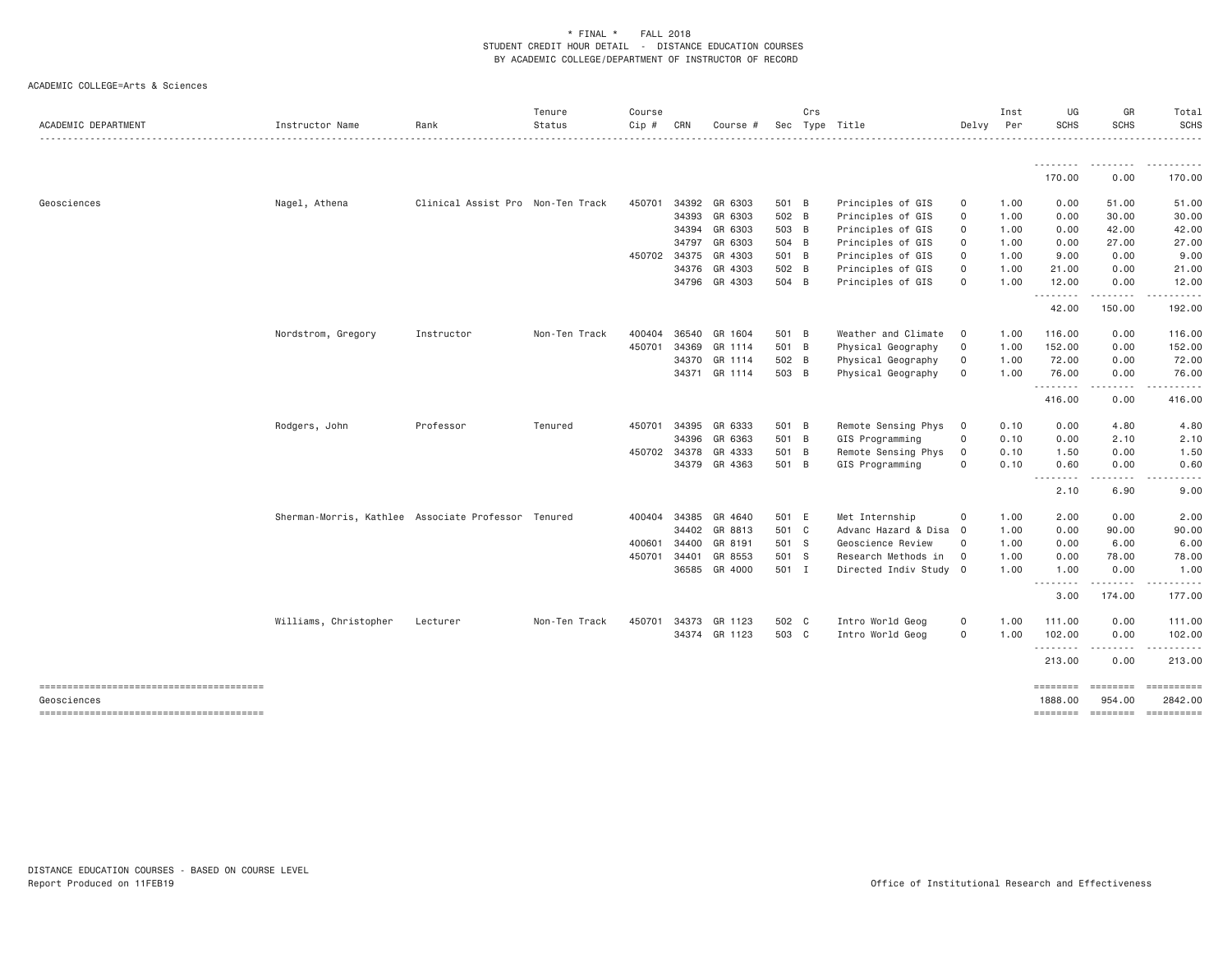|                  |                                   | Tenure         | Course                                       |        |          |                                                                                                                                                                                                                                                                                                                                                                                | Crs |                                                                                                                                                                |                                                                                                        | Inst                                                                                                                            | UG                                           | GR                                                                                                                 | Total                                                                                                                                                                                                                                                                                                                                                                                                                                                                                            |
|------------------|-----------------------------------|----------------|----------------------------------------------|--------|----------|--------------------------------------------------------------------------------------------------------------------------------------------------------------------------------------------------------------------------------------------------------------------------------------------------------------------------------------------------------------------------------|-----|----------------------------------------------------------------------------------------------------------------------------------------------------------------|--------------------------------------------------------------------------------------------------------|---------------------------------------------------------------------------------------------------------------------------------|----------------------------------------------|--------------------------------------------------------------------------------------------------------------------|--------------------------------------------------------------------------------------------------------------------------------------------------------------------------------------------------------------------------------------------------------------------------------------------------------------------------------------------------------------------------------------------------------------------------------------------------------------------------------------------------|
| Instructor Name  | Rank                              | Status         | Cip #                                        | CRN    | Course # | Sec                                                                                                                                                                                                                                                                                                                                                                            |     |                                                                                                                                                                | Delvy                                                                                                  | Per                                                                                                                             | SCHS                                         | <b>SCHS</b>                                                                                                        | <b>SCHS</b><br>------                                                                                                                                                                                                                                                                                                                                                                                                                                                                            |
|                  |                                   |                |                                              |        |          |                                                                                                                                                                                                                                                                                                                                                                                |     |                                                                                                                                                                |                                                                                                        |                                                                                                                                 |                                              |                                                                                                                    | 4.50                                                                                                                                                                                                                                                                                                                                                                                                                                                                                             |
|                  |                                   |                |                                              |        |          |                                                                                                                                                                                                                                                                                                                                                                                |     |                                                                                                                                                                |                                                                                                        |                                                                                                                                 |                                              |                                                                                                                    | 8.25                                                                                                                                                                                                                                                                                                                                                                                                                                                                                             |
|                  |                                   |                |                                              |        |          |                                                                                                                                                                                                                                                                                                                                                                                |     |                                                                                                                                                                |                                                                                                        |                                                                                                                                 | 9.00                                         | 0.00                                                                                                               | 9.00                                                                                                                                                                                                                                                                                                                                                                                                                                                                                             |
|                  |                                   |                | 540101                                       |        |          |                                                                                                                                                                                                                                                                                                                                                                                |     |                                                                                                                                                                | $\mathbf 0$                                                                                            |                                                                                                                                 | 30.75                                        | 0.00                                                                                                               | 30.75                                                                                                                                                                                                                                                                                                                                                                                                                                                                                            |
|                  |                                   |                |                                              |        |          |                                                                                                                                                                                                                                                                                                                                                                                |     | Early U S History                                                                                                                                              | 0                                                                                                      | 0.25                                                                                                                            | 23.25                                        | 0.00                                                                                                               | 23.25                                                                                                                                                                                                                                                                                                                                                                                                                                                                                            |
|                  |                                   |                |                                              |        |          |                                                                                                                                                                                                                                                                                                                                                                                |     | Modern U S History                                                                                                                                             | 0                                                                                                      | 0.25                                                                                                                            | 24.00                                        | 0.00                                                                                                               | 24.00                                                                                                                                                                                                                                                                                                                                                                                                                                                                                            |
|                  |                                   |                |                                              |        |          |                                                                                                                                                                                                                                                                                                                                                                                |     | The New South                                                                                                                                                  | $\Omega$                                                                                               | 0.25                                                                                                                            | 7.50                                         | 0.00                                                                                                               | 7.50                                                                                                                                                                                                                                                                                                                                                                                                                                                                                             |
|                  |                                   |                |                                              |        |          |                                                                                                                                                                                                                                                                                                                                                                                |     | Hist Science & Tech                                                                                                                                            | $\mathbf 0$                                                                                            | 0.75                                                                                                                            | 13.50                                        | 0.00                                                                                                               | 13.50                                                                                                                                                                                                                                                                                                                                                                                                                                                                                            |
|                  |                                   |                |                                              |        |          |                                                                                                                                                                                                                                                                                                                                                                                |     | Hist Science & Tech                                                                                                                                            | $\circ$                                                                                                | 0.75                                                                                                                            | 0.00                                         | 6.75                                                                                                               | 6.75                                                                                                                                                                                                                                                                                                                                                                                                                                                                                             |
|                  |                                   |                |                                              |        |          |                                                                                                                                                                                                                                                                                                                                                                                |     |                                                                                                                                                                |                                                                                                        |                                                                                                                                 | 120.75                                       | 6.75                                                                                                               | 127.50                                                                                                                                                                                                                                                                                                                                                                                                                                                                                           |
|                  |                                   |                |                                              |        |          |                                                                                                                                                                                                                                                                                                                                                                                |     |                                                                                                                                                                |                                                                                                        |                                                                                                                                 |                                              |                                                                                                                    | 92.25                                                                                                                                                                                                                                                                                                                                                                                                                                                                                            |
|                  |                                   |                |                                              |        |          |                                                                                                                                                                                                                                                                                                                                                                                |     | Modern U S History                                                                                                                                             | $\circ$                                                                                                | 0.75                                                                                                                            | 72.00                                        | 0.00                                                                                                               | 72.00                                                                                                                                                                                                                                                                                                                                                                                                                                                                                            |
|                  |                                   |                |                                              |        |          |                                                                                                                                                                                                                                                                                                                                                                                |     |                                                                                                                                                                |                                                                                                        |                                                                                                                                 | 164.25                                       | 0.00                                                                                                               | 164.25                                                                                                                                                                                                                                                                                                                                                                                                                                                                                           |
| Scott, John      | Grad Teach Assist                 | Not Applicable | 050201                                       |        |          |                                                                                                                                                                                                                                                                                                                                                                                |     |                                                                                                                                                                | $\overline{\mathbf{0}}$                                                                                | 0.75                                                                                                                            | 27.00                                        | 0.00                                                                                                               | 27.00                                                                                                                                                                                                                                                                                                                                                                                                                                                                                            |
|                  |                                   |                |                                              |        |          |                                                                                                                                                                                                                                                                                                                                                                                |     | The New South                                                                                                                                                  | 0                                                                                                      | 0.75                                                                                                                            | 22.50                                        | 0.00                                                                                                               | 22.50<br>.                                                                                                                                                                                                                                                                                                                                                                                                                                                                                       |
|                  |                                   |                |                                              |        |          |                                                                                                                                                                                                                                                                                                                                                                                |     |                                                                                                                                                                |                                                                                                        |                                                                                                                                 | 49.50                                        | 0.00                                                                                                               | 49.50                                                                                                                                                                                                                                                                                                                                                                                                                                                                                            |
| Thomas, Kathleen | Grad Teach Assist                 | Not Applicable |                                              |        |          |                                                                                                                                                                                                                                                                                                                                                                                |     | Early Western World                                                                                                                                            | $\mathbf{0}$                                                                                           | 0.75                                                                                                                            | 13.50                                        | 0.00                                                                                                               | 13.50                                                                                                                                                                                                                                                                                                                                                                                                                                                                                            |
|                  |                                   |                |                                              |        |          |                                                                                                                                                                                                                                                                                                                                                                                |     |                                                                                                                                                                |                                                                                                        |                                                                                                                                 | 13.50                                        | 0.00                                                                                                               | 13.50                                                                                                                                                                                                                                                                                                                                                                                                                                                                                            |
| Thomas, Tommy    | Grad Teach Assist                 | Not Applicable |                                              |        |          |                                                                                                                                                                                                                                                                                                                                                                                |     |                                                                                                                                                                |                                                                                                        | 0.75                                                                                                                            | 24.75                                        | 0.00                                                                                                               | 24.75                                                                                                                                                                                                                                                                                                                                                                                                                                                                                            |
|                  |                                   |                |                                              |        |          |                                                                                                                                                                                                                                                                                                                                                                                |     |                                                                                                                                                                |                                                                                                        |                                                                                                                                 | 24.75                                        | 0.00                                                                                                               | 24.75                                                                                                                                                                                                                                                                                                                                                                                                                                                                                            |
| Verhayden, John  | Grad Teach Assist                 | Not Applicable |                                              |        |          |                                                                                                                                                                                                                                                                                                                                                                                |     | Early U S History                                                                                                                                              | $\circ$                                                                                                | 0.75                                                                                                                            | 69.75                                        | 0.00                                                                                                               | 69.75                                                                                                                                                                                                                                                                                                                                                                                                                                                                                            |
|                  |                                   |                |                                              |        |          |                                                                                                                                                                                                                                                                                                                                                                                |     |                                                                                                                                                                | $\circ$                                                                                                |                                                                                                                                 |                                              |                                                                                                                    | 4.50                                                                                                                                                                                                                                                                                                                                                                                                                                                                                             |
|                  |                                   |                |                                              |        |          |                                                                                                                                                                                                                                                                                                                                                                                |     | Hist Science & Tech                                                                                                                                            | $\overline{0}$                                                                                         | 0.25                                                                                                                            |                                              |                                                                                                                    | 2.25                                                                                                                                                                                                                                                                                                                                                                                                                                                                                             |
|                  |                                   |                |                                              |        |          |                                                                                                                                                                                                                                                                                                                                                                                |     |                                                                                                                                                                |                                                                                                        |                                                                                                                                 | 74.25                                        | 2.25                                                                                                               | 76.50                                                                                                                                                                                                                                                                                                                                                                                                                                                                                            |
|                  |                                   |                |                                              |        |          |                                                                                                                                                                                                                                                                                                                                                                                |     |                                                                                                                                                                |                                                                                                        |                                                                                                                                 | 447.00                                       | 9.00                                                                                                               | $\begin{array}{cccccccccc} \multicolumn{2}{c}{} & \multicolumn{2}{c}{} & \multicolumn{2}{c}{} & \multicolumn{2}{c}{} & \multicolumn{2}{c}{} & \multicolumn{2}{c}{} & \multicolumn{2}{c}{} & \multicolumn{2}{c}{} & \multicolumn{2}{c}{} & \multicolumn{2}{c}{} & \multicolumn{2}{c}{} & \multicolumn{2}{c}{} & \multicolumn{2}{c}{} & \multicolumn{2}{c}{} & \multicolumn{2}{c}{} & \multicolumn{2}{c}{} & \multicolumn{2}{c}{} & \multicolumn{2}{c}{} & \multicolumn{2}{c}{} & \mult$<br>456.00 |
|                  | Marshall, Anne<br>Murphy, Michael | Lecturer       | Associate Professor Tenured<br>Non-Ten Track | 540101 | 34409    | 050114 34408 HI 1213<br>HI 1223<br>050201 34412 HI 4363<br>34410 HI 3333<br>540102 34406 HI 1063<br>34407 HI 1073<br>34411 HI 4313<br>540104 34413 HI 4653<br>34414 HI 6653<br>34410 HI 3333<br>540102 34407 HI 1073<br>34412 HI 4363<br>540102 34411 HI 4313<br>050114 34408 HI 1213<br>050114 34409 HI 1223<br>540102 34406 HI 1063<br>540104 34413 HI 4653<br>34414 HI 6653 |     | 501 C<br>501 C<br>501 C<br>501 C<br>501 C<br>501 C<br>501 C<br>501 C<br>501 C<br>501 C<br>501 C<br>501 C<br>501 C<br>501 C<br>501 C<br>501 C<br>501 C<br>501 C | Type Title<br>Early Western World<br>Mississippi History<br>Mississippi History<br>Hist Science & Tech | $\overline{0}$<br>Modern Western World 0<br>African American His 0<br>$\circ$<br>African American His<br>Modern Western World 0 | 0.25<br>0.25<br>0.25<br>0.25<br>0.75<br>0.25 | 4.50<br>8.25<br><u>.</u><br>92.25<br>.<br>--------<br>.<br><u>.</u><br>4.50<br>0.00<br>- - - - - - - -<br>======== | 0.00<br>0.00<br>0.00<br>.<br>$\begin{array}{cccccccccccccc} \bullet & \bullet & \bullet & \bullet & \bullet & \bullet & \bullet \end{array}$<br>0.00<br>2.25<br><b>ESSESSES</b>                                                                                                                                                                                                                                                                                                                  |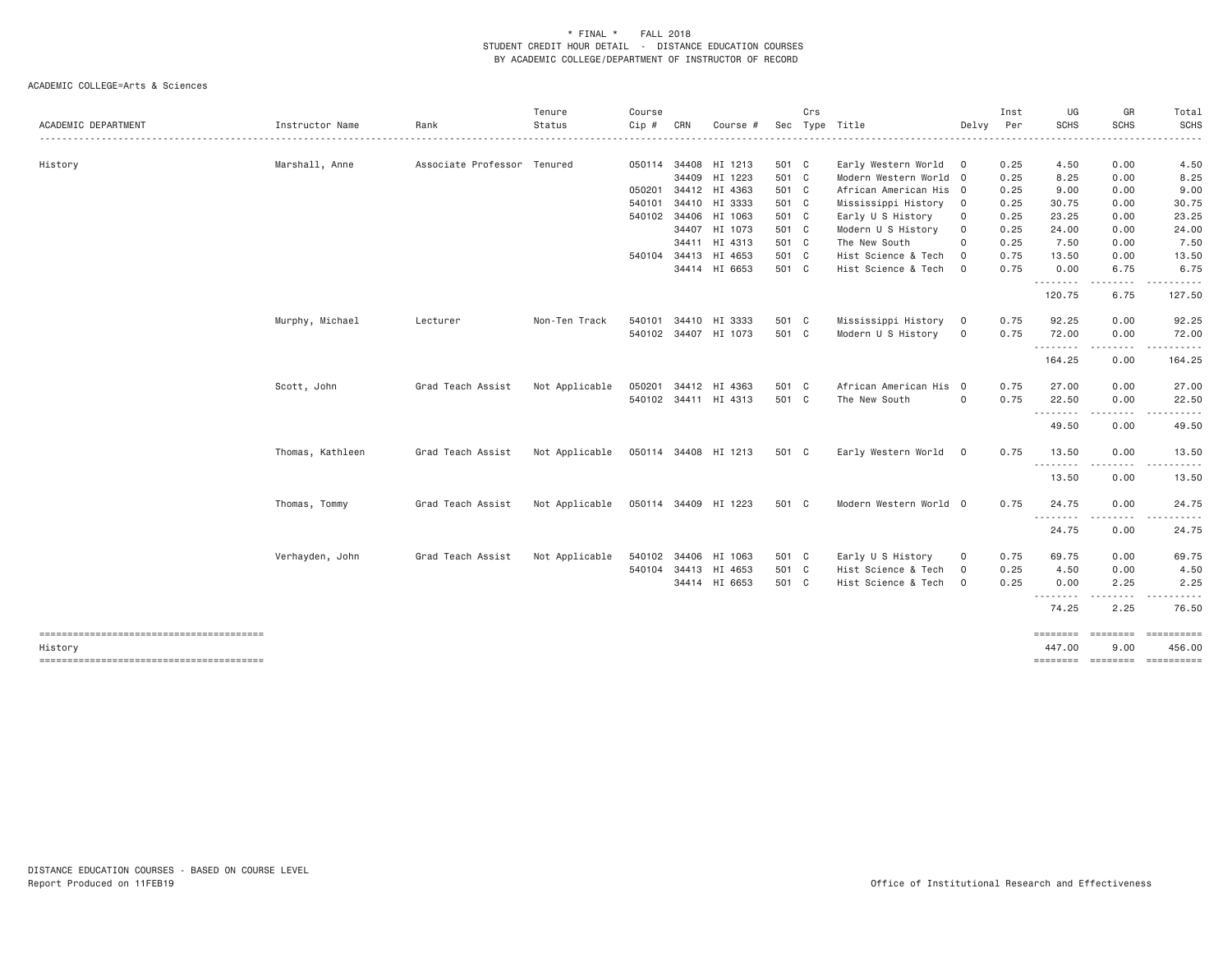| Instructor Name      | Rank       | Tenure<br>Status | Course<br>Cip #             | CRN | Course #       |                                                                                                                                                                                    | Crs |                                                                                                        |                              | Inst<br>Per                                                                                          | UG<br><b>SCHS</b>             | GR<br><b>SCHS</b>                                                                  | Total<br>SCHS<br>. <b>.</b> .                                                                                        |
|----------------------|------------|------------------|-----------------------------|-----|----------------|------------------------------------------------------------------------------------------------------------------------------------------------------------------------------------|-----|--------------------------------------------------------------------------------------------------------|------------------------------|------------------------------------------------------------------------------------------------------|-------------------------------|------------------------------------------------------------------------------------|----------------------------------------------------------------------------------------------------------------------|
| Beckman, Jennifer    | Instructor | Non-Ten Track    | 270501                      |     |                |                                                                                                                                                                                    |     | Intro to Stat, Inf                                                                                     | $\mathbf 0$                  | 1.00                                                                                                 | 33,00                         | 0.00                                                                               | 33.00                                                                                                                |
|                      |            |                  |                             |     |                |                                                                                                                                                                                    |     | Intro to Stat. Inf.                                                                                    | $\overline{\mathbf{0}}$      | 1.00                                                                                                 | 21.00                         | 0.00                                                                               | 21.00                                                                                                                |
|                      |            |                  |                             |     |                |                                                                                                                                                                                    |     |                                                                                                        |                              |                                                                                                      | 54.00                         | 0.00                                                                               | $- - -$<br>54.00                                                                                                     |
| Eaton, Jonathan      | Instructor | Non-Ten Track    | 270501                      |     |                |                                                                                                                                                                                    |     | Intro to Stats                                                                                         | $\circ$                      | 1.00                                                                                                 | 54.00                         | 0.00                                                                               | 54.00                                                                                                                |
|                      |            |                  |                             |     |                |                                                                                                                                                                                    |     |                                                                                                        | $\circ$                      |                                                                                                      |                               |                                                                                    | 21.00<br>.                                                                                                           |
|                      |            |                  |                             |     |                |                                                                                                                                                                                    |     |                                                                                                        |                              |                                                                                                      | 75.00                         | 0.00                                                                               | 75.00                                                                                                                |
| Walters, Kimberly    | Instructor | Non-Ten Track    |                             |     |                |                                                                                                                                                                                    |     | College Algebra                                                                                        | $\circ$                      | 1.00                                                                                                 | 90.00<br>---------            | 0.00<br>$\cdots$                                                                   | 90.00                                                                                                                |
|                      |            |                  |                             |     |                |                                                                                                                                                                                    |     |                                                                                                        |                              |                                                                                                      | 90.00                         | 0.00                                                                               | 90.00                                                                                                                |
| Woodard, Kelly       | Lecturer   | Non-Ten Track    | 270101                      |     |                |                                                                                                                                                                                    |     |                                                                                                        |                              | 1.00                                                                                                 | 63.00                         | 0.00                                                                               | 63.00                                                                                                                |
|                      |            |                  |                             |     |                |                                                                                                                                                                                    |     | Trigonometry                                                                                           | $\circ$                      | 1.00                                                                                                 | 75.00                         | 0.00                                                                               | 75.00                                                                                                                |
|                      |            |                  |                             |     |                |                                                                                                                                                                                    |     |                                                                                                        |                              | 1.00                                                                                                 |                               |                                                                                    | 72.00                                                                                                                |
|                      |            |                  |                             |     |                |                                                                                                                                                                                    |     |                                                                                                        |                              |                                                                                                      |                               |                                                                                    | 99.00                                                                                                                |
|                      |            |                  |                             |     |                |                                                                                                                                                                                    |     |                                                                                                        |                              |                                                                                                      |                               |                                                                                    | 42.00<br><u>.</u>                                                                                                    |
|                      |            |                  |                             |     |                |                                                                                                                                                                                    |     |                                                                                                        |                              |                                                                                                      | 351.00                        | 0.00                                                                               | 351.00                                                                                                               |
| Yarahmadian, Shantia |            |                  | 270301                      |     |                |                                                                                                                                                                                    |     | Appl Math I                                                                                            | $\circ$                      | 1.00                                                                                                 | 0.00                          | 24.00                                                                              | 24.00<br>$- - -$                                                                                                     |
|                      |            |                  |                             |     |                |                                                                                                                                                                                    |     |                                                                                                        |                              |                                                                                                      | 0.00                          | 24.00                                                                              | 24.00                                                                                                                |
|                      |            |                  |                             |     |                |                                                                                                                                                                                    |     |                                                                                                        |                              |                                                                                                      | $=$ = = = = = = =<br>570.00   | ========<br>24.00                                                                  | EEEEEEEE<br>594.00                                                                                                   |
|                      |            |                  | Associate Professor Tenured |     | 34441<br>34444 | 34446 MA 3123<br>34494 ST 3123<br>34445 MA 2113<br>34493 ST 2113<br>270102 34439 MA 1313<br>34438 MA 0103<br>34440 MA 1323<br>MA 1413<br>34442 MA 1423<br>MA 1433<br>34447 MA 8203 |     | Sec<br>501 B<br>501 B<br>501 C<br>501 C<br>501 B<br>501 B<br>501 C<br>501 C<br>501 C<br>501 C<br>501 C | Tvpe Title<br>Intro to Stats | Intermediate Algebra 0<br>Structure Real Numbe 0<br>Problem Solving Real 0<br>Informal Geom & Meas 0 | Delvy<br>1.00<br>1.00<br>1.00 | ---------<br>21.00<br>---------<br>72.00<br>99.00<br>42.00<br>--------<br>-------- | .<br>. <b>.</b> .<br>0.00<br>-----<br>0.00<br>0.00<br>0.00<br>.<br>. <u>.</u> .<br>================================= |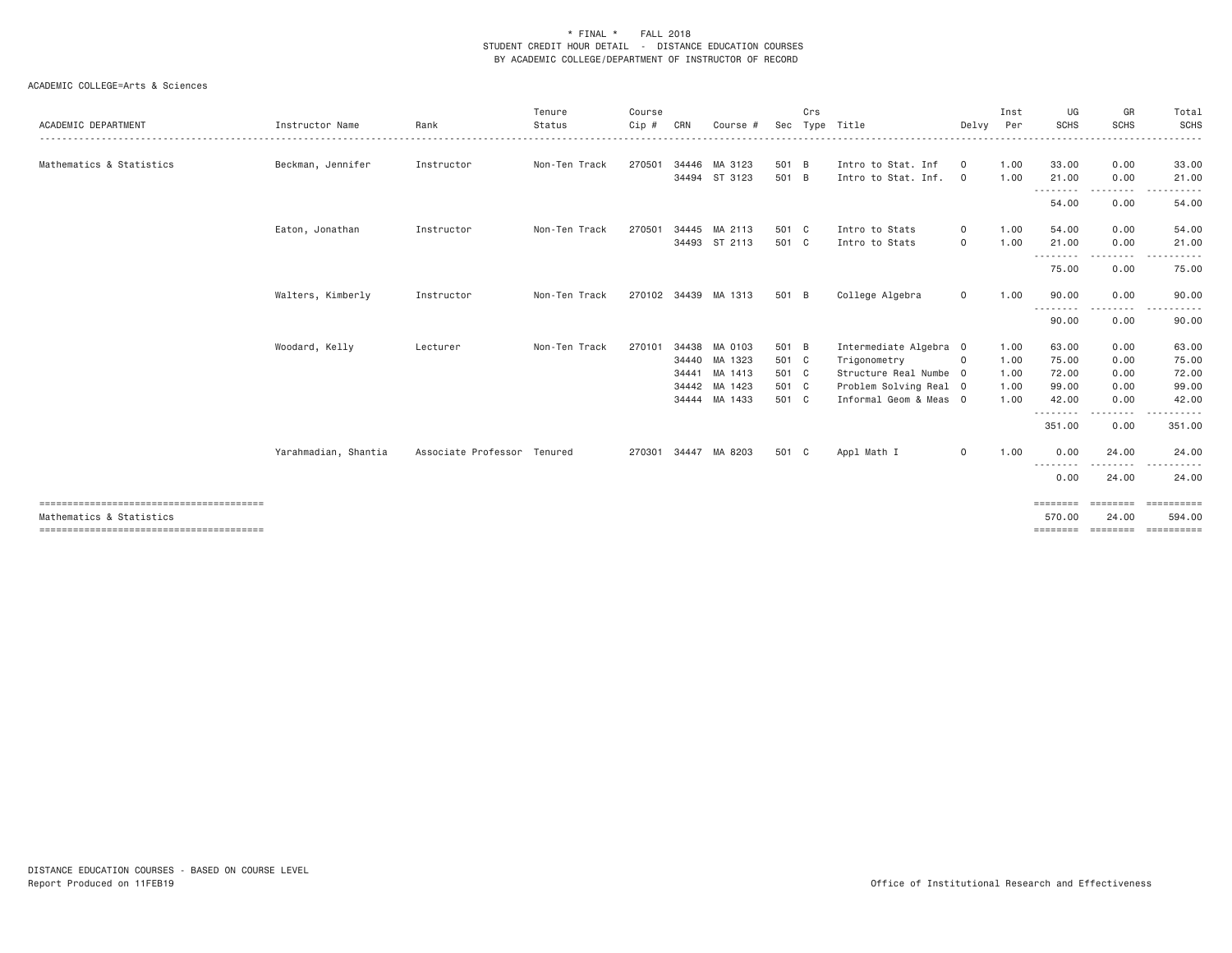| ACADEMIC DEPARTMENT   | Instructor Name      | Rank       | Tenure<br>Status | Course<br>Cip # | CRN   | Course #       |       | Crs | Sec Type Title         | Delvy Per    | Inst | UG<br>SCHS         | GR<br><b>SCHS</b> | Total<br><b>SCHS</b> |
|-----------------------|----------------------|------------|------------------|-----------------|-------|----------------|-------|-----|------------------------|--------------|------|--------------------|-------------------|----------------------|
| Philosophy & Religion | Bisson, Albert       | Instructor | Non-Ten Track    | 380201          |       | 34489 REL 1103 | 501 C |     | Intro To Religion      | $\mathbf{0}$ | 1.00 | 96.00<br>--------- | 0.00<br>--------- | 96.00<br>----------  |
|                       |                      |            |                  |                 |       |                |       |     |                        |              |      | 96.00              | 0.00              | 96.00                |
|                       | Clifford, Michael    | Professor  | Tenured          | 380103          |       | 34830 PHI 3013 | 501 C |     | <b>Business Ethics</b> | $\circ$      | 1.00 | 57.00              | 0.00              | 57.00                |
|                       |                      |            |                  |                 |       |                |       |     |                        |              |      | ---------<br>57.00 | ------<br>0.00    | .<br>57.00           |
|                       | Hammons, Christopher | Lecturer   | Non-Ten Track    | 380102          | 34469 | PHI 1113       | 501 C |     | Intro To Logic         | $\mathbf{0}$ | 1.00 | 36.00              | 0.00              | 36.00                |
|                       |                      |            |                  | 380103          |       | 34470 PHI 1123 | 501 C |     | Intro To Ethics        | $\mathbf{0}$ | 1.00 | 48.00<br>--------- | 0.00<br>.         | 48.00<br>.           |
|                       |                      |            |                  |                 |       |                |       |     |                        |              |      | 84.00              | 0.00              | 84.00                |
|                       |                      |            |                  |                 |       |                |       |     |                        |              |      |                    |                   | =======              |
| Philosophy & Religion |                      |            |                  |                 |       |                |       |     |                        |              |      | 237.00             | 0.00              | 237.00               |
|                       |                      |            |                  |                 |       |                |       |     |                        |              |      | ========           | ========          | ==========           |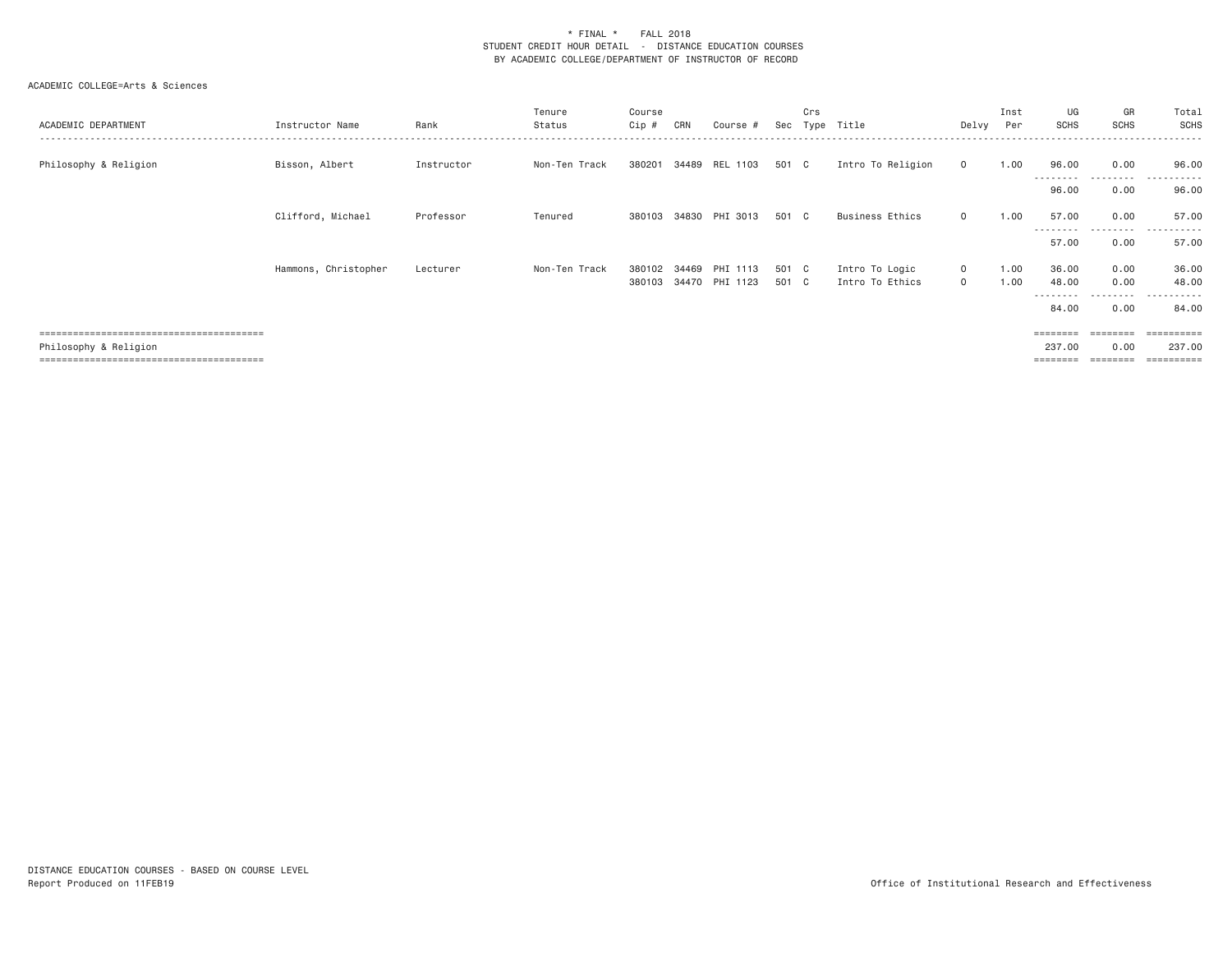| ACADEMIC DEPARTMENT | Instructor Name    | Rank                              | Tenure<br>Status | Course<br>Cip # | CRN | Course #             | Sec   | Crs<br>Type | Title                  | Delvy   | Inst<br>Per | UG<br><b>SCHS</b>  | GR<br><b>SCHS</b>     | Total<br>SCHS             |
|---------------------|--------------------|-----------------------------------|------------------|-----------------|-----|----------------------|-------|-------------|------------------------|---------|-------------|--------------------|-----------------------|---------------------------|
| Physics & Astronomy | Moody, Judith      | Lecturer                          | Non-Ten Track    | 400801          |     | 34468 PH 1023        | 501 C |             | Physical Sci Survey    | $\circ$ | 1.00        | 87.00              | 0.00                  | 87.00                     |
|                     |                    |                                   |                  |                 |     |                      |       |             |                        |         |             | ---------<br>87.00 | .<br>0.00             | .<br>87.00                |
|                     | Seneviratne, Jehan | Visiting Assist Pro Non-Ten Track |                  |                 |     | 400801 34467 PH 1021 | 501   | - L         | Physical Science Lab 0 |         | 1.00        | 24,00<br>--------- | 0.00<br>.             | 24,00<br>.                |
|                     |                    |                                   |                  |                 |     |                      |       |             |                        |         |             | 24,00              | 0.00                  | 24,00                     |
|                     |                    |                                   |                  |                 |     |                      |       |             |                        |         |             |                    |                       |                           |
| Physics & Astronomy |                    |                                   |                  |                 |     |                      |       |             |                        |         |             | 111.00             | 0.00                  | 111.00                    |
|                     |                    |                                   |                  |                 |     |                      |       |             |                        |         |             |                    | ---------<br>-------- | -----------<br>---------- |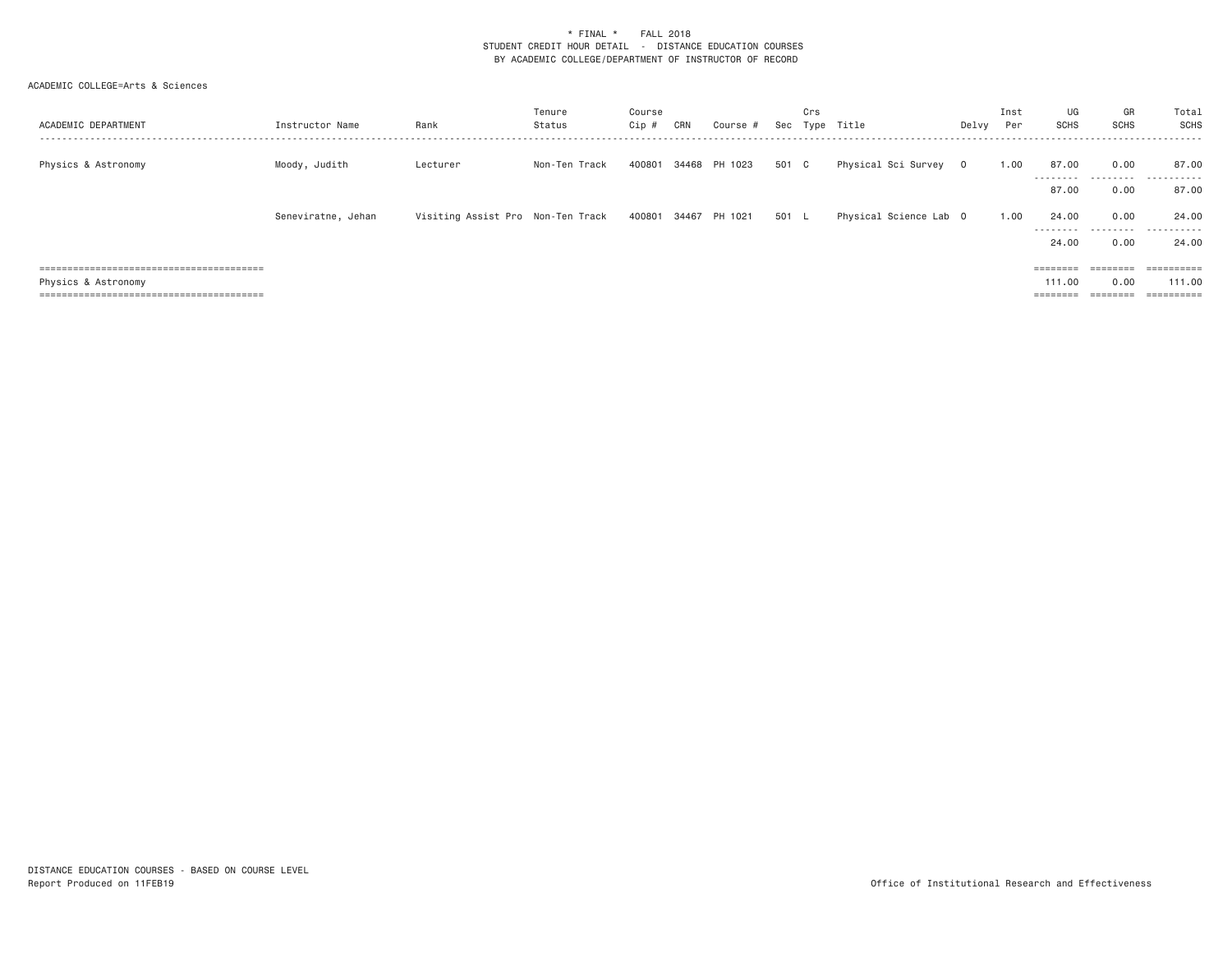| ACADEMIC DEPARTMENT                                          | Instructor Name | Rank                          | Tenure<br>Status | Course<br>Cip # | CRN   | Course               | Sec   | Crs<br>Tvne | Title                  | Delvy    | Inst<br>Per | UG<br><b>SCHS</b>  | GR<br><b>SCHS</b>  | Total<br>SCHS       |
|--------------------------------------------------------------|-----------------|-------------------------------|------------------|-----------------|-------|----------------------|-------|-------------|------------------------|----------|-------------|--------------------|--------------------|---------------------|
| Political Science & Public Administratio Abutabenjeh, Sawsan |                 | Assistant Professor Ten Track |                  | 440401          | 35121 | PPA 8803             | 501 S |             | Rsch Meth Pub Affair 0 |          | 1.00        | 0.00<br>---------  | 30.00<br>--------- | 30,00<br>.          |
|                                                              |                 |                               |                  |                 |       |                      |       |             |                        |          |             | 0.00               | 30.00              | 30.00               |
|                                                              | Vowell, Krista  | Lecturer                      | Non-Ten Track    |                 |       | 451002 35080 PS 1113 | 502 C |             | American Government    | 0        | 1,00        | 45.00              | 0.00               | 45.00               |
|                                                              |                 |                               |                  |                 |       |                      |       |             |                        |          |             | ---------<br>45.00 | .<br>0.00          | ----------<br>45.00 |
|                                                              | Wall, Diane     | Lecturer                      | Non-Ten Track    | 451002          |       | 34473 PS 1113        | 501 C |             | American Government    | $\Omega$ | 1.00        | 54.00              | 0.00               | 54.00               |
|                                                              |                 |                               |                  |                 |       |                      |       |             |                        |          |             | .<br>54.00         | .<br>0.00          | .<br>54.00          |
|                                                              |                 |                               |                  |                 |       |                      |       |             |                        |          |             |                    | ======             |                     |
| Political Science & Public Administratio                     |                 |                               |                  |                 |       |                      |       |             |                        |          |             | 99.00              | 30,00              | 129,00              |
|                                                              |                 |                               |                  |                 |       |                      |       |             |                        |          |             |                    |                    | .=======            |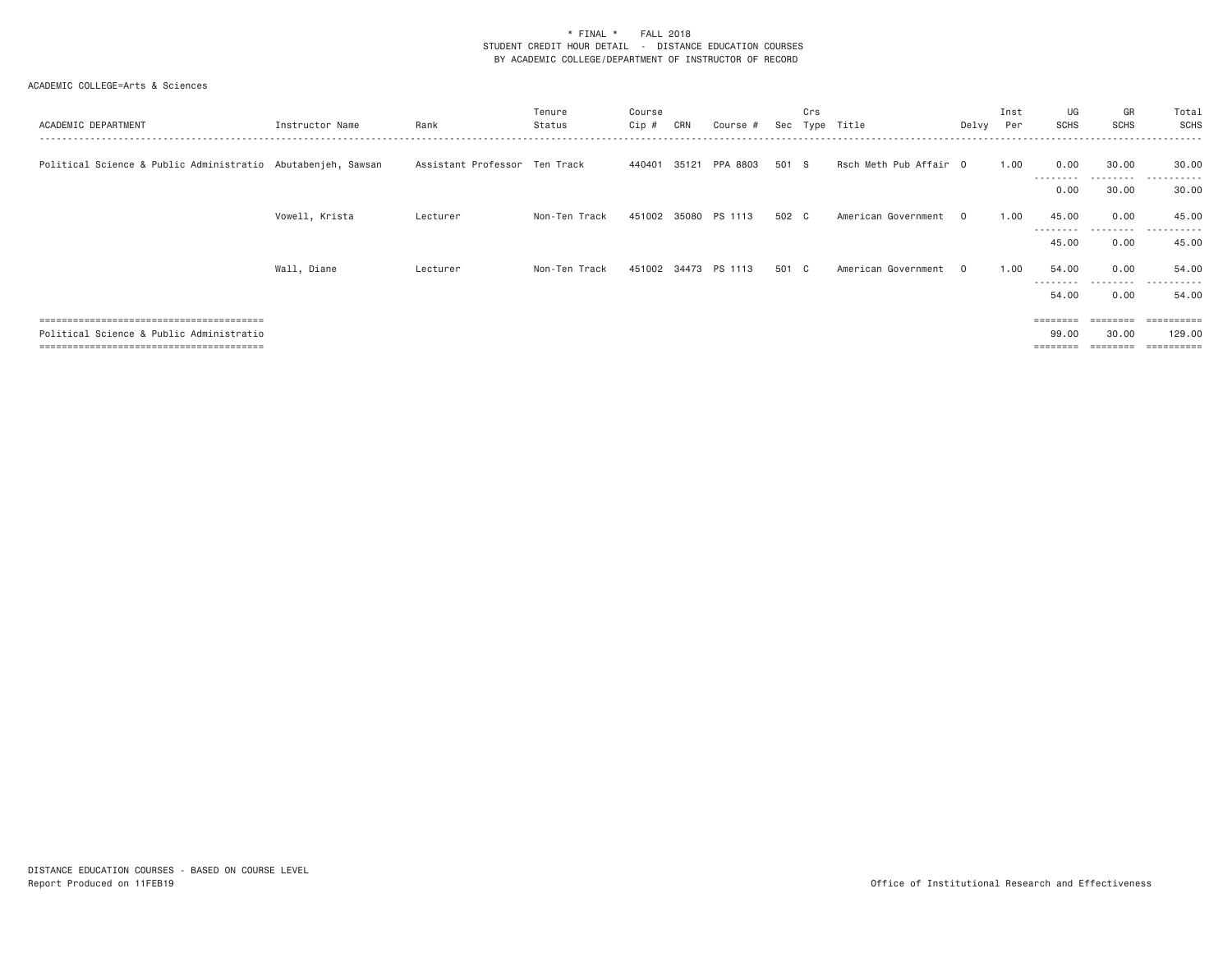| ACADEMIC DEPARTMENT | Instructor Name    | Rank        | Tenure<br>Status | Course<br>$Cip$ # | CRN   | Course #              | Sec   | Crs<br>Tvpe | Title                  | Delvv        | Inst<br>Per | UG<br><b>SCHS</b>          | GR<br><b>SCHS</b>  | Total<br>SCHS          |
|---------------------|--------------------|-------------|------------------|-------------------|-------|-----------------------|-------|-------------|------------------------|--------------|-------------|----------------------------|--------------------|------------------------|
| Psychology          | Campbell, Kristen  | Lecturer    | Non-Ten Track    | 420101            | 34474 | PSY 3213              | 501 C |             | Psych Of Ab Behavior 0 |              | 1.00        | 114.00<br>.                | 0.00               | 114,00                 |
|                     |                    |             |                  |                   |       |                       |       |             |                        |              |             | 114.00                     | 0.00               | 114.00                 |
|                     | Gresham, Courtney  | Non-Faculty | Not Applicable   |                   |       | 422707 34477 PSY 4353 | 501 C |             | Psychology and the L 0 |              | 1.00        | 81.00<br>- - - - - - - - - | 0.00<br>.          | 81.00<br>.             |
|                     |                    |             |                  |                   |       |                       |       |             |                        |              |             | 81.00                      | 0.00               | 81.00                  |
|                     | Johnson, Mallory   | Lecturer    | Non-Ten Track    | 422703            |       | 34806 PSY 3803        | 501 C |             | Int Dev Psychology     | $\mathbf{0}$ | 1.00        | 114,00<br>.                | 0.00<br>. <b>.</b> | 114.00                 |
|                     |                    |             |                  |                   |       |                       |       |             |                        |              |             | 114.00                     | 0.00               | 114.00                 |
|                     | Tan, Elaine        | Lecturer    | Non-Ten Track    | 422701            |       | 34475 PSY 3713        | 501 C |             | Cognitive Psychology 0 |              | 1.00        | 105.00<br>---------        | 0.00<br>--------   | 105.00<br>.            |
|                     |                    |             |                  |                   |       |                       |       |             |                        |              |             | 105.00                     | 0.00               | 105.00                 |
|                     | Valentine, Michael | Instructor  | Non-Ten Track    | 422803            |       | 34476 PSY 4223        | 501 C |             | Drug Use And Abuse     | $\circ$      | 1.00        | 117,00<br>---------        | 0.00<br>---------  | 117,00<br>. <u>.</u> . |
|                     |                    |             |                  |                   |       |                       |       |             |                        |              |             | 117.00                     | 0.00               | 117,00                 |
|                     |                    |             |                  |                   |       |                       |       |             |                        |              |             | $=$ = = = = = = =          | ========           | ==========             |
| Psychology          |                    |             |                  |                   |       |                       |       |             |                        |              |             | 531.00<br>========         | 0.00<br>========   | 531,00<br>==========   |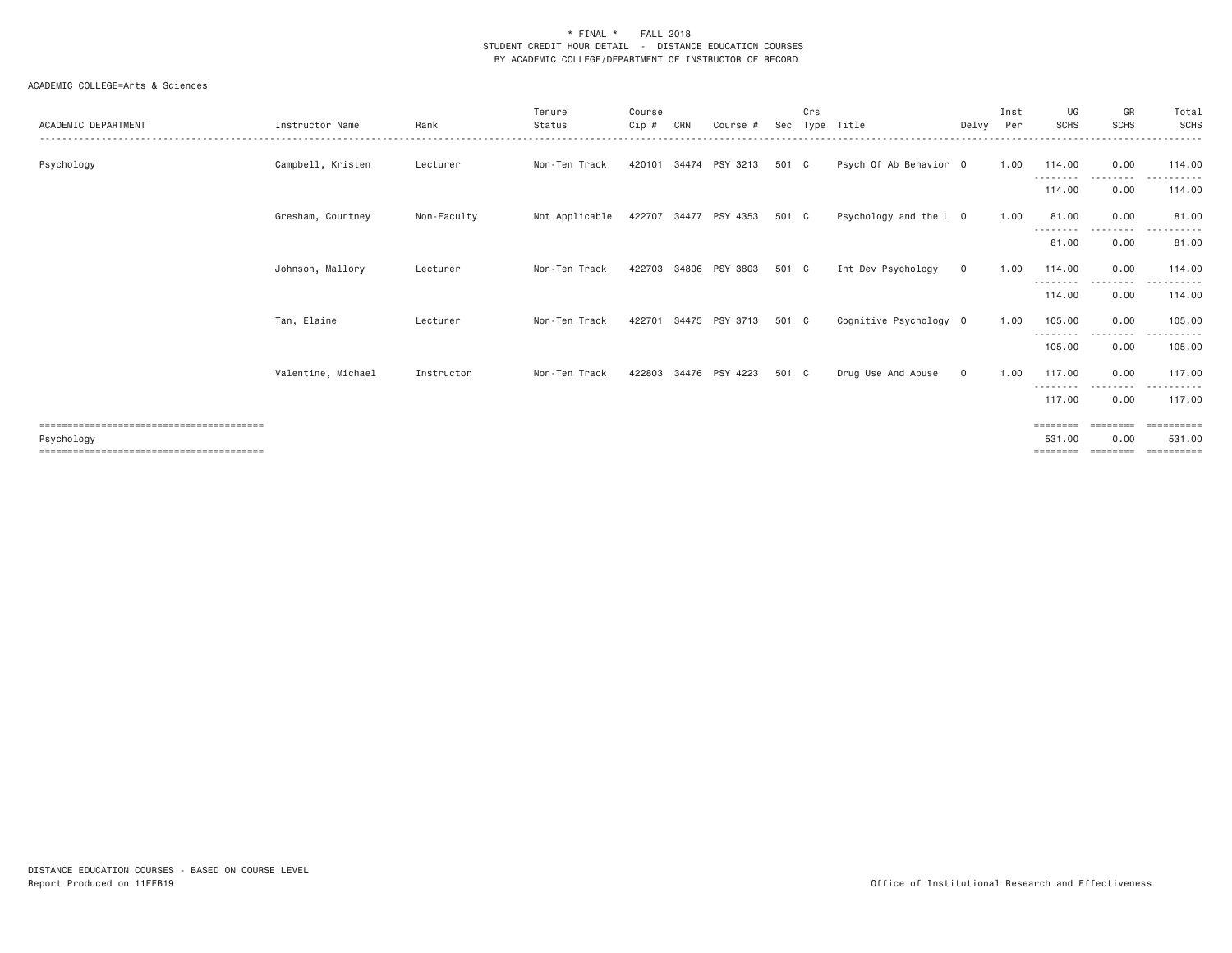| ACADEMIC DEPARTMENT | Instructor Name     | Rank              | Tenure<br>Status<br>. | Course<br>$Cip$ # | CRN   | Course #              | Sec   | Crs | Type Title              | Delvy       | Inst<br>Per | UG<br><b>SCHS</b>                | GR<br>SCHS                                                                                                                                                                              | Total<br>SCHS<br>. |
|---------------------|---------------------|-------------------|-----------------------|-------------------|-------|-----------------------|-------|-----|-------------------------|-------------|-------------|----------------------------------|-----------------------------------------------------------------------------------------------------------------------------------------------------------------------------------------|--------------------|
| Sociology           | Bryant, Natalie     | Lecturer          | Non-Ten Track         | 440701            |       | 34498 SW 4533         | 501 C |     | Sub Abuse in SW Svcs 0  |             | 1.00        | 48.00                            | 0.00                                                                                                                                                                                    | 48.00              |
|                     |                     |                   |                       |                   |       |                       |       |     |                         |             |             | --------<br>48.00                | --------<br>0.00                                                                                                                                                                        | .<br>48.00         |
|                     | Cheek, Jennifer     | Lecturer          | Non-Ten Track         | 450401            |       | 34249 CRM 3343        | 501 C |     | Gender, Crime & Justi 0 |             | 1.00        | 51.00                            | 0.00                                                                                                                                                                                    | 51.00              |
|                     |                     |                   |                       | 451101            |       | 34490 SO 1003         | 501 C |     | Intro To Sociology      | $\mathbf 0$ | 1.00        | 69.00                            | 0.00                                                                                                                                                                                    | 69.00              |
|                     |                     |                   |                       |                   |       | 34802 SO 3313         | 501 C |     | Deviant Behavior        | $\mathbf 0$ | 1.00        | 90.00                            | 0.00                                                                                                                                                                                    | 90.00              |
|                     |                     |                   |                       |                   |       |                       |       |     |                         |             |             | 210.00                           | 0.00                                                                                                                                                                                    | 210.00             |
|                     | Davis, Adriene      | Grad Teach Assist | Not Applicable        | 450201            | 34491 | SO 2203               | 501 C |     | Racial Minorities       | $\circ$     | 1.00        | 30.00                            | 0.00                                                                                                                                                                                    | 30.00              |
|                     |                     |                   |                       | 451101            |       | 34492 SO 4333         | 501 C |     | Sociology Of Sports     | $\mathbf 0$ | 1.00        | 57.00                            | 0.00                                                                                                                                                                                    | 57.00              |
|                     |                     |                   |                       |                   |       |                       |       |     |                         |             |             | ---------<br>87.00               | $\frac{1}{2} \left( \frac{1}{2} \right) \left( \frac{1}{2} \right) \left( \frac{1}{2} \right) \left( \frac{1}{2} \right) \left( \frac{1}{2} \right) \left( \frac{1}{2} \right)$<br>0.00 | .<br>87.00         |
|                     | Holt, Debora        | Lecturer          | Non-Ten Track         | 440701            |       | 36199 SW 4653         | 501 C |     | Social Work Family V 0  |             | 1.00        | 60.00                            | 0.00                                                                                                                                                                                    | 60.00              |
|                     |                     |                   |                       |                   |       |                       |       |     |                         |             |             | <u> - - - - - - - -</u><br>60.00 | 0.00                                                                                                                                                                                    | 60.00              |
|                     | Moyen, Melissa      | Lecturer          | Non-Ten Track         |                   |       | 131315 34436 LSK 1023 | 501 C |     | Col Read/Study Skill 0  |             | 1.00        | 99.00                            | 0.00                                                                                                                                                                                    | 99.00              |
|                     |                     |                   |                       |                   |       |                       |       |     |                         |             |             | --------<br>99.00                | 0.00                                                                                                                                                                                    | 99.00              |
|                     | Nolen, Amelia       | Lecturer          | Non-Ten Track         | 440701            |       | 34495 SW 3003         | 501 C |     | Populations at-risk 0   |             | 1.00        | 51.00                            | 0.00                                                                                                                                                                                    | 51.00              |
|                     |                     |                   |                       |                   |       | 34496 SW 3023         | 501 C |     | Hum Beh Soc Envir II 0  |             | 1.00        | 54.00                            | 0.00                                                                                                                                                                                    | 54.00              |
|                     |                     |                   |                       |                   |       |                       |       |     |                         |             |             | --------<br>105.00               | .<br>0.00                                                                                                                                                                               | 105.00             |
|                     | Vancil-Leap, Ashley | Instructor        | Non-Ten Track         | 050207            |       | 34803 SO 1173         | 501 C |     | Intro Gender Studies 0  |             | 1.00        | 57,00                            | 0.00                                                                                                                                                                                    | 57.00              |
|                     |                     |                   |                       |                   |       |                       |       |     |                         |             |             | .<br>57.00                       | 0.00                                                                                                                                                                                    | 57.00              |
|                     |                     |                   |                       |                   |       |                       |       |     |                         |             |             | <b>EBBERSE</b>                   | ---------                                                                                                                                                                               | ==========         |
| Sociology           |                     |                   |                       |                   |       |                       |       |     |                         |             |             | 666,00                           | 0.00                                                                                                                                                                                    | 666,00             |
|                     |                     |                   |                       |                   |       |                       |       |     |                         |             |             |                                  |                                                                                                                                                                                         |                    |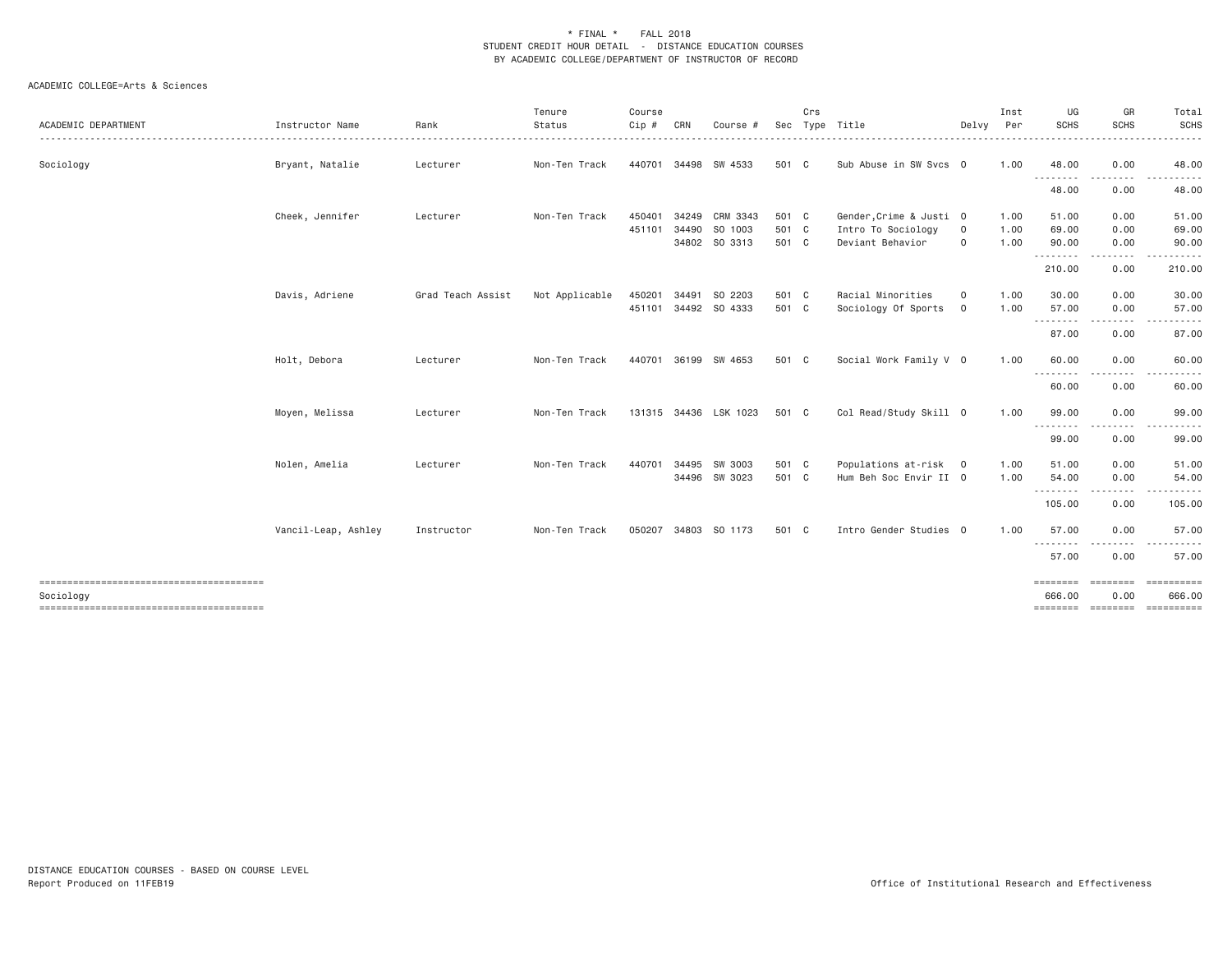|                     |                    |                             | Tenure        | Course |       |                |       | Crs |                        |             | Inst | UG                                                                                                                                                                                                                                                                                                                                                                                                                                                                                              | GR                 | Total                                                                                                                              |
|---------------------|--------------------|-----------------------------|---------------|--------|-------|----------------|-------|-----|------------------------|-------------|------|-------------------------------------------------------------------------------------------------------------------------------------------------------------------------------------------------------------------------------------------------------------------------------------------------------------------------------------------------------------------------------------------------------------------------------------------------------------------------------------------------|--------------------|------------------------------------------------------------------------------------------------------------------------------------|
| ACADEMIC DEPARTMENT | Instructor Name    | Rank                        | Status        | Cip #  | CRN   | Course ;       | Sec   |     | Type Title             | Delvy       | Per  | <b>SCHS</b>                                                                                                                                                                                                                                                                                                                                                                                                                                                                                     | <b>SCHS</b>        | SCHS                                                                                                                               |
| Finance & Economics | Anderson, Stephen  | Lecturer                    | Non-Ten Track | 520801 |       | 34814 FIN 2003 | 506 C |     | Personal Money Mgt     | $\mathbf 0$ | 1.00 | 54.00                                                                                                                                                                                                                                                                                                                                                                                                                                                                                           | 0.00               | 54.00                                                                                                                              |
|                     |                    |                             |               | 520804 |       | 34432 INS 2003 | 506 C |     | Personal Money Manag 0 |             | 1.00 | 15.00<br>--------                                                                                                                                                                                                                                                                                                                                                                                                                                                                               | 0.00<br>-----      | 15.00                                                                                                                              |
|                     |                    |                             |               |        |       |                |       |     |                        |             |      | 69.00                                                                                                                                                                                                                                                                                                                                                                                                                                                                                           | 0.00               | 69.00                                                                                                                              |
|                     | Henry, Thomas      | Lecturer                    | Non-Ten Track | 450601 | 34254 | EC 2113        | 506 C |     | Prin Of Macroecon      | $\circ$     | 1.00 | 102.00                                                                                                                                                                                                                                                                                                                                                                                                                                                                                          | 0.00               | 102.00                                                                                                                             |
|                     |                    |                             |               |        |       | 34255 EC 2123  | 506 C |     | Prin Of Microecon      | $\mathbf 0$ | 1.00 | 84.00<br>.                                                                                                                                                                                                                                                                                                                                                                                                                                                                                      | 0.00<br>-----      | 84.00<br>$\begin{array}{cccccccccccccc} \bullet & \bullet & \bullet & \bullet & \bullet & \bullet & \bullet & \bullet \end{array}$ |
|                     |                    |                             |               |        |       |                |       |     |                        |             |      | 186.00                                                                                                                                                                                                                                                                                                                                                                                                                                                                                          | 0.00               | 186.00                                                                                                                             |
|                     | Metz, Tammi        | Instructor                  | Non-Ten Track | 521701 | 34433 | INS 3103       | 506 C |     | Prin Of Insurance      | $\circ$     | 1.00 | 147.00                                                                                                                                                                                                                                                                                                                                                                                                                                                                                          | 0.00               | 147.00                                                                                                                             |
|                     |                    |                             |               |        |       | 34434 INS 3303 | 506 C |     | Life Insurance         | $\mathbf 0$ | 1.00 | 144.00<br>.                                                                                                                                                                                                                                                                                                                                                                                                                                                                                     | 0.00               | 144.00<br>-----                                                                                                                    |
|                     |                    |                             |               |        |       |                |       |     |                        |             |      | 291.00                                                                                                                                                                                                                                                                                                                                                                                                                                                                                          | 0.00               | 291.00                                                                                                                             |
|                     | Robbins, William   | Lecturer                    | Non-Ten Track | 520801 |       | 34332 FIN 3113 | 506 C |     | Financial Systems      | $\circ$     | 1.00 | 90.00<br>$\begin{array}{cccccccccccccc} \multicolumn{2}{c}{} & \multicolumn{2}{c}{} & \multicolumn{2}{c}{} & \multicolumn{2}{c}{} & \multicolumn{2}{c}{} & \multicolumn{2}{c}{} & \multicolumn{2}{c}{} & \multicolumn{2}{c}{} & \multicolumn{2}{c}{} & \multicolumn{2}{c}{} & \multicolumn{2}{c}{} & \multicolumn{2}{c}{} & \multicolumn{2}{c}{} & \multicolumn{2}{c}{} & \multicolumn{2}{c}{} & \multicolumn{2}{c}{} & \multicolumn{2}{c}{} & \multicolumn{2}{c}{} & \multicolumn{2}{c}{} & \$ | 0.00               | 90.00<br>. <u>.</u> .                                                                                                              |
|                     |                    |                             |               |        |       |                |       |     |                        |             |      | 90.00                                                                                                                                                                                                                                                                                                                                                                                                                                                                                           | 0.00               | 90.00                                                                                                                              |
|                     | Roskelley, Kenneth | Associate Professor Tenured |               | 520801 | 34333 | FIN 3123       | 504 C |     | Financial Management 0 |             | 1.00 | 84.00                                                                                                                                                                                                                                                                                                                                                                                                                                                                                           | 0.00               | 84.00                                                                                                                              |
|                     |                    |                             |               |        |       | 34334 FIN 8113 | 501 C |     | Corporate Finance      | $\mathbf 0$ | 1.00 | 0.00<br>- - - -                                                                                                                                                                                                                                                                                                                                                                                                                                                                                 | 66.00              | 66.00<br>- - - - - -                                                                                                               |
|                     |                    |                             |               |        |       |                |       |     |                        |             |      | 84.00                                                                                                                                                                                                                                                                                                                                                                                                                                                                                           | 66.00              | 150.00                                                                                                                             |
|                     | Spurlin, William   | Associate Professor Tenured |               | 520601 |       | 34256 EC 8103  | 501 C |     | Econ for Managers      | $\circ$     | 1.00 | 0.00                                                                                                                                                                                                                                                                                                                                                                                                                                                                                            | 96.00              | 96.00                                                                                                                              |
|                     |                    |                             |               |        |       |                |       |     |                        |             |      | --------<br>0.00                                                                                                                                                                                                                                                                                                                                                                                                                                                                                | 96.00              | 96.00                                                                                                                              |
| Finance & Economics |                    |                             |               |        |       |                |       |     |                        |             |      | ========<br>720,00                                                                                                                                                                                                                                                                                                                                                                                                                                                                              | ========<br>162,00 | - = = = = = = = = =<br>882,00                                                                                                      |
|                     |                    |                             |               |        |       |                |       |     |                        |             |      | ========                                                                                                                                                                                                                                                                                                                                                                                                                                                                                        |                    | ========= ==========                                                                                                               |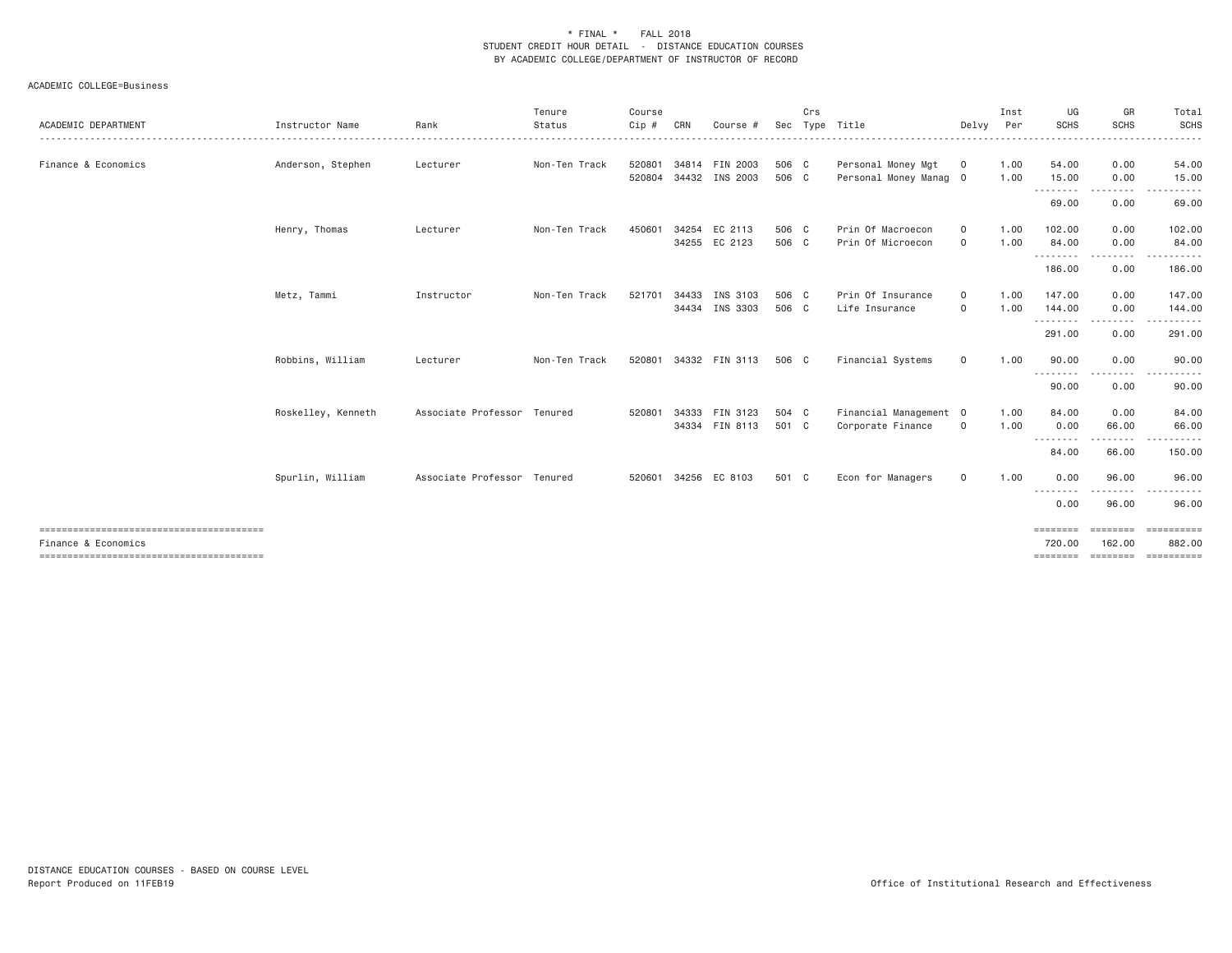| ACADEMIC DEPARTMENT              | Instructor Name    | Rank                        | Tenure<br>Status | Course<br>Cip # | CRN   | Course #                          | Sec            | Crs | Type Title                                | Delvy                         | Inst<br>Per  | UG<br><b>SCHS</b>  | GR<br><b>SCHS</b>  | Total<br><b>SCHS</b><br>. |
|----------------------------------|--------------------|-----------------------------|------------------|-----------------|-------|-----------------------------------|----------------|-----|-------------------------------------------|-------------------------------|--------------|--------------------|--------------------|---------------------------|
| Management & Information Systems | Barnett, Timothy   | Lecturer                    | Non-Ten Track    | 521301          | 34831 | 521001 35507 MGT 3513<br>MGT 3114 | 506 C<br>506 C |     | Intro Human Res Mgt<br>Prin of Mgt & Prod | $\overline{0}$<br>$\mathbf 0$ | 1.00<br>1.00 | 123.00<br>112.00   | 0.00<br>0.00       | 123.00<br>112.00          |
|                                  |                    |                             |                  |                 |       |                                   |                |     |                                           |                               |              | .<br>235.00        | -----<br>0.00      | 235.00                    |
|                                  | Marett, Lawrence   | Associate Professor Tenured |                  | 521201          |       | 34209 BIS 6523                    | 501 C          |     | Business Programming 0                    |                               | 1.00         | 0.00               | 6.00               | 6.00                      |
|                                  |                    |                             |                  |                 |       |                                   |                |     |                                           |                               |              | --------<br>0.00   | 6.00               | 6.00                      |
|                                  | Otondo, Robert     | Associate Professor Tenured |                  |                 |       | 521201 34212 BIS 8513             | 501 C          |     | Bus Telecommunicatio 0                    |                               | 1.00         | 0.00<br>--------   | 12.00<br>------    | 12.00                     |
|                                  |                    |                             |                  |                 |       |                                   |                |     |                                           |                               |              | 0.00               | 12.00              | 12.00                     |
|                                  | Spencer, Barbara   | Lecturer                    | Non-Ten Track    |                 |       | 520201 34456 MGT 8123             | 501 C          |     | Strategic Bus Consul 0                    |                               | 1.00         | 0.00<br>.          | 99.00<br>.         | 99.00<br>-------          |
|                                  |                    |                             |                  |                 |       |                                   |                |     |                                           |                               |              | 0.00               | 99.00              | 99.00                     |
|                                  | Templeton, Gary    | Associate Professor Tenured |                  |                 |       | 521201 34210 BIS 8113             | 501 C          |     | Mgt Info Tech & Sys 0                     |                               | 1.00         | 0.00<br>.          | 84.00              | 84.00                     |
|                                  |                    |                             |                  |                 |       |                                   |                |     |                                           |                               |              | 0.00               | 84.00              | 84.00                     |
|                                  | Vardaman, James    | Associate Professor Tenured |                  |                 |       | 520201 34455 MGT 8113             | 501 C          |     | Leadership Skills                         | $\circ$                       | 1.00         | 0.00<br>--------   | 114,00<br>.        | 114.00<br>----------      |
|                                  |                    |                             |                  |                 |       |                                   |                |     |                                           |                               |              | 0.00               | 114.00             | 114.00                    |
|                                  | Warkentin, Merrill | Professor                   | Tenured          |                 |       | 521201 34211 BIS 8213             | 501 C          |     | Adv Sys Anal & Des                        | $\circ$                       | 1.00         | 0.00<br>--------   | 12.00              | 12.00                     |
|                                  |                    |                             |                  |                 |       |                                   |                |     |                                           |                               |              | 0.00               | 12.00              | 12.00                     |
| Management & Information Systems |                    |                             |                  |                 |       |                                   |                |     |                                           |                               |              | ========<br>235.00 | ========<br>327.00 | ==========<br>562.00      |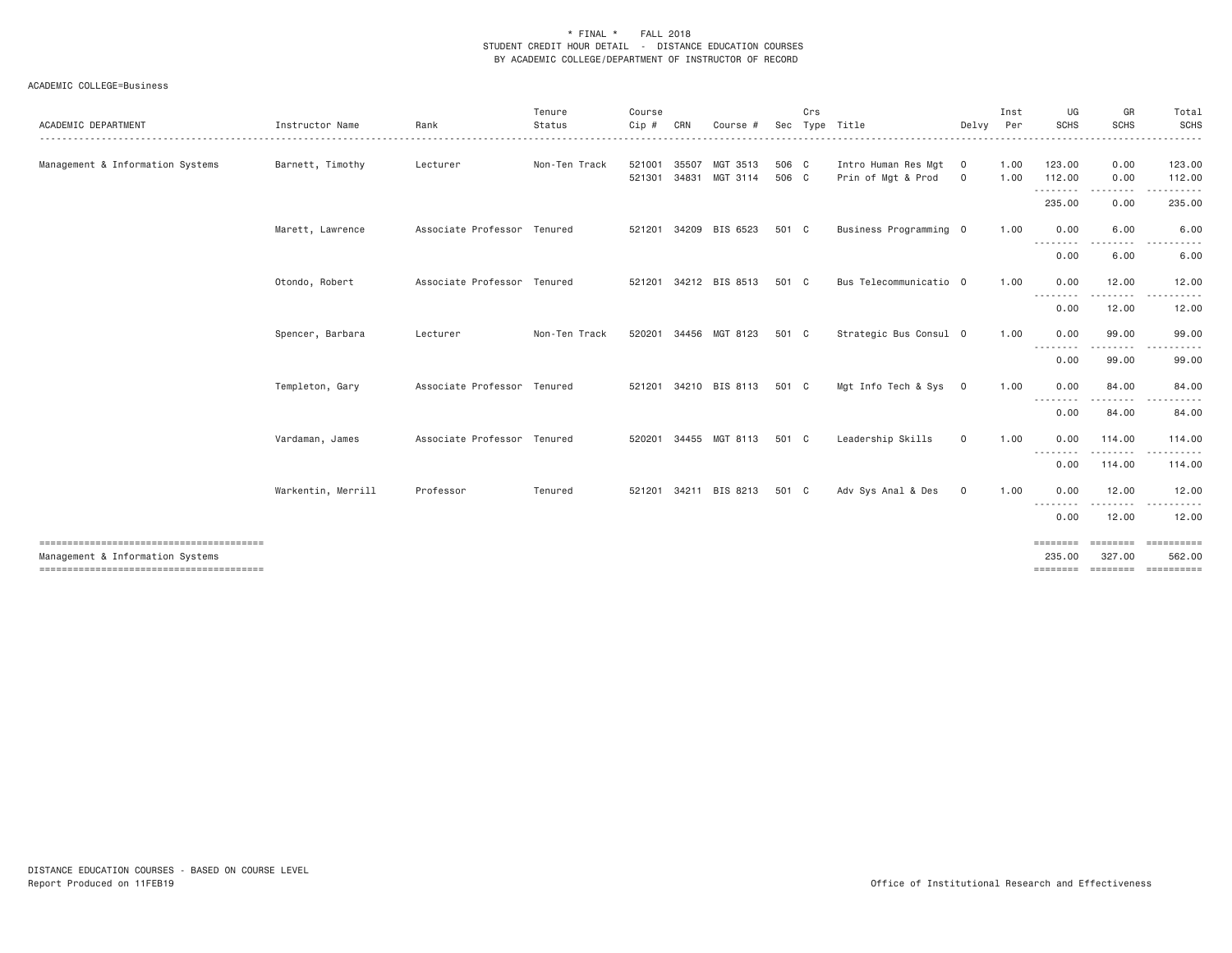| ACADEMIC DEPARTMENT                                          | Instructor Name     | Rank                          | Tenure<br>Status                     | Course<br>Cip#   | CRN   | Course                   | Sec            | Crs | Type Title                              | Delvy          | Inst<br>Per  | UG<br><b>SCHS</b>                       | GR<br><b>SCHS</b>               | Total<br>SCHS                               |
|--------------------------------------------------------------|---------------------|-------------------------------|--------------------------------------|------------------|-------|--------------------------|----------------|-----|-----------------------------------------|----------------|--------------|-----------------------------------------|---------------------------------|---------------------------------------------|
| Marketing, Quantitative Analysis & Busin Brown, Haley-Lavell |                     | Instructor                    | Non-Ten Track                        |                  |       | 220205 34807 BL 4243     | 506 C          |     | Entrepreneur Law                        | $\mathbf{0}$   | 1.00         | 15.00<br>.                              | 0.00<br>$\frac{1}{2}$           | 15.00                                       |
|                                                              |                     |                               |                                      |                  |       |                          |                |     |                                         |                |              | 15.00                                   | 0.00                            | 15.00                                       |
|                                                              | Dunlap, Kali        | Non-Faculty                   | Not Applicable 240102 34420 IDS 4111 |                  |       |                          | 502 C          |     | Professional Seminar 0                  |                | 1.00         | 21.00                                   | 0.00                            | 21.00                                       |
|                                                              |                     |                               |                                      |                  |       |                          |                |     |                                         |                |              | --------<br>21.00                       | . <b>.</b> .<br>0.00            | 21.00                                       |
|                                                              | Graham, Kenneth     | Lecturer                      | Non-Ten Track                        |                  |       | 521401 34457 MKT 3013    | 506 C          |     | Principles Of Mkt                       | $\mathbf 0$    | 1.00         | 231,00                                  | 0.00                            | 231.00                                      |
|                                                              |                     |                               |                                      |                  |       |                          |                |     |                                         |                |              | .<br>231.00                             | $- - - - -$<br>0.00             | 231.00                                      |
|                                                              | Jones, Carol        | Assistant Professor Ten Track |                                      |                  |       | 521302 34216 BQA 8233    | 501 C          |     | Quant Analysis & Bus 0                  |                | 1.00         | 0.00                                    | 90.00                           | 90.00                                       |
|                                                              |                     |                               |                                      |                  |       |                          |                |     |                                         |                |              | ---------<br>0.00                       | $\cdots \cdots \cdots$<br>90.00 | 90.00                                       |
|                                                              | Mallette, Stephanie | Instructor                    | Non-Ten Track                        | 220205<br>229999 | 34214 | BL 6243<br>34215 BL 8113 | 511 C<br>521 C |     | Entrepreneur Law<br>Law Ethics Disp Res | 0<br>$\circ$   | 1.00<br>1.00 | 0.00<br>0.00                            | 27.00<br>99.00                  | 27.00<br>99.00                              |
|                                                              |                     |                               |                                      |                  |       |                          |                |     |                                         |                |              | <u>.</u>                                | 126.00                          |                                             |
|                                                              |                     | Associate Professor Tenured   |                                      |                  |       | 34458 MKT 8153           | 521 C          |     |                                         |                |              | 0.00<br>0.00                            | 108,00                          | 126.00                                      |
|                                                              | Shanahan, Kevin     |                               |                                      | 521401           |       |                          |                |     | Strategic Marketing                     | $\overline{0}$ | 1.00         |                                         |                                 | 108.00                                      |
|                                                              |                     |                               |                                      |                  |       |                          |                |     |                                         |                |              | 0.00                                    | 108.00                          | 108.00                                      |
| Marketing, Quantitative Analysis & Busin                     |                     |                               |                                      |                  |       |                          |                |     |                                         |                |              | $=$ = = = = = = =<br>267.00<br>======== | 324.00                          | ==========<br>591.00<br>sessesse essessesse |
|                                                              |                     |                               |                                      |                  |       |                          |                |     |                                         |                |              |                                         |                                 |                                             |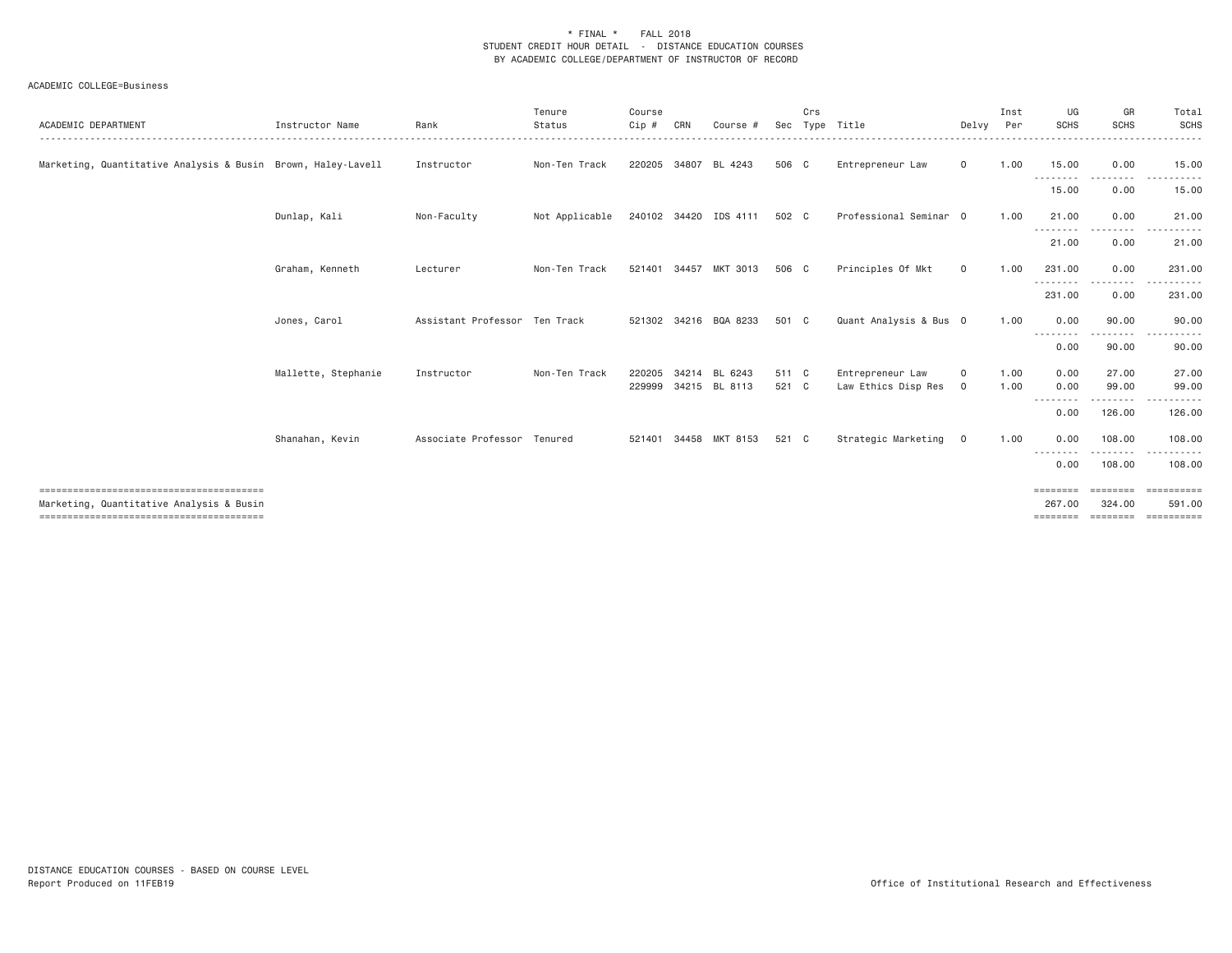| ACADEMIC DEPARTMENT   | Instructor Name   | Rank                        | Tenure<br>Status                     | Course<br>Cip # | CRN | Course #              | Sec   | Crs<br>Tvpe | Title                  | Delvv    | Inst<br>Per | UG<br><b>SCHS</b>           | GR<br><b>SCHS</b>  | Total<br>SCHS                   |
|-----------------------|-------------------|-----------------------------|--------------------------------------|-----------------|-----|-----------------------|-------|-------------|------------------------|----------|-------------|-----------------------------|--------------------|---------------------------------|
| School of Accountancy | Addy, Noel        | Associate Professor Tenured |                                      |                 |     | 520301 34198 ACC 8213 | 511 C |             | Fin & Acc Report Ana O |          | 1.00        | 0.00                        | 93.00              | 93.00<br>$  -$                  |
|                       |                   |                             |                                      |                 |     |                       |       |             |                        |          |             | 0.00                        | ---------<br>93.00 | 93.00                           |
|                       | Gardner, Virginia | Non-Faculty                 | Not Applicable 520301 34197 ACC 2203 |                 |     |                       | 501 C |             | Survey of Accounting 0 |          | 1.00        | 30.00                       | 0.00               | 30.00                           |
|                       |                   |                             |                                      |                 |     |                       |       |             |                        |          |             | 30.00                       | 0.00               | 30.00                           |
|                       | Pannell, Angela   | Instructor                  | Non-Ten Track                        | 520301          |     | 34798 ACC 2023        | 506 C |             | Prin Managerial Acct 0 |          | 1.00        | 93.00                       | 0.00               | 93.00                           |
|                       |                   |                             |                                      |                 |     |                       |       |             |                        |          |             | ---------<br>93.00          | ---------<br>0.00  | .<br>93.00                      |
|                       | Phillips, June    | Lecturer                    | Non-Ten Track                        |                 |     | 520301 34196 ACC 2013 | 506 C |             | Prin Financial Acct    | $\Omega$ | 1.00        | 150.00                      | 0.00               | 150.00                          |
|                       |                   |                             |                                      |                 |     |                       |       |             |                        |          |             | ---------<br>150.00         | 0.00               | 150.00                          |
| School of Accountancy |                   |                             |                                      |                 |     |                       |       |             |                        |          |             | $=$ = = = = = = =<br>273.00 | ========<br>93.00  | $=$ = = = = = = = = =<br>366,00 |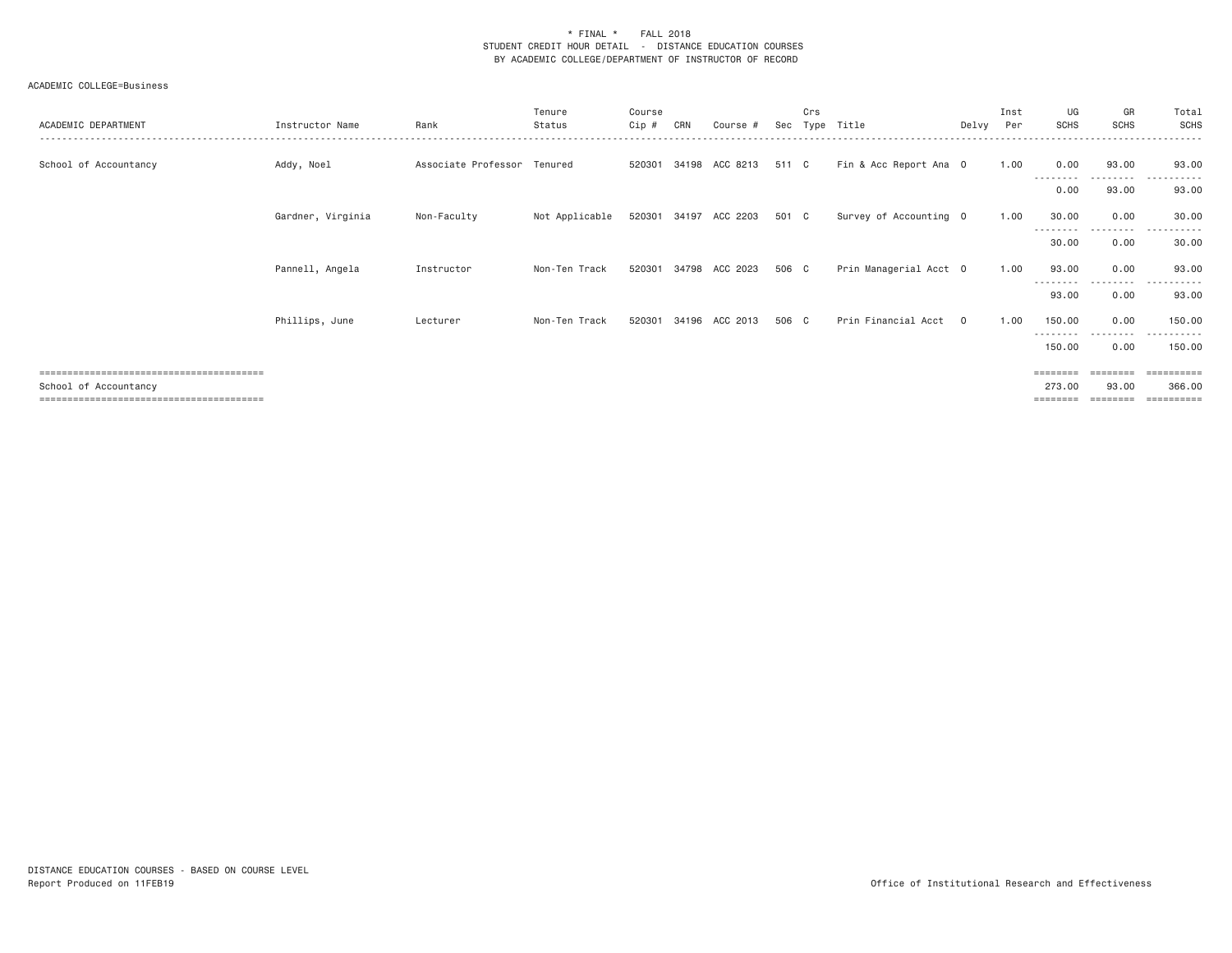| ACADEMIC DEPARTMENT                     | Instructor Name  | Rank     | Tenure<br>Status | Course<br>Cip# | CRN   | Course #                   | Sec            | Crs | Type Title                                       | Delvy                          | Inst<br>Per  | UG<br><b>SCHS</b>   | GR<br><b>SCHS</b>        | Total<br>SCHS        |
|-----------------------------------------|------------------|----------|------------------|----------------|-------|----------------------------|----------------|-----|--------------------------------------------------|--------------------------------|--------------|---------------------|--------------------------|----------------------|
| Counseling, Educational Psychology, and | Ball, Kimberly   | Lecturer | Non-Ten Track    | 130901         | 34285 | EDF 3333<br>34286 EDF 3333 | 501 C<br>502 C |     | Social Foundation Ed 0<br>Social Foundation Ed 0 |                                | 1.00<br>1.00 | 84.00<br>48,00<br>. | 0.00<br>0.00<br>-------- | 84.00<br>48.00       |
|                                         |                  |          |                  |                |       |                            |                |     |                                                  |                                |              | 132.00              | 0.00                     | 132.00               |
|                                         | Seymour, Dana    | Lecturer | Non-Ten Track    | 130604         | 34331 | EPY 8473                   | 501 C          |     | Mid Level Assessment 0                           |                                | 1.00         | 0.00<br>--------    | 54,00<br>---------       | 54,00<br>.           |
|                                         |                  |          |                  |                |       |                            |                |     |                                                  |                                |              | 0.00                | 54.00                    | 54.00                |
|                                         | Wang, Chih-Hsuan | Lecturer | Non-Ten Track    | 130603         | 34329 | EPY 6214<br>34330 EPY 8214 | 501 B<br>501 B |     | Ed & Psy Statistics<br>Adv Ed & Psy Stat         | $\overline{0}$<br>$\mathbf{0}$ | 1.00<br>1.00 | 0.00<br>0.00        | 80.00<br>24.00           | 80.00<br>24.00       |
|                                         |                  |          |                  |                |       |                            |                |     |                                                  |                                |              | 0.00                | 104,00                   | 104,00               |
| Counseling, Educational Psychology, and |                  |          |                  |                |       |                            |                |     |                                                  |                                |              | 132.00              | 158,00                   | ==========<br>290.00 |
|                                         |                  |          |                  |                |       |                            |                |     |                                                  |                                |              | ========            | ========                 | ==========           |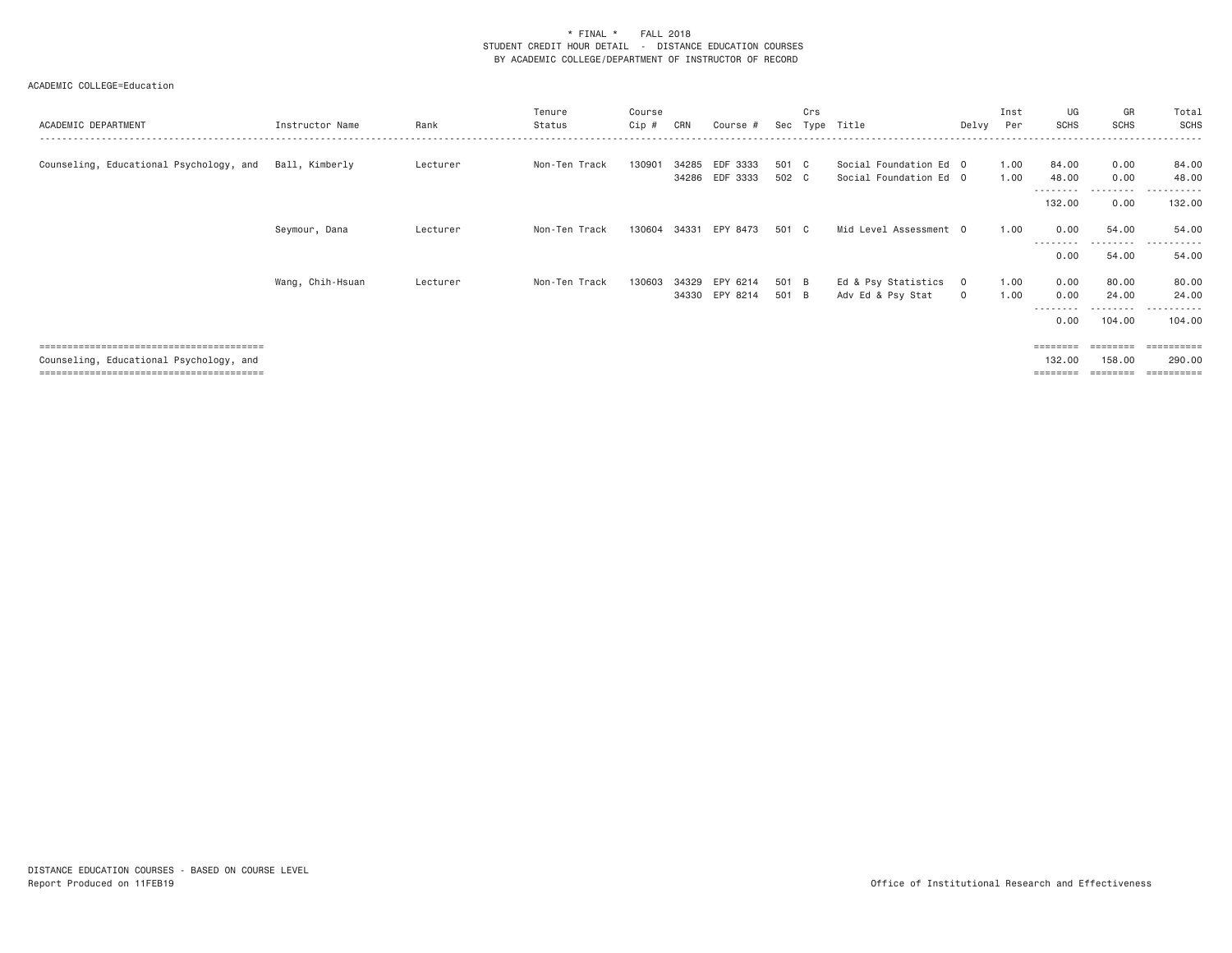| ACADEMIC DEPARTMENT                                    | Instructor Name   | Rank                          | Tenure<br>Status | Course<br>Cip # | CRN          | Course #              |       | Crs | Sec Type Title         | Delvy               | Inst<br>Per | UG<br><b>SCHS</b>     | GR<br><b>SCHS</b>    | Total<br><b>SCHS</b> |
|--------------------------------------------------------|-------------------|-------------------------------|------------------|-----------------|--------------|-----------------------|-------|-----|------------------------|---------------------|-------------|-----------------------|----------------------|----------------------|
| Curriculum, Instruction & Special Educat Binford, Paul |                   | Assistant Professor Ten Track |                  | 131203          |              | 34297 EDS 8243        | 501 C |     | Adv. Plan Manage Lea 0 |                     | 1.00        | 0.00<br>$\frac{1}{2}$ | 51.00                | 51.00<br>.           |
|                                                        |                   |                               |                  |                 |              |                       |       |     |                        |                     |             | 0.00                  | 51.00                | 51.00                |
|                                                        | Coffey, Kenneth   | Professor                     | Tenured          | 131001          |              | 34309 EDX 6173        | 501 C |     | Intro Contingency Ma 0 |                     | 1.00        | 0.00<br>.             | 33.00<br>.           | 33.00<br>.           |
|                                                        |                   |                               |                  |                 |              |                       |       |     |                        |                     |             | 0.00                  | 33.00                | 33.00                |
|                                                        | Fondren, Patricia | Instructor                    | Non-Ten Track    | 131001          | 34306        | EDX 4873              | 501 S |     | Prof Sem In Sp Ed      | 0                   | 1.00        | 3.00                  | 0.00                 | 3.00                 |
|                                                        |                   |                               |                  |                 | 34312        | EDX 8023              | 501 C |     | Fundamentals of Teac 0 |                     | 1.00        | 0.00                  | 60.00                | 60.00                |
|                                                        |                   |                               |                  |                 |              | 422814 34305 EDX 3213 | 502 C |     | Indiv Inst Except Ch 0 |                     | 1.00        | 66.00                 | 0.00                 | 66.00                |
|                                                        |                   |                               |                  |                 |              |                       |       |     |                        |                     |             | .<br>69.00            | .<br>60.00           | .<br>129.00          |
|                                                        | Hollis, Anitra    | Lecturer                      | Non-Ten Track    |                 |              | 131318 34275 EDE 4143 | 501 C |     | Teach Elem/Mid Lvl S 0 |                     | 1.00        | 42.00<br>.            | 0.00<br>.            | 42.00<br>.           |
|                                                        |                   |                               |                  |                 |              |                       |       |     |                        |                     |             | 42.00                 | 0.00                 | 42.00                |
|                                                        | Hopper, Peggy     | Professor                     | Tenured          | 131205          | 34300        | EDS 8623              | 501 C |     | Effective Instructio 0 |                     | 1.00        | 0.00                  | 36.00                | 36.00                |
|                                                        |                   |                               |                  |                 | 131315 34488 | RDG 8653              | 501 C |     | Teach Read Sec Sch     | $\mathbf 0$         | 1.00        | 0.00                  | 18.00                | 18.00                |
|                                                        |                   |                               |                  |                 |              |                       |       |     |                        |                     |             | .<br>0.00             | المستسما<br>54.00    | المتماما<br>54.00    |
|                                                        |                   |                               |                  |                 |              |                       |       |     |                        |                     |             |                       |                      |                      |
|                                                        | Jordan, Benjamin  | Lecturer                      | Non-Ten Track    |                 |              | 131205 34292 EDS 4873 | 501 C |     | Managing Secondary C 0 |                     | 1.00        | 18.00<br>.            | 0.00<br>. <b>.</b> . | 18.00<br>.           |
|                                                        |                   |                               |                  |                 |              |                       |       |     |                        |                     |             | 18.00                 | 0.00                 | 18.00                |
|                                                        | Lemley, Stephanie | Assistant Professor Ten Track |                  |                 |              | 131202 36914 EDE 7000 | 501 I |     | Directed Indiv Study 0 |                     | 1.00        | 0.00<br><u>.</u>      | 3.00                 | 3.00                 |
|                                                        |                   |                               |                  |                 |              |                       |       |     |                        |                     |             | 0.00                  | 3.00                 | 3.00                 |
|                                                        | McGinnis, Brecken | Instructor                    | Non-Ten Track    | 131001          |              | 34313 EDX 8173        | 501 C |     | Sp Ed In Reg Classrm 0 |                     | 1.00        | 0.00                  | 42.00                | 42.00                |
|                                                        |                   |                               |                  |                 | 34314        | EDX 8173              | 502 C |     | Sp Ed In Reg Classrm 0 |                     | 1.00        | 0.00                  | 27.00                | 27.00                |
|                                                        |                   |                               |                  |                 |              | 422814 34304 EDX 3213 | 501 C |     | Indiv Inst Except Ch 0 |                     | 1.00        | 51.00                 | 0.00                 | 51.00                |
|                                                        |                   |                               |                  |                 |              |                       |       |     |                        |                     |             | .<br>51.00            | <b></b><br>69.00     | <u>.</u><br>120.00   |
|                                                        | Miller, Nicole    | Assistant Professor Ten Track |                  | 131202          |              | 35272 EDE 2521        | 501 C |     | Intro to Elem Ed       | $\mathsf{O}\xspace$ | 1.00        | 29.00                 | 0.00                 | 29.00                |
|                                                        |                   |                               |                  | 131203          |              | 34282 EDE 8153        | 501 C |     | Prof Roles Mid Lev E 0 |                     | 1.00        | 0.00                  | 18.00                | 18.00                |
|                                                        |                   |                               |                  |                 |              |                       |       |     |                        |                     |             | .                     | .                    | المتماما             |
|                                                        |                   |                               |                  |                 |              |                       |       |     |                        |                     |             | 29.00                 | 18.00                | 47.00                |
|                                                        | Mulkana, Angela   | Lecturer                      | Non-Ten Track    | 131202          | 34268        | EDE 3343              | 501 C |     | Teach Adoles Lit       | $\mathbf 0$         | 1.00        | 54.00                 | 0.00                 | 54.00                |
|                                                        |                   |                               |                  | 131203          | 34480        | RDG 3413              | 501 C |     | Middle Lvl Lit I       | $\mathbf 0$         | 1.00        | 51.00                 | 0.00                 | 51.00                |
|                                                        |                   |                               |                  |                 | 34481        | RDG 3423              | 501 C |     | Middle Lvl Lit II      | 0                   | 1.00        | 51.00                 | 0.00                 | 51.00                |
|                                                        |                   |                               |                  |                 |              | 34485 RDG 8123        | 501 C |     | Sup MidSch Lit Learn 0 |                     | 1.00        | 0.00<br><u>.</u>      | 45.00<br>$- - - - -$ | 45.00<br>.           |
|                                                        |                   |                               |                  |                 |              |                       |       |     |                        |                     |             | 156.00                | 45.00                | 201.00               |
|                                                        | Nicholson, David  | Lecturer                      | Non-Ten Track    |                 |              | 131316 34271 EDE 4113 | 501 C |     | Teach Elem/Mid Level 0 |                     | 1.00        | 51.00<br><u>.</u>     | 0.00<br><u>.</u>     | 51.00<br>.           |
|                                                        |                   |                               |                  |                 |              |                       |       |     |                        |                     |             | 51.00                 | 0.00                 | 51.00                |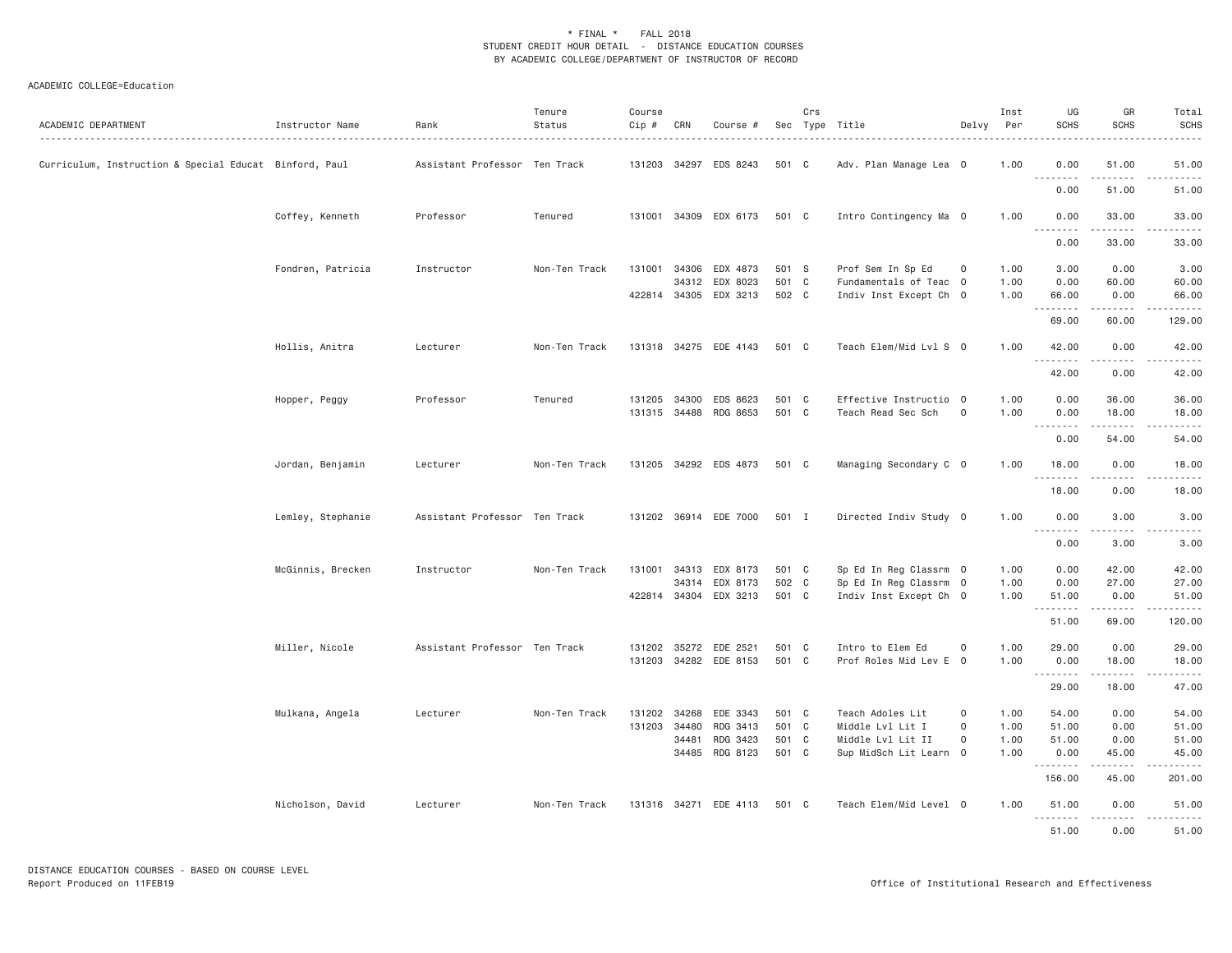|                                                        |                   |                               | Tenure         | Course |              |                       |       | Crs |                        |                | Inst | UG                 | GR                  | Total                                       |
|--------------------------------------------------------|-------------------|-------------------------------|----------------|--------|--------------|-----------------------|-------|-----|------------------------|----------------|------|--------------------|---------------------|---------------------------------------------|
| <b>ACADEMIC DEPARTMENT</b>                             | Instructor Name   | Rank                          | Status         | Cip #  | CRN          | Course #              | Sec   |     | Type Title             | Delvy          | Per  | <b>SCHS</b>        | <b>SCHS</b>         | <b>SCHS</b>                                 |
|                                                        |                   |                               | . <u>.</u> .   |        |              |                       |       |     |                        |                |      |                    |                     |                                             |
| Curriculum, Instruction & Special Educat Parker, Sarah |                   | Instructor                    | Non-Ten Track  | 131311 |              | 34269 EDE 3523        | 501 C |     | Found EL/ML Math Edu 0 |                | 1.00 | 51.00              | 0.00                | 51.00                                       |
|                                                        |                   |                               |                |        |              | 34273 EDE 4123        | 501 C |     | Teach Elem/Mid Level 0 |                | 1.00 | 48.00              | 0.00                | 48.00                                       |
|                                                        |                   |                               |                |        |              |                       |       |     |                        |                |      | .                  | .                   |                                             |
|                                                        |                   |                               |                |        |              |                       |       |     |                        |                |      | 99.00              | 0.00                | 99.00                                       |
|                                                        | Sanders, Jennifer | Lecturer                      | Non-Ten Track  |        |              | 131305 34482 RDG 4133 | 501 C |     | Integrat Literacy In 0 |                | 1.00 | 42.00<br><u>.</u>  | 0.00<br>.           | 42.00<br>.                                  |
|                                                        |                   |                               |                |        |              |                       |       |     |                        |                |      | 42.00              | 0.00                | 42.00                                       |
|                                                        | Shea, Donna       | Non-Faculty                   | Not Applicable | 131001 |              | 34302 EDS 8886        | 501 H |     | Dimensions of Learni 0 |                | 1.00 | 0.00               | 156.00              | 156.00                                      |
|                                                        |                   |                               |                |        | 34303        | EDS 8896              | 501 H |     | Dimensions of Learni F |                | 1.00 | 0.00               | 36.00               | 36.00                                       |
|                                                        |                   |                               |                |        | 34307        | EDX 4886              | 501 F |     | Teach Internship in    | $\overline{0}$ | 1.00 | 6.00               | 0.00                | 6.00                                        |
|                                                        |                   |                               |                |        |              | 34308 EDX 4896        | 501 F |     | Teach Internship in 0  |                | 1.00 | 6.00               | 0.00                | 6.00                                        |
|                                                        |                   |                               |                |        |              | 34316 EDX 8233        | 501 H |     | Special Education In 0 |                | 1.00 | 0.00               | 33.00               | 33.00                                       |
|                                                        |                   |                               |                |        |              | 131202 34278 EDE 4886 | 501 E |     | Elem.Mid Lvl Interns F |                | 1.00 | 156.00             | 0.00                | 156.00                                      |
|                                                        |                   |                               |                |        |              | 34279 EDE 4896        | 501 E |     | Elem/Mid Levl Intern F |                | 1.00 | 156.00             | 0.00                | 156.00                                      |
|                                                        |                   |                               |                |        | 131203 34280 | EDE 8133              | 501 H |     | Mid Level Intership    | $\overline{0}$ | 1.00 | 0.00               | 9.00                | 9.00                                        |
|                                                        |                   |                               |                |        | 34281        | EDE 8143              | 501 H |     | Middle Level Intersh 0 |                | 1.00 | 0.00               | 3.00                | 3.00                                        |
|                                                        |                   |                               |                |        | 131205 34293 | EDS 4886              | 501 F |     | Teach Intern in Sec    | $\overline{0}$ | 1.00 | 36.00              | 0.00                | 36.00                                       |
|                                                        |                   |                               |                |        | 34294        | EDS 4896              | 501 F |     | Teach Intern in Sec    | $\overline{0}$ | 1.00 | 36.00              | 0.00                | 36.00                                       |
|                                                        |                   |                               |                |        |              | 131314 34465 PE 4886  | 501 F |     | Teach Intern in PE     | -F             | 1.00 | 6.00               | 0.00                | 6.00                                        |
|                                                        |                   |                               |                |        |              | 34466 PE 4896         | 501 F |     | Teach Intern in PE     | -F             | 1.00 | 6.00               | 0.00                | 6.00                                        |
|                                                        |                   |                               |                |        |              |                       |       |     |                        |                |      | <u>.</u><br>408.00 | 237.00              | 645.00                                      |
|                                                        | Smith, Kimberly   | Instructor                    | Non-Ten Track  | 131202 | 34264        | EDE 3123              | 501 C |     | Early Childhood Ed     | $\mathbf 0$    | 1.00 | 84.00              | 0.00                | 84.00                                       |
|                                                        |                   |                               |                |        |              | 131203 34266 EDE 3223 | 501 C |     | Middle Level Educati 0 |                | 1.00 | 51.00              | 0.00                | 51.00                                       |
|                                                        |                   |                               |                |        |              |                       |       |     |                        |                |      | .<br>135.00        | .<br>0.00           | ------<br>135.00                            |
|                                                        | Walker, Ryan      | Associate Professor Ten Track |                | 130101 | 34295        | EDS 8103              | 501 C |     | Adv Meth in Mid/Sec    | $\circ$        | 1.00 | 0.00               | 33.00               | 33.00                                       |
|                                                        |                   |                               |                |        |              | 131205 34298 EDS 8613 | 501 C |     | Mdle & Sec Sch Curr    | $\overline{0}$ | 1.00 | 0.00               | 42.00               | 42.00                                       |
|                                                        |                   |                               |                |        |              |                       |       |     |                        |                |      | --------<br>0.00   | . <b>.</b><br>75.00 | 75.00                                       |
| --------------------------------------                 |                   |                               |                |        |              |                       |       |     |                        |                |      |                    | --------            |                                             |
| Curriculum, Instruction & Special Educat               |                   |                               |                |        |              |                       |       |     |                        |                |      | 1100.00            | 645.00              | 1745.00<br>stationary accessory proposition |
|                                                        |                   |                               |                |        |              |                       |       |     |                        |                |      |                    |                     |                                             |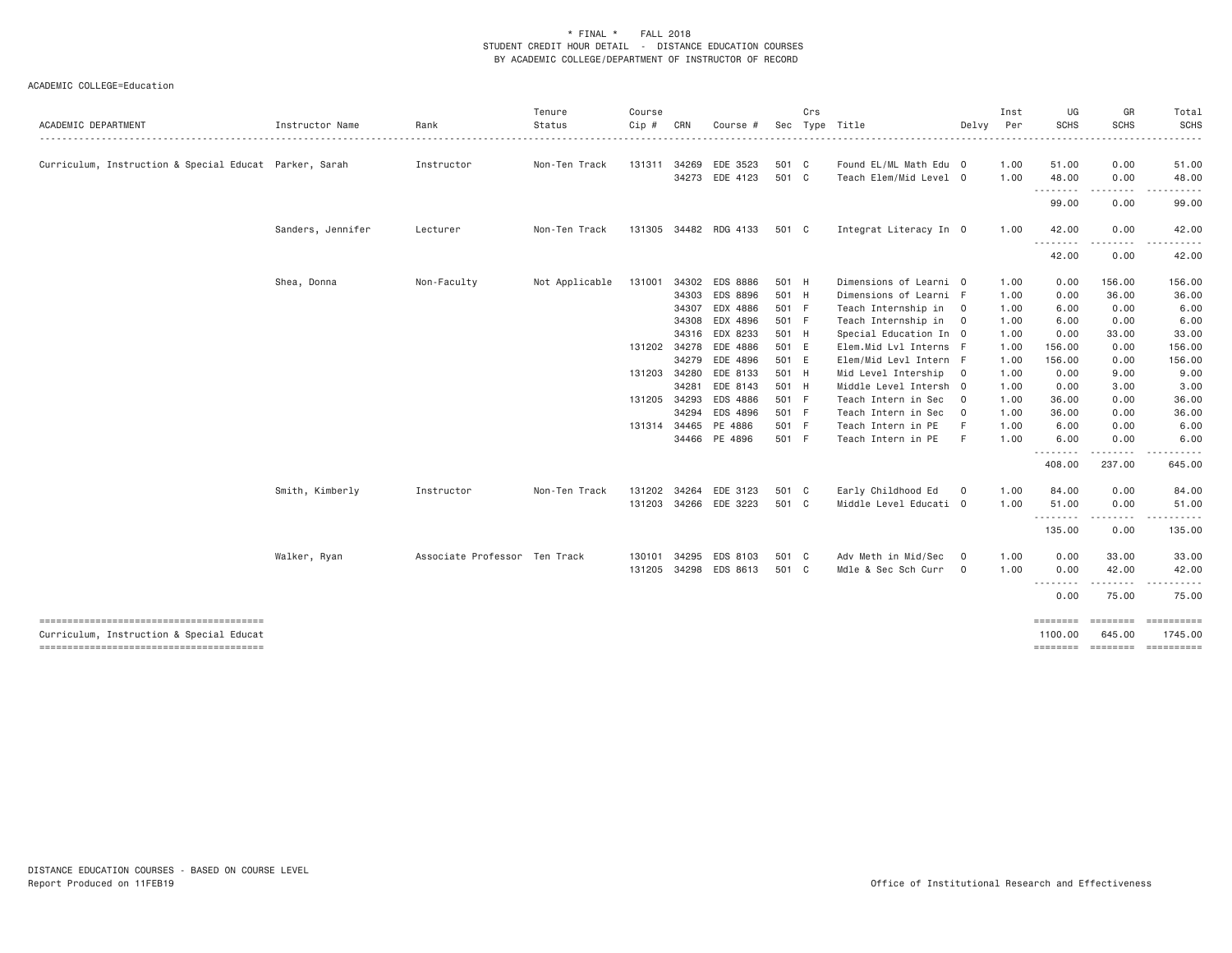| ACADEMIC DEPARTMENT    | Instructor Name                    | Rank                              | Tenure<br>Status<br>. | Course<br>Cip # | CRN   | Course #              |                | Crs | Sec Type Title                               | Delvy          | Inst<br>Per  | UG<br><b>SCHS</b> | GR<br><b>SCHS</b>                                                                                                                                                                                                                                                                                                                           | Total<br><b>SCHS</b><br>$\frac{1}{2}$                                                                                              |
|------------------------|------------------------------------|-----------------------------------|-----------------------|-----------------|-------|-----------------------|----------------|-----|----------------------------------------------|----------------|--------------|-------------------|---------------------------------------------------------------------------------------------------------------------------------------------------------------------------------------------------------------------------------------------------------------------------------------------------------------------------------------------|------------------------------------------------------------------------------------------------------------------------------------|
| Educational Leadership | Armstrong, Christopher Non-Faculty |                                   | Not Applicable        |                 |       | 130407 34220 CCL 8113 | 501 C          |     | Comm Col Hist/Philos 0                       |                | 1.00         | 0.00              | 57.00                                                                                                                                                                                                                                                                                                                                       | 57.00                                                                                                                              |
|                        |                                    |                                   |                       |                 |       |                       |                |     |                                              |                |              | .<br>0.00         | .<br>57.00                                                                                                                                                                                                                                                                                                                                  | .<br>57.00                                                                                                                         |
|                        | Baham, Jeremy                      | Non-Faculty                       | Not Applicable        |                 |       | 300000 34508 TKT 4413 | 501 C<br>501 C |     | Veterans Benefits & 0<br>Veterans'Benefits & | $\overline{0}$ | 1.00<br>1.00 | 39.00             | 0.00                                                                                                                                                                                                                                                                                                                                        | 39.00                                                                                                                              |
|                        |                                    |                                   |                       |                 |       | 34515 TKT 6413        |                |     |                                              |                |              | 0.00<br>.         | 6.00<br>.                                                                                                                                                                                                                                                                                                                                   | 6.00<br>.                                                                                                                          |
|                        |                                    |                                   |                       |                 |       |                       |                |     |                                              |                |              | 39.00             | 6.00                                                                                                                                                                                                                                                                                                                                        | 45.00                                                                                                                              |
|                        | Coats, Linda                       | Professor                         | Tenured               | 130407          |       | 35154 CCL 8153        | 501 C          |     | Human Resources Admi 0                       |                | 1.00         | 0.00              | 57.00                                                                                                                                                                                                                                                                                                                                       | 57.00                                                                                                                              |
|                        |                                    |                                   |                       |                 | 35510 | CCL 9000              | 502 D          |     | Diss./Dissertation R 0                       |                | 1.00         | 0.00              | 5.00                                                                                                                                                                                                                                                                                                                                        | 5.00                                                                                                                               |
|                        |                                    |                                   |                       |                 |       | 36627 CCL 8153        | 502 C          |     | Human Resources Admi 0                       |                | 1.00         | 0.00<br>.         | 45.00<br>.                                                                                                                                                                                                                                                                                                                                  | 45.00<br>$\begin{array}{cccccccccccccc} \bullet & \bullet & \bullet & \bullet & \bullet & \bullet & \bullet & \bullet \end{array}$ |
|                        |                                    |                                   |                       |                 |       |                       |                |     |                                              |                |              | 0.00              | 107.00                                                                                                                                                                                                                                                                                                                                      | 107.00                                                                                                                             |
|                        | Fincher, Mark                      | Associate Professor Ten Track     |                       |                 |       | 130407 35508 CCL 9000 | 503 D          |     | Diss./Dissertation R 0                       |                | 1.00         | 0.00              | 12.00<br>.                                                                                                                                                                                                                                                                                                                                  | 12.00<br>.                                                                                                                         |
|                        |                                    |                                   |                       |                 |       |                       |                |     |                                              |                |              | 0.00              | 12.00                                                                                                                                                                                                                                                                                                                                       | 12.00                                                                                                                              |
|                        | Hickmon, Fredrick                  | Lecturer                          | Non-Ten Track         |                 |       | 130401 34290 EDL 8523 | 501 C          |     | Educ-Diverse Learner 0                       |                | 1.00         | 0.00<br>.         | 30.00<br>.                                                                                                                                                                                                                                                                                                                                  | 30.00<br>.                                                                                                                         |
|                        |                                    |                                   |                       |                 |       |                       |                |     |                                              |                |              | 0.00              | 30.00                                                                                                                                                                                                                                                                                                                                       | 30.00                                                                                                                              |
|                        | King, Stephanie                    | Associate Professor Tenured       |                       |                 |       | 130407 34222 CCL 8173 | 501 C          |     | Comm College Teachin 0                       |                | 1.00         | 0.00              | 66.00                                                                                                                                                                                                                                                                                                                                       | 66.00                                                                                                                              |
|                        |                                    |                                   |                       |                 |       | 34224 CCL 8313        | 501 C          |     | Comm Coll Instrl Ass 0                       |                | 1.00         | 0.00              | 48.00                                                                                                                                                                                                                                                                                                                                       | 48.00                                                                                                                              |
|                        |                                    |                                   |                       |                 |       | 35155 CCL 9913        | 501 S          |     | Dissertation Seminar 0                       |                | 1.00         | 0.00              | 24.00                                                                                                                                                                                                                                                                                                                                       | 24.00                                                                                                                              |
|                        |                                    |                                   |                       |                 |       | 35511 CCL 9000        | 501 D          |     | Diss./Dissertation R 0                       |                | 1.00         | 0.00<br>.         | 50.00<br>.                                                                                                                                                                                                                                                                                                                                  | 50.00<br>.                                                                                                                         |
|                        |                                    |                                   |                       |                 |       |                       |                |     |                                              |                |              | 0.00              | 188.00                                                                                                                                                                                                                                                                                                                                      | 188.00                                                                                                                             |
|                        | McGregor, Shane                    | Grad Teach Assist                 | Not Applicable        |                 |       | 131202 34277 EDE 4883 | 501 C          |     | Manag Elem/Mid Lvl C 0                       |                | 1.00         | 78.00<br><u>.</u> | 0.00<br>. <u>.</u>                                                                                                                                                                                                                                                                                                                          | 78.00<br>.                                                                                                                         |
|                        |                                    |                                   |                       |                 |       |                       |                |     |                                              |                |              | 78.00             | 0.00                                                                                                                                                                                                                                                                                                                                        | 78.00                                                                                                                              |
|                        | McMullan, Leigh                    | Clinical Assist Pro Non-Ten Track |                       | 130401          | 34288 | EDL 8513              | 501 H          |     | Leadership Intern I 0                        |                | 1.00         | 0.00              | 27.00                                                                                                                                                                                                                                                                                                                                       | 27.00                                                                                                                              |
|                        |                                    |                                   |                       |                 |       | 36423 EDL 7000        | 501 I          |     | Directed Indiv Study 0                       |                | 1.00         | 0.00              | 3.00                                                                                                                                                                                                                                                                                                                                        | 3.00                                                                                                                               |
|                        |                                    |                                   |                       |                 |       | 36424 EDL 7000        | 502 I          |     | Directed Indiv Study 0                       |                | 1.00         | 0.00<br>.         | 3.00<br>. <u>.</u>                                                                                                                                                                                                                                                                                                                          | 3.00<br>.                                                                                                                          |
|                        |                                    |                                   |                       |                 |       |                       |                |     |                                              |                |              | 0.00              | 33.00                                                                                                                                                                                                                                                                                                                                       | 33.00                                                                                                                              |
|                        | Molina, Danielle                   | Assistant Professor Ten Track     |                       | 130401          |       | 35534 HED 8123        | 501 C          |     | Org and Gov in Highe 0                       |                | 1.00         | 0.00              | 27.00                                                                                                                                                                                                                                                                                                                                       | 27.00<br>الدامات بال                                                                                                               |
|                        |                                    |                                   |                       |                 |       |                       |                |     |                                              |                |              | 0.00              | 27.00                                                                                                                                                                                                                                                                                                                                       | 27.00                                                                                                                              |
|                        | Prince, Debra                      | Associate Professor Tenured       |                       |                 |       | 130601 34287 EDF 8363 | 501 C          |     | Func & Met Res In Ed 0                       |                | 1.00         | 0.00              | 66.00                                                                                                                                                                                                                                                                                                                                       | 66.00                                                                                                                              |
|                        |                                    |                                   |                       |                 |       |                       |                |     |                                              |                |              | .<br>0.00         | $\frac{1}{2} \left( \begin{array}{ccc} 1 & 0 & 0 & 0 & 0 \\ 0 & 0 & 0 & 0 & 0 \\ 0 & 0 & 0 & 0 & 0 \\ 0 & 0 & 0 & 0 & 0 \\ 0 & 0 & 0 & 0 & 0 \\ 0 & 0 & 0 & 0 & 0 \\ 0 & 0 & 0 & 0 & 0 \\ 0 & 0 & 0 & 0 & 0 \\ 0 & 0 & 0 & 0 & 0 \\ 0 & 0 & 0 & 0 & 0 \\ 0 & 0 & 0 & 0 & 0 \\ 0 & 0 & 0 & 0 & 0 \\ 0 & 0 & 0 & 0 & 0 \\ 0 & 0 & 0$<br>66.00 | .<br>66.00                                                                                                                         |
|                        | White, Carol                       | Assistant Professor Ten Track     |                       |                 |       | 130407 34223 CCL 8283 | 501 C          |     | Leadership Comm Coll 0                       |                | 1.00         | 0.00              | 27.00                                                                                                                                                                                                                                                                                                                                       | 27.00                                                                                                                              |
|                        |                                    |                                   |                       |                 |       | 35152 CCL 8353        | 501 C          |     | Appl Org Theory CC L 0                       |                | 1.00         | 0.00<br>.         | 27.00                                                                                                                                                                                                                                                                                                                                       | 27.00<br>.                                                                                                                         |
|                        |                                    |                                   |                       |                 |       |                       |                |     |                                              |                |              | 0.00              | 54.00                                                                                                                                                                                                                                                                                                                                       | 54.00                                                                                                                              |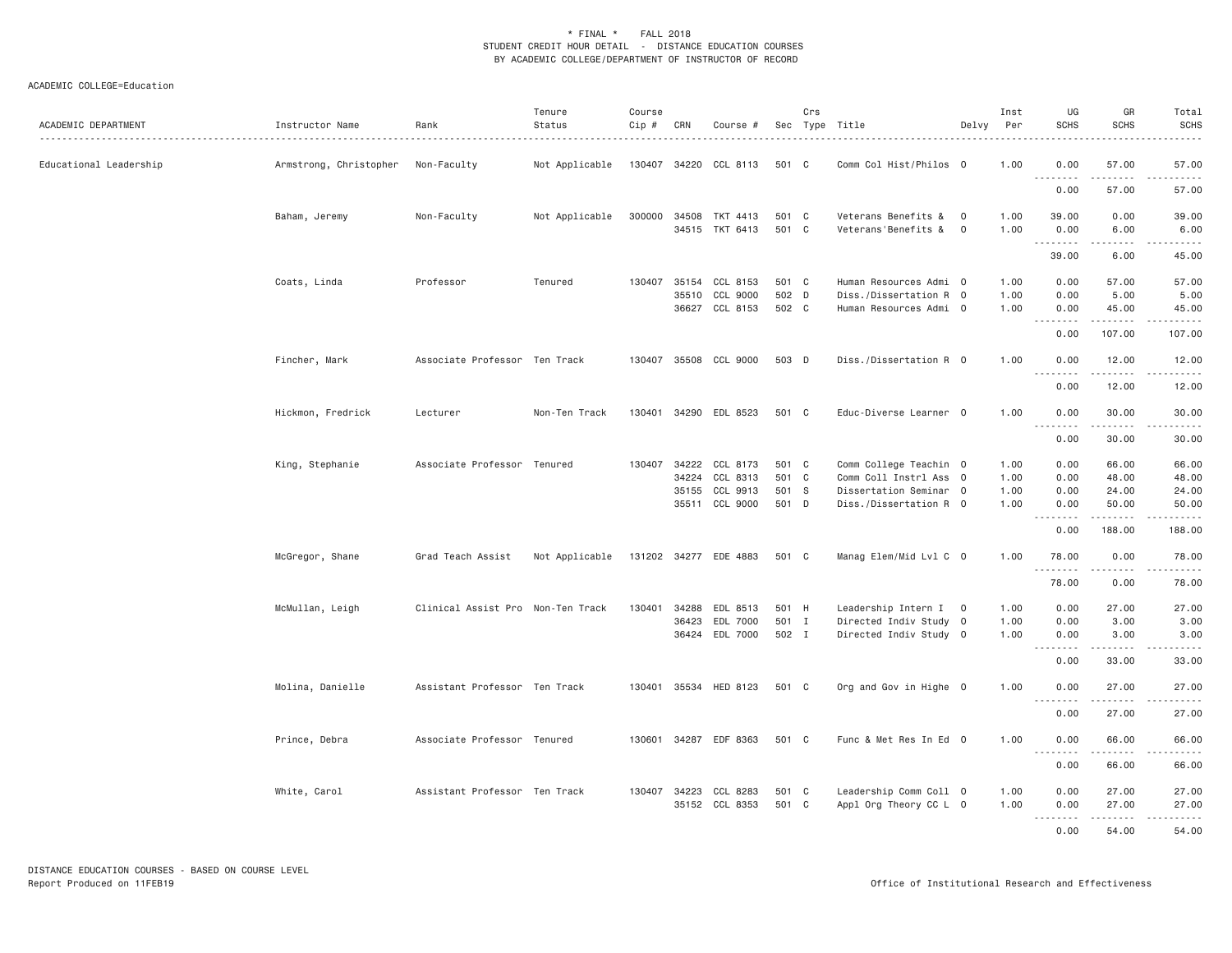| ACADEMIC DEPARTMENT    | Instructor Name   | Rank                              | Tenure<br>Status | Course<br>Cip ; | CRN | Course #       | Sec   | Crs<br>Type | Title                  | Delvy | Inst<br>Per | UG<br><b>SCHS</b>                           | GR<br><b>SCHS</b>                                   | Total<br>SCHS                                   |
|------------------------|-------------------|-----------------------------------|------------------|-----------------|-----|----------------|-------|-------------|------------------------|-------|-------------|---------------------------------------------|-----------------------------------------------------|-------------------------------------------------|
| Educational Leadership | Williams, Frankie | Visit Clinical Prof Non-Ten Track |                  | 130407          |     | 34263 EDA 9913 | 501 S |             | Dissertation Seminar F |       | 1.00        | 0.00<br>.<br>0.00                           | 18,00<br>.<br>18.00                                 | 18,00<br>.<br>18,00                             |
| Educational Leadership |                   |                                   |                  |                 |     |                |       |             |                        |       |             | ========<br>117.00<br>---------<br>-------- | $=$ = = = = = = =<br>598,00<br>________<br>-------- | $=$ = = = = = = = = = =<br>715,00<br>========== |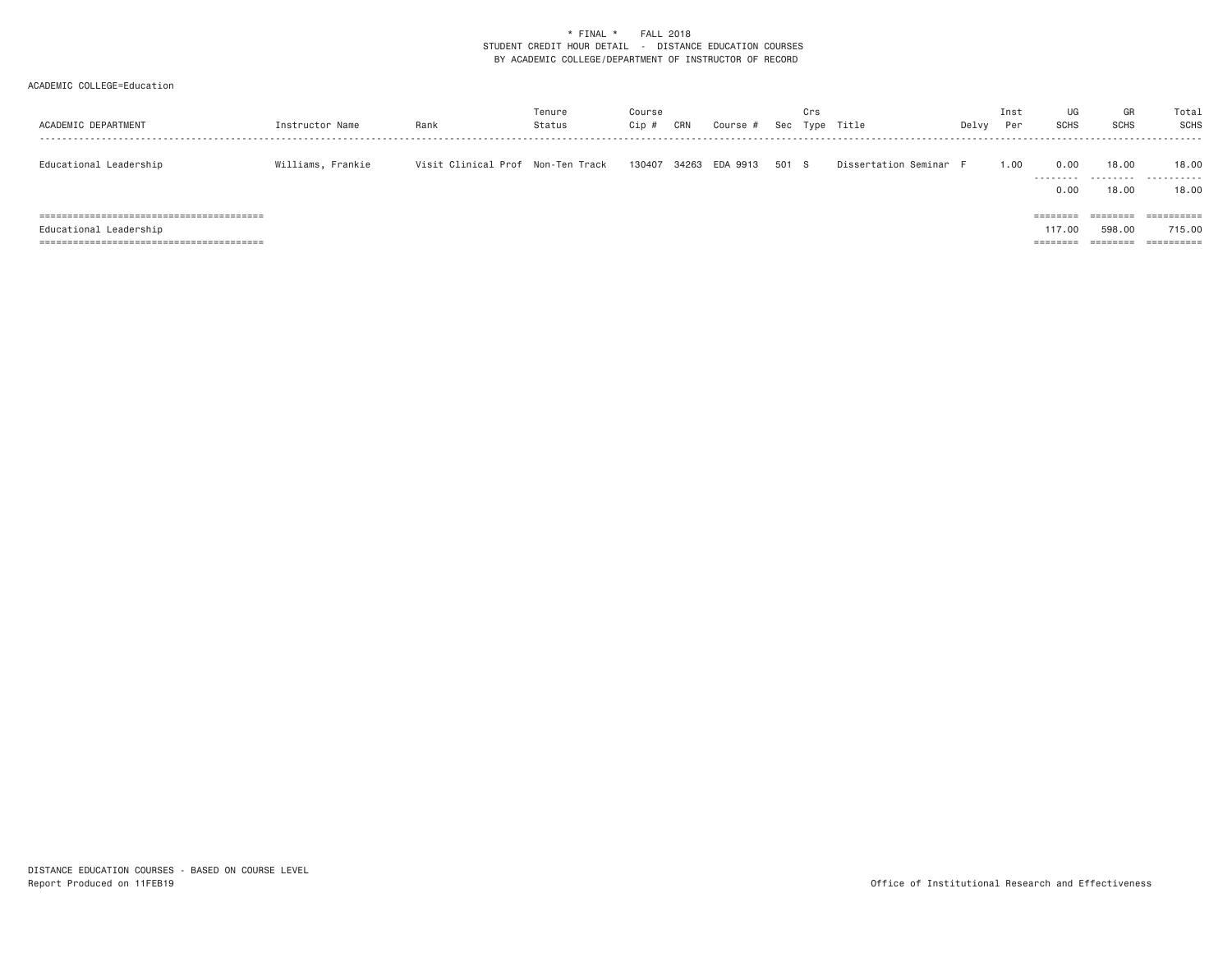| ACADEMIC DEPARTMENT                                   | Instructor Name   | Rank<br>. <u>.</u>            | Tenure<br>Status | Course<br>Cip # | CRN   | Course #              | Sec   | Crs          | Type Title<br>.        | Delvy          | Inst<br>Per | UG<br><b>SCHS</b> | GR<br><b>SCHS</b>                                                                                                                                             | Total<br><b>SCHS</b>                                                                                                                                                                      |
|-------------------------------------------------------|-------------------|-------------------------------|------------------|-----------------|-------|-----------------------|-------|--------------|------------------------|----------------|-------------|-------------------|---------------------------------------------------------------------------------------------------------------------------------------------------------------|-------------------------------------------------------------------------------------------------------------------------------------------------------------------------------------------|
| Instructional Systems & Workforce Develo Adams, James |                   | Professor                     | Tenured          | 131310 34509    |       | TKT 4493              | 501 C |              | Meth Tchn Career Pat 0 |                | 1.00        | 6.00              | 0.00                                                                                                                                                          | 6.00                                                                                                                                                                                      |
|                                                       |                   |                               |                  |                 | 34516 | TKT 6493              | 501 C |              | Meth Tchn Career Pat 0 |                | 1.00        | 0.00              | 33.00                                                                                                                                                         | 33.00                                                                                                                                                                                     |
|                                                       |                   |                               |                  | 131399 34506    |       | TKT 4263              | 501   | $\mathbf{C}$ | Diverse Wrk & Ed Env 0 |                | 1.00        | 3.00              | 0.00                                                                                                                                                          | 3.00                                                                                                                                                                                      |
|                                                       |                   |                               |                  |                 | 34513 | TKT 6263              | 501 C |              | Diverse Wrk & Ed Env 0 |                | 1.00        | 0.00              | 33.00                                                                                                                                                         | 33.00                                                                                                                                                                                     |
|                                                       |                   |                               |                  |                 |       | 150612 34791 TKI 3063 | 501 C |              | Ind Human Relations    | $\overline{0}$ | 1.00        | 63.00             | 0.00                                                                                                                                                          | 63.00                                                                                                                                                                                     |
|                                                       |                   |                               |                  |                 |       |                       |       |              |                        |                |             | .<br>72.00        | $\frac{1}{2} \left( \frac{1}{2} \right) \left( \frac{1}{2} \right) \left( \frac{1}{2} \right) \left( \frac{1}{2} \right) \left( \frac{1}{2} \right)$<br>66.00 | <b><i><u><u>.</u></u></i></b><br>138.00                                                                                                                                                   |
|                                                       | Bailey, Melinda   | Non-Faculty                   | Not Applicable   |                 |       | 240102 34419 IDS 4111 | 501 C |              | Professional Seminar 0 |                | 1.00        | 19.00             | 0.00                                                                                                                                                          | 19.00                                                                                                                                                                                     |
|                                                       |                   |                               |                  |                 |       |                       |       |              |                        |                |             | .<br>19.00        | 0.00                                                                                                                                                          | 19.00                                                                                                                                                                                     |
|                                                       | Ballard, Iva      | Instructor                    | Non-Ten Track    | 521302 34217    |       | BQA 8443              | 501 C |              | Stat Analy Bus Dec     | 0              | 1.00        | 0.00              | 36.00                                                                                                                                                         | 36.00                                                                                                                                                                                     |
|                                                       |                   |                               |                  |                 |       | 34808 BQA 3123        | 506 C |              |                        | $\mathbf{O}$   | 1.00        | 99.00             |                                                                                                                                                               |                                                                                                                                                                                           |
|                                                       |                   |                               |                  |                 |       |                       |       |              | Bus Stat Methods II    |                |             |                   | 0.00<br>.                                                                                                                                                     | 99.00<br><b><i><u><u>.</u></u></i></b>                                                                                                                                                    |
|                                                       |                   |                               |                  |                 |       |                       |       |              |                        |                |             | 99.00             | 36.00                                                                                                                                                         | 135.00                                                                                                                                                                                    |
|                                                       | Beriswill, Joanne | Associate Professor Tenured   |                  | 130501          |       | 34522 TKT 8623        | 501 C |              | Instructional Design 0 |                | 1.00        | 0.00<br>.         | 27.00                                                                                                                                                         | 27.00                                                                                                                                                                                     |
|                                                       |                   |                               |                  |                 |       |                       |       |              |                        |                |             | 0.00              | 27.00                                                                                                                                                         | 27.00                                                                                                                                                                                     |
|                                                       | Dale, Jonathan    | Instructor                    | Non-Ten Track    |                 |       | 150612 34503 TKI 3044 | 501 C |              | Industrial Safety      | 0              | 1.00        | 80.00             | 0.00<br>.                                                                                                                                                     | 80.00<br>.                                                                                                                                                                                |
|                                                       |                   |                               |                  |                 |       |                       |       |              |                        |                |             | 80.00             | 0.00                                                                                                                                                          | 80.00                                                                                                                                                                                     |
|                                                       | Keel, Vicki       | Instructor                    | Non-Ten Track    |                 |       | 110301 34504 TKT 1273 | 501 C |              | Computer Application 0 |                | 1.00        | 78.00             | 0.00                                                                                                                                                          | 78.00                                                                                                                                                                                     |
|                                                       |                   |                               |                  |                 |       | 34505 TKT 1273        | 502 C |              | Computer Application 0 |                | 1.00        | 99.00             | 0.00                                                                                                                                                          | 99.00                                                                                                                                                                                     |
|                                                       |                   |                               |                  |                 |       |                       |       |              |                        |                |             | ---------         | .                                                                                                                                                             | .                                                                                                                                                                                         |
|                                                       |                   |                               |                  |                 |       |                       |       |              |                        |                |             | 177.00            | 0.00                                                                                                                                                          | 177.00                                                                                                                                                                                    |
|                                                       | King, Thomas      | Non-Faculty                   | Not Applicable   | 110301          | 34499 | TKB 4283              | 501 B |              | Advanced Office Syst 0 |                | 1.00        | 84.00             | 0.00                                                                                                                                                          | 84.00                                                                                                                                                                                     |
|                                                       |                   |                               |                  |                 |       | 34510 TKT 4713        | 501 C |              | Authoring for Instr 0  |                | 1.00        | 36.00             | 0.00                                                                                                                                                          | 36.00                                                                                                                                                                                     |
|                                                       |                   |                               |                  |                 |       | 34517 TKT 6713        | 501 C |              | Authoring for Instr    | $\overline{0}$ | 1.00        | 0.00              | 3.00                                                                                                                                                          | 3.00                                                                                                                                                                                      |
|                                                       |                   |                               |                  |                 |       |                       |       |              |                        |                |             | .<br>120.00       | .<br>3.00                                                                                                                                                     | $\frac{1}{2} \left( \frac{1}{2} \right) \left( \frac{1}{2} \right) \left( \frac{1}{2} \right) \left( \frac{1}{2} \right) \left( \frac{1}{2} \right) \left( \frac{1}{2} \right)$<br>123.00 |
|                                                       | Lee, Sang Joon    | Assistant Professor Ten Track |                  | 110801          | 34500 | TKB 4583              | 501 B |              | Graphics and Web Des 0 |                | 1.00        | 63.00             | 0.00                                                                                                                                                          | 63.00                                                                                                                                                                                     |
|                                                       |                   |                               |                  | 130501          | 34521 | TKT 8543              | 501 C |              | Multimedia Design I 0  |                | 1.00        | 0.00              | 24.00                                                                                                                                                         | 24.00                                                                                                                                                                                     |
|                                                       |                   |                               |                  |                 | 34523 | <b>TKT 8693</b>       | 501 C |              | Multiple Perptves on 0 |                | 1.00        | 0.00              | 30.00                                                                                                                                                         | 30.00                                                                                                                                                                                     |
|                                                       |                   |                               |                  |                 |       | 131303 34502 TKB 6583 | 501 B |              | Graphics and Web Des 0 |                | 1.00        | 0.00              | 3.00                                                                                                                                                          | 3.00                                                                                                                                                                                      |
|                                                       |                   |                               |                  |                 |       |                       |       |              |                        |                |             | <u>.</u><br>63.00 | $\frac{1}{2} \left( \frac{1}{2} \right) \left( \frac{1}{2} \right) \left( \frac{1}{2} \right) \left( \frac{1}{2} \right) \left( \frac{1}{2} \right)$<br>57.00 | $\frac{1}{2} \left( \frac{1}{2} \right) \left( \frac{1}{2} \right) \left( \frac{1}{2} \right) \left( \frac{1}{2} \right) \left( \frac{1}{2} \right) \left( \frac{1}{2} \right)$<br>120.00 |
|                                                       |                   |                               |                  |                 |       |                       |       |              |                        |                |             |                   |                                                                                                                                                               |                                                                                                                                                                                           |
|                                                       | Okojie, Mabel     | Professor                     | Tenured          |                 |       | 131309 34520 TKT 8243 | 501 C |              | Resch Probl in ISWD    | $\overline{0}$ | 1.00        | 0.00              | 12.00                                                                                                                                                         | 12.00                                                                                                                                                                                     |
|                                                       |                   |                               |                  |                 |       | 34526 TKT 9213        | 501 C |              | Found WF/Tech Ed Adu 0 |                | 1.00        | 0.00<br><u>.</u>  | 9.00<br>.                                                                                                                                                     | 9.00<br>.                                                                                                                                                                                 |
|                                                       |                   |                               |                  |                 |       |                       |       |              |                        |                |             | 0.00              | 21.00                                                                                                                                                         | 21.00                                                                                                                                                                                     |
|                                                       | Satcher, Craig    | Lecturer                      | Non-Ten Track    |                 |       | 150612 34790 TKI 2113 | 501 C |              | Intro to PLC Program 0 |                | 1.00        | 36.00             | 0.00                                                                                                                                                          | 36.00                                                                                                                                                                                     |
|                                                       |                   |                               |                  |                 |       | 34792 TKI 3223        | 501 B |              | Ind Materials          | $\mathbf 0$    | 1.00        | 39.00             | 0.00                                                                                                                                                          | 39.00                                                                                                                                                                                     |
|                                                       |                   |                               |                  |                 |       |                       |       |              |                        |                |             | --------<br>75.00 | $\frac{1}{2} \left( \frac{1}{2} \right) \left( \frac{1}{2} \right) \left( \frac{1}{2} \right) \left( \frac{1}{2} \right) \left( \frac{1}{2} \right)$<br>0.00  | ------<br>75.00                                                                                                                                                                           |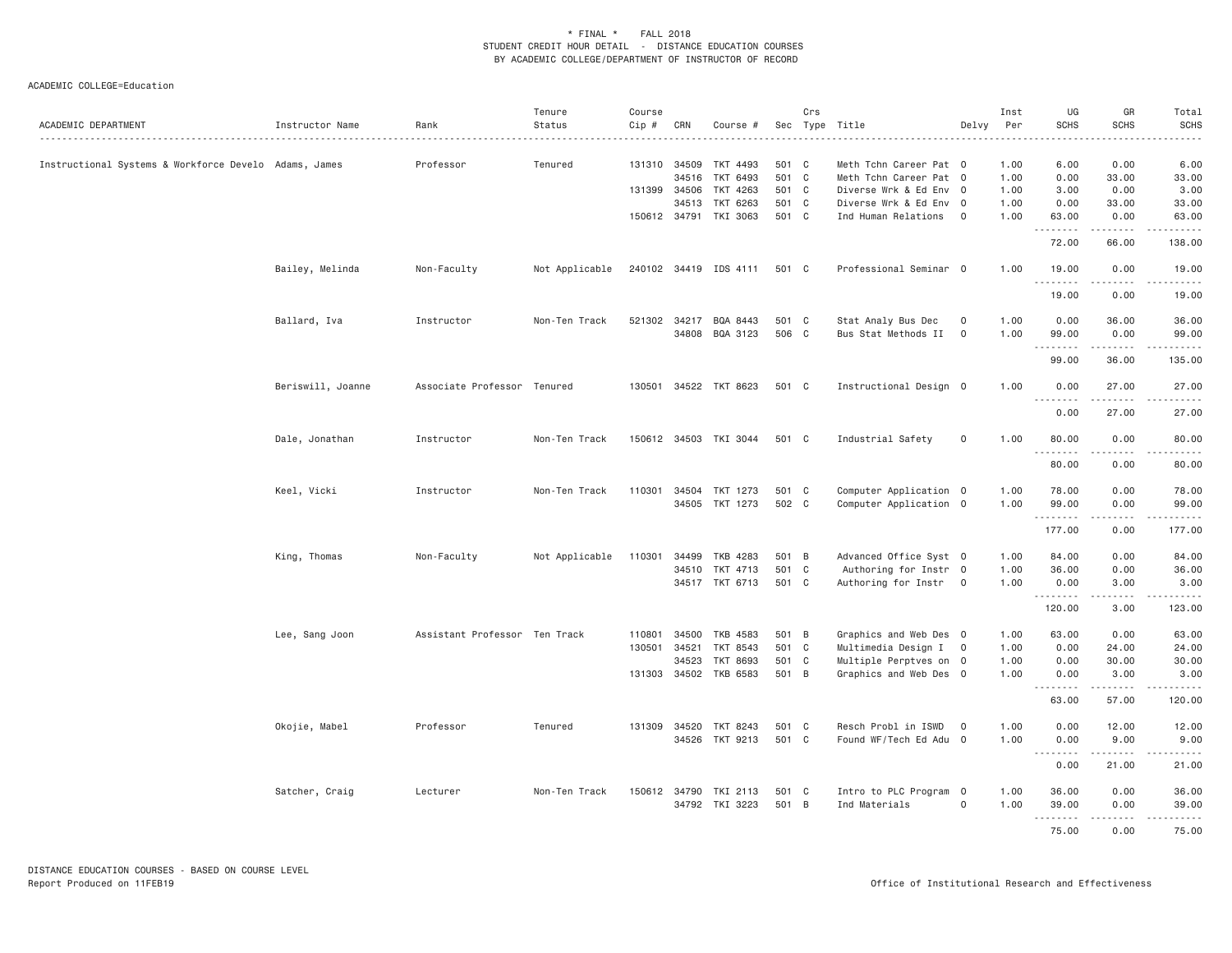| ACADEMIC DEPARTMENT                                           | Instructor Name | Rank                          | Tenure<br>Status | Course<br>Cip #  | CRN            | Course #                         | Sec            | Crs | Tvpe Title                                       | Delvy Per | Inst         | UG<br><b>SCHS</b>          | GR<br><b>SCHS</b>              | Total<br>SCHS                    |
|---------------------------------------------------------------|-----------------|-------------------------------|------------------|------------------|----------------|----------------------------------|----------------|-----|--------------------------------------------------|-----------|--------------|----------------------------|--------------------------------|----------------------------------|
| Instructional Systems & Workforce Develo Scott-Bracey, Pamela |                 | Assistant Professor Ten Track |                  |                  |                | 131309 34793 TKT 8863            | 501 C          |     | Grant Writing Essent 0                           |           | 1.00         | 0.00                       | 27.00                          | 27.00                            |
|                                                               |                 |                               |                  |                  |                |                                  |                |     |                                                  |           |              | 0.00                       | 27.00                          | 27.00                            |
|                                                               | Sun, Yan        | Assistant Professor Ten Track |                  | 131321           |                | 34512 TKT 4803<br>34519 TKT 6803 | 501 C<br>501 C |     | Integ Tech for Learn 0<br>Integ Tech for Learn 0 |           | 1.00<br>1.00 | 30.00<br>0.00<br>--------- | 0.00<br>27.00<br>.             | 30.00<br>27.00<br>$- - -$        |
|                                                               |                 |                               |                  |                  |                |                                  |                |     |                                                  |           |              | 30.00                      | 27.00                          | 57.00                            |
|                                                               | Thomas, Lisa    | Lecturer                      | Non-Ten Track    | 130501           | 34525          | TKT 8823                         | 501 C          |     | Des Deliv Mgt of Dis 0                           |           | 1.00         | 0.00                       | 21.00                          | 21.00                            |
|                                                               |                 |                               |                  |                  |                |                                  |                |     |                                                  |           |              | $\cdots$<br>0.00           | .<br>21.00                     | $- - -$<br>21.00                 |
|                                                               | Yu, Chien       | Professor                     | Tenured          | 110301<br>130501 | 34794<br>34524 | TKT 8743<br>TKT 8703             | 501 B<br>501 C |     | Interactive Media<br>Trends & Issues Inst 0      | $\Omega$  | 1.00<br>1.00 | 0.00<br>0.00               | 15,00<br>15.00                 | 15.00<br>15.00                   |
|                                                               |                 |                               |                  |                  |                |                                  |                |     |                                                  |           |              | --------<br>0.00           | .<br>30.00                     | 30.00                            |
| Instructional Systems & Workforce Develo                      |                 |                               |                  |                  |                |                                  |                |     |                                                  |           |              | $=$<br>735.00<br>========  | --------<br>315,00<br>-------- | 1050,00<br>$=$ = = = = = = = = = |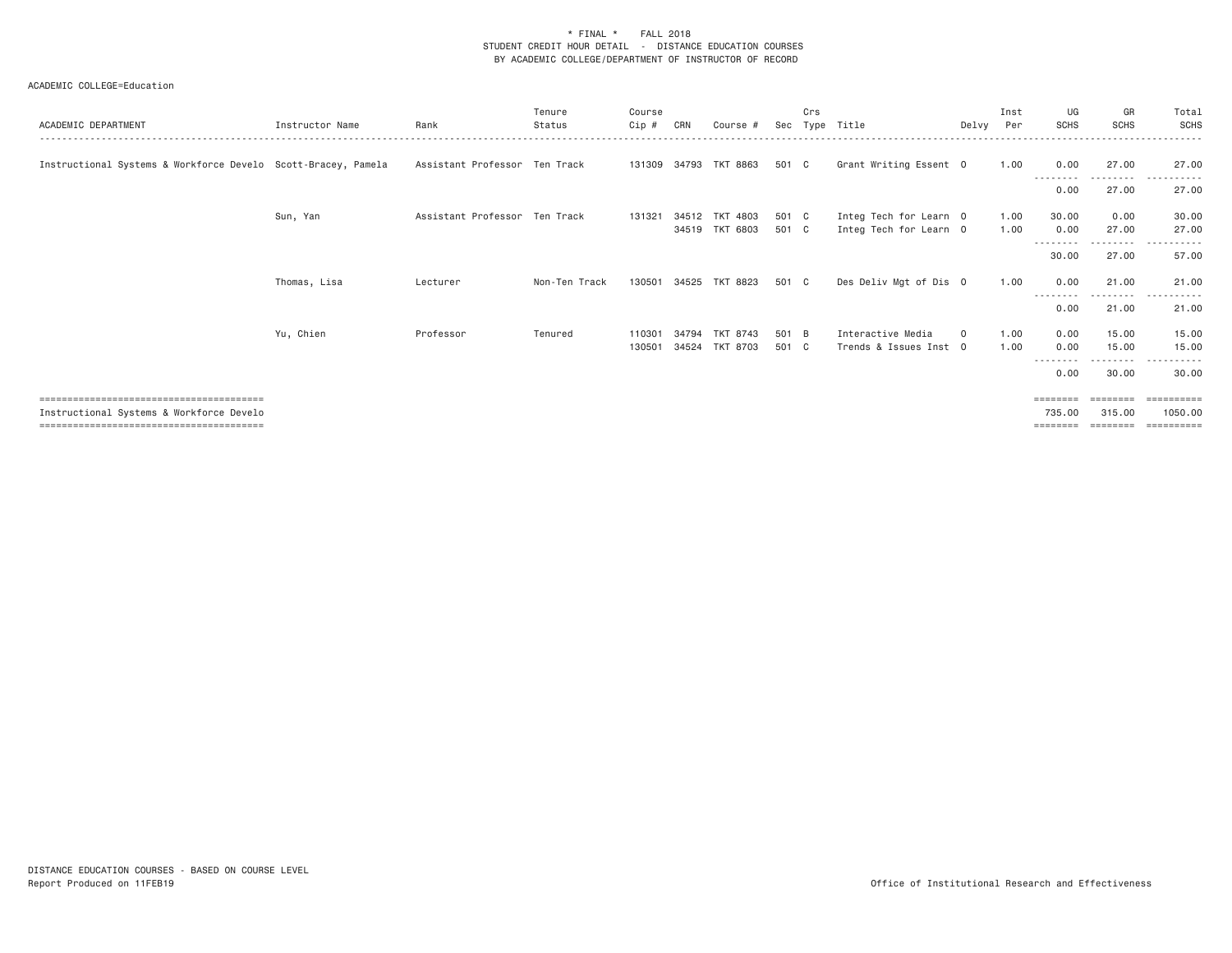| ACADEMIC DEPARTMENT | Instructor Name | Rank       | Tenure<br>Status | Course<br>Cip # | CRN | Course #             |       | Crs | Sec Type Title        | Delvy | Inst<br>Per | UG<br>SCHS                   | GR<br><b>SCHS</b>            | Total<br><b>SCHS</b>             |
|---------------------|-----------------|------------|------------------|-----------------|-----|----------------------|-------|-----|-----------------------|-------|-------------|------------------------------|------------------------------|----------------------------------|
| Kinesiology         | Rye, David      | Instructor | Non-Ten Track    |                 |     | 131314 34464 PE 4873 | 501 C |     | Prof Sem In Physica F |       | 1.00        | 3.00<br>---------<br>3.00    | 0.00<br>---------<br>0.00    | 3.00<br>.<br>3,00                |
| Kinesiology         |                 |            |                  |                 |     |                      |       |     |                       |       |             | ========<br>3.00<br>======== | ========<br>0.00<br>======== | ==========<br>3.00<br>========== |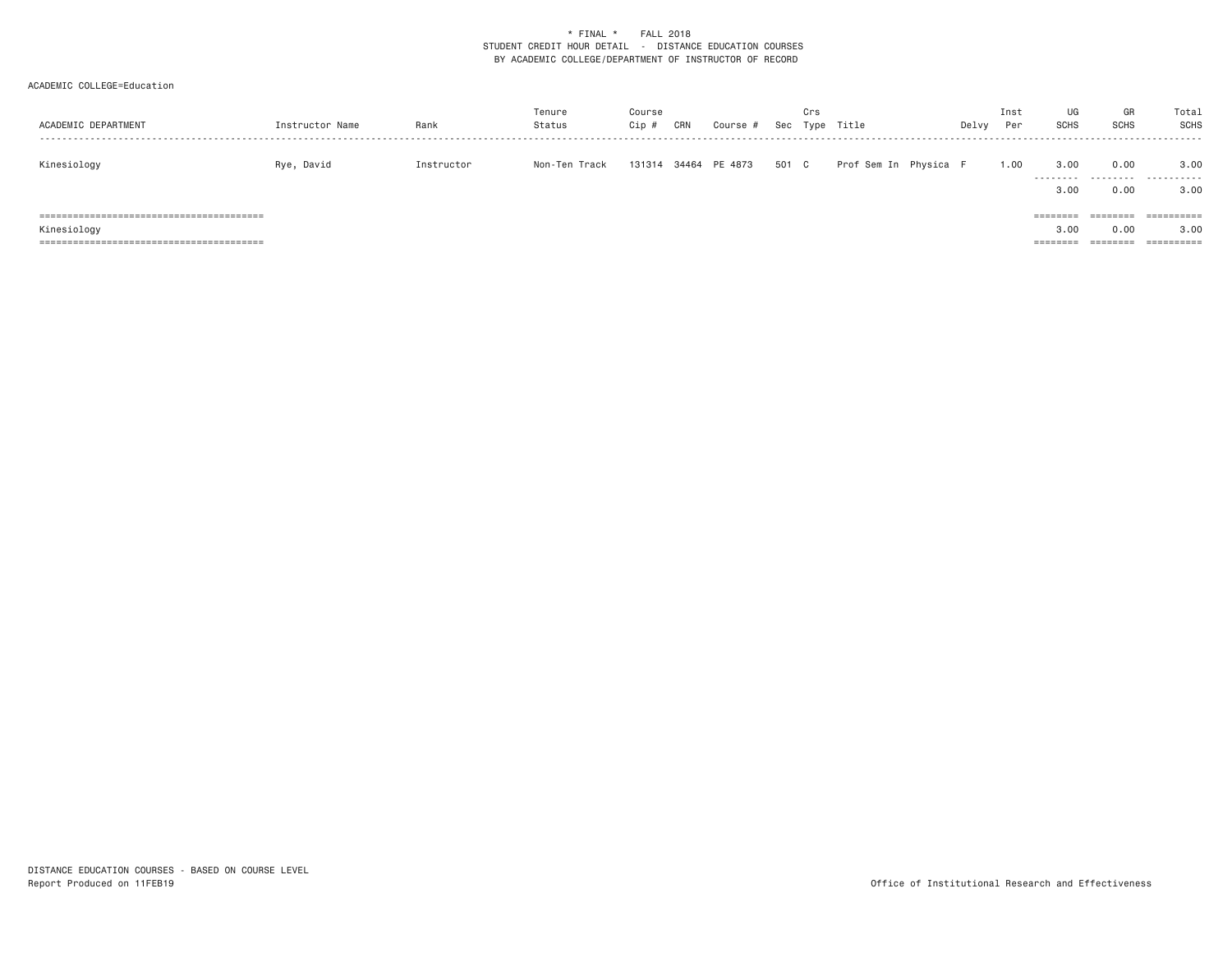# ACADEMIC COLLEGE=Education

| ACADEMIC DEPARTMENT | Instructor Name   | Rank       | Tenure<br>Status | Course<br>Cip #        | CRN   | Course #                   | Sec            | Crs | Type Title                                      | Delvy | Inst<br>Per  | UG<br><b>SCHS</b>          | GR<br><b>SCHS</b>         | Total<br>SCHS<br>------  |
|---------------------|-------------------|------------|------------------|------------------------|-------|----------------------------|----------------|-----|-------------------------------------------------|-------|--------------|----------------------------|---------------------------|--------------------------|
| Music               | Haislip, Matthew  | Instructor | Non-Ten Track    | 131312 34460<br>500901 |       | MU 1123<br>34459 MU 1113   | 501 C<br>501 C |     | American Music App. 0<br>His & Apprec Of Musi O |       | 1.00<br>1.00 | 60.00<br>81.00             | 0.00<br>0.00<br>.         | 60.00<br>81.00<br>.      |
|                     |                   |            |                  |                        |       |                            |                |     |                                                 |       |              | ---------<br>141.00        | 0.00                      | 141.00                   |
|                     | Hause, Barry      | Lecturer   | Non-Ten Track    |                        |       | 500902 34461 MU 1133       | 501 C          |     | The History of Rock 0                           |       | 1.00         | 117.00                     | 0.00                      | 117.00                   |
|                     |                   |            |                  |                        |       |                            |                |     |                                                 |       |              | --------<br>117.00         | ---------<br>0.00         | .<br>117.00              |
|                     | Kopetz, Catherine | Instructor | Non-Ten Track    | 131312                 | 34462 | MUE 4886<br>34463 MUE 4896 | 501 F<br>501 F |     | Stu Teach Music Ed<br>Stu Teach Music Ed        | F.    | 1.00<br>1.00 | 18.00<br>18.00<br>-------- | 0.00<br>0.00<br>--------- | 18.00<br>18.00<br>------ |
|                     |                   |            |                  |                        |       |                            |                |     |                                                 |       |              | 36.00                      | 0.00                      | 36.00                    |
|                     |                   |            |                  |                        |       |                            |                |     |                                                 |       |              | ========                   |                           |                          |
| Music               |                   |            |                  |                        |       |                            |                |     |                                                 |       |              | 294,00                     | 0.00                      | 294.00                   |

======================================== ======== ======== ==========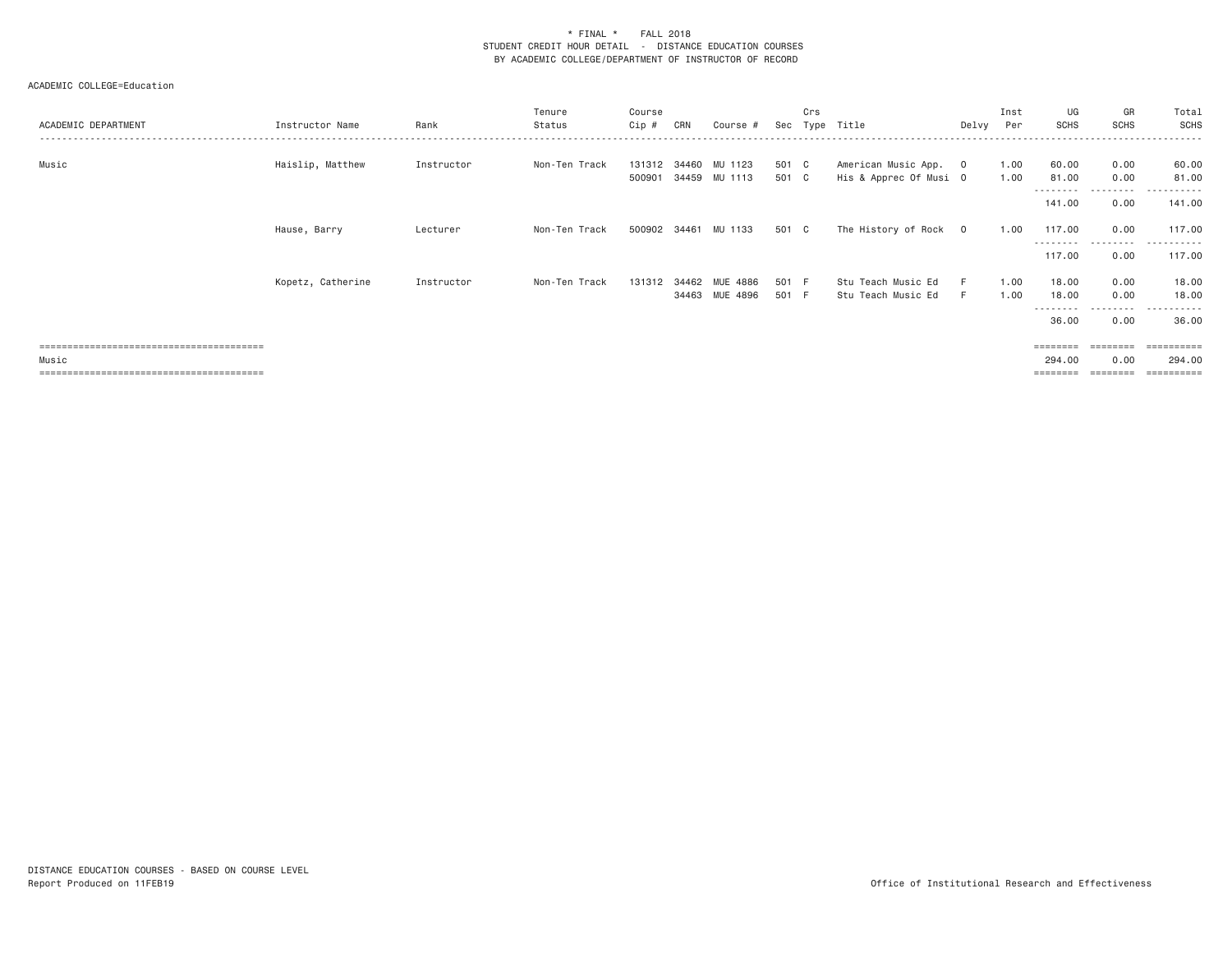### ACADEMIC COLLEGE=Engineering

| ACADEMIC DEPARTMENT   | Instructor Name | Rank                          | Tenure<br>Status | Course<br>Cip # | CRN   | Course #       | Sec   | Crs | Type Title         | Delvy        | Inst<br>Per | UG<br><b>SCHS</b> | GR<br><b>SCHS</b>  | Total<br>SCHS |
|-----------------------|-----------------|-------------------------------|------------------|-----------------|-------|----------------|-------|-----|--------------------|--------------|-------------|-------------------|--------------------|---------------|
| Aerospace Engineering | Bhatia, Manav   | Assistant Professor Ten Track |                  | 309999          | 36720 | CME 9000       | 503 D |     | Research/Dis       | $\mathbf{0}$ | 1.00        | 0.00              | 1,00               | 1.00          |
|                       |                 |                               |                  |                 |       |                |       |     |                    |              |             | 0.00              | 1,00               | 1.00          |
|                       | Janus, Jonathan | Associate Professor Tenured   |                  | 140201          | 35300 | ASE 9000       | 502 D |     | Research/Diss      | $\mathbf{0}$ | 1.00        | 0.00              | 1.00               | 1.00          |
|                       |                 |                               |                  |                 |       | 36293 ASE 8363 | 501 C |     | Comp Heat Transfer | $\mathbf{0}$ | 1.00        | 0.00<br>--------  | 12.00<br>--------- | 12.00<br>.    |
|                       |                 |                               |                  |                 |       |                |       |     |                    |              |             | 0.00              | 13.00              | 13.00         |
|                       | Thompson, David | Professor                     | Tenured          | 140201          | 35301 | ASE 9000       | 503 D |     | Research/Diss      | $\mathbf{0}$ | 1.00        | 0.00              | 1.00               | 1.00          |
|                       |                 |                               |                  | 309999          | 36421 | CME 9000       | 502 D |     | Research/Dis       | $\mathbf{0}$ | 1.00        | 0.00<br>--------- | 12.00<br>--------- | 12.00<br>.    |
|                       |                 |                               |                  |                 |       |                |       |     |                    |              |             | 0.00              | 13,00              | 13.00         |
|                       |                 |                               |                  |                 |       |                |       |     |                    |              |             | $=$ = = = = = = = | <b>EEEEEEE</b>     | -----------   |
| Aerospace Engineering |                 |                               |                  |                 |       |                |       |     |                    |              |             | 0.00              | 27.00              | 27.00         |

======================================== ======== ======== ==========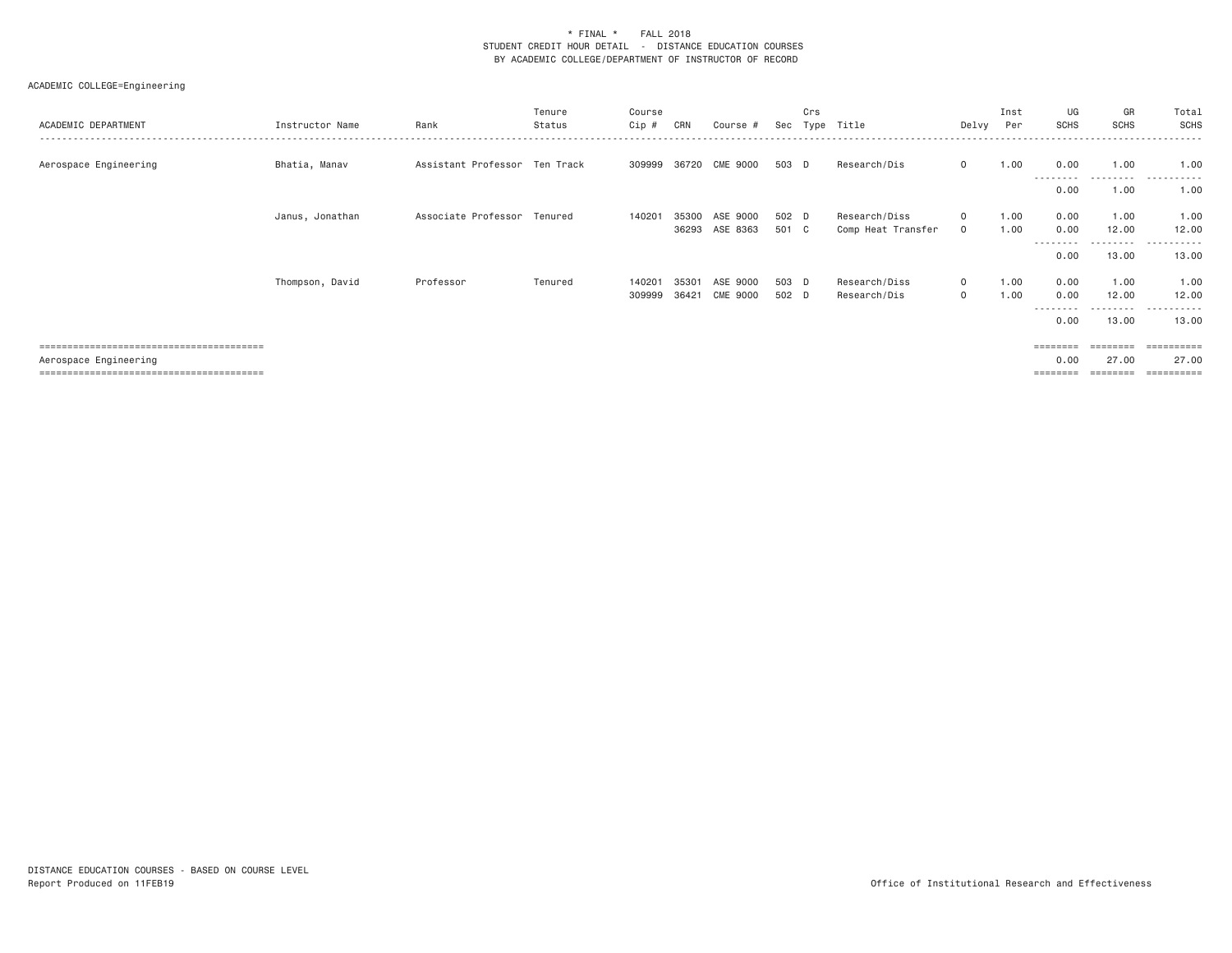# ACADEMIC COLLEGE=Engineering

| ACADEMIC DEPARTMENT               | Instructor Name                  | Rank                          | Tenure<br>Status | Course<br>Cip # | CRN   | Course #             | Sec   | Crs | Type Title             | Delvy                   | Inst<br>Per<br>. | UG<br><b>SCHS</b> | GR<br>SCHS                                                                                                                                                    | Total<br><b>SCHS</b>  |
|-----------------------------------|----------------------------------|-------------------------------|------------------|-----------------|-------|----------------------|-------|-----|------------------------|-------------------------|------------------|-------------------|---------------------------------------------------------------------------------------------------------------------------------------------------------------|-----------------------|
| Civil & Environmental Engineering | Freyne, Seamus                   | Associate Professor Tenured   |                  |                 |       | 140801 35312 CE 9000 | 501 D |     | Research / Diss        | $\mathbf 0$             | 1.00             | 0.00              | 11.00                                                                                                                                                         | 11.00                 |
|                                   |                                  |                               |                  |                 | 36505 | CE 7000              | 502 I |     | Directed Indiv Study   | $\overline{0}$          | 1.00             | 0.00              | 3.00                                                                                                                                                          | 3.00                  |
|                                   |                                  |                               |                  |                 |       | 36536 CE 8000        | 501 D |     | Research / Thesis      | $\mathsf{O}$            | 1.00             | 0.00              | 5.00<br>22222                                                                                                                                                 | 5.00                  |
|                                   |                                  |                               |                  |                 |       |                      |       |     |                        |                         |                  | 0.00              | 19.00                                                                                                                                                         | 19.00                 |
|                                   | Gonzalez Martinez, Carl Lecturer |                               | Non-Ten Track    | 140801          |       | 34226 CE 6103        | 501 C |     | Pavement Mat & Des     | $\circ$                 | 1.00             | 0.00<br>.         | 3.00                                                                                                                                                          | 3.00                  |
|                                   |                                  |                               |                  |                 |       |                      |       |     |                        |                         |                  | 0.00              | 3.00                                                                                                                                                          | 3.00                  |
|                                   | Gude, Veera                      | Associate Professor Ten Track |                  |                 |       | 140801 34234 CE 8823 | 501 C |     | Un Pro-Op Env Eng II 0 |                         | 1.00             | 0.00              | 3.00                                                                                                                                                          | 3.00                  |
|                                   |                                  |                               |                  |                 | 35027 | CE 6883              | 501 C |     | Engrd. Environmental 0 |                         | 1.00             | 0.00              | 6.00                                                                                                                                                          | 6.00                  |
|                                   |                                  |                               |                  |                 |       | 35313 CE 9000        | 502 D |     | Research / Diss        | $\circ$                 | 1.00             | 0.00              | 2.00                                                                                                                                                          | 2.00                  |
|                                   |                                  |                               |                  |                 |       | 37103 CE 7000        | 505 I |     | Directed Indiv Study 0 |                         | 1.00             | 0.00<br>.         | 1.00<br>-----                                                                                                                                                 | 1.00                  |
|                                   |                                  |                               |                  |                 |       |                      |       |     |                        |                         |                  | 0.00              | 12.00                                                                                                                                                         | 12.00                 |
|                                   | Gullett, Philip                  | Associate Professor Tenured   |                  |                 |       | 140801 35028 CE 6913 | 501 C |     | Matrix Struct Analy    | $\overline{\mathbf{0}}$ | 1.00             | 0.00              | 15.00                                                                                                                                                         | 15.00                 |
|                                   |                                  |                               |                  |                 |       | 35314 CE 9000        | 503 D |     | Research / Diss        | $\circ$                 | 1.00             | 0.00              | 5.00                                                                                                                                                          | 5.00                  |
|                                   |                                  |                               |                  |                 |       |                      |       |     |                        |                         |                  | .<br>0.00         | $\frac{1}{2} \left( \frac{1}{2} \right) \left( \frac{1}{2} \right) \left( \frac{1}{2} \right) \left( \frac{1}{2} \right) \left( \frac{1}{2} \right)$<br>20.00 | .<br>20.00            |
|                                   | Howard, Isaac                    | Professor                     | Tenured          | 140801          | 35304 | CE 8000              | 504 D |     | Research / Thesis      | $\mathbf 0$             | 1.00             | 0.00              | 1.00                                                                                                                                                          | 1.00                  |
|                                   |                                  |                               |                  |                 |       | 35315 CE 9000        | 504 D |     | Research / Diss        | $\mathsf{O}$            | 1.00             | 0.00              | 6.00                                                                                                                                                          | 6.00                  |
|                                   |                                  |                               |                  |                 |       | 35979 CE 7000        | 501 I |     | Directed Indiv Study 0 |                         | 1.00             | 0.00              | 3.00                                                                                                                                                          | 3.00                  |
|                                   |                                  |                               |                  |                 |       |                      |       |     |                        |                         |                  | .                 | .                                                                                                                                                             |                       |
|                                   |                                  |                               |                  |                 |       |                      |       |     |                        |                         |                  | 0.00              | 10.00                                                                                                                                                         | 10.00                 |
|                                   | Li, Pengfei                      | Assistant Professor Ten Track |                  |                 |       | 140801 35030 CE 8143 | 501 C |     | Traffic Sim. Mgmt.     | 0                       | 1.00             | 0.00              | 6.00<br>$- - - - -$                                                                                                                                           | 6.00<br>$\frac{1}{2}$ |
|                                   |                                  |                               |                  |                 |       |                      |       |     |                        |                         |                  | 0.00              | 6.00                                                                                                                                                          | 6.00                  |
|                                   | Martin, James L.                 | Professor                     | Tenured          |                 |       | 140801 35025 CE 6523 | 501 C |     | Open Chan Hydraul      | 0                       | 1.00             | 0.00              | 6.00                                                                                                                                                          | 6.00                  |
|                                   |                                  |                               |                  |                 | 35307 | CE 8000              | 507 D |     | Research / Thesis      | 0                       | 1.00             | 0.00              | 6.00                                                                                                                                                          | 6.00                  |
|                                   |                                  |                               |                  |                 |       | 140805 35033 CE 8573 | 501 C |     | Hydro-environmental    | $\circ$                 | 1.00             | 0.00              | 30.00                                                                                                                                                         | 30.00                 |
|                                   |                                  |                               |                  |                 |       |                      |       |     |                        |                         |                  | 0.00              | -----<br>42.00                                                                                                                                                | 42.00                 |
|                                   | Ramirez Avila, John              | Assistant Professor Ten Track |                  |                 |       | 140801 35308 CE 8000 | 508 D |     | Research / Thesis      | 0                       | 1.00             | 0.00              | 2.00                                                                                                                                                          | 2.00                  |
|                                   |                                  |                               |                  |                 | 35319 | CE 9000              | 508 D |     | Research / Diss        | 0                       | 1.00             | 0.00              | 4.00                                                                                                                                                          | 4.00                  |
|                                   |                                  |                               |                  |                 | 36606 | CE 7000              | 503 I |     | Directed Indiv Study 0 |                         | 1.00             | 0.00              | 3.00                                                                                                                                                          | 3.00                  |
|                                   |                                  |                               |                  |                 |       | 36610 CE 7000        | 504 I |     | Directed Indiv Study 0 |                         | 1.00             | 0.00              | 3.00                                                                                                                                                          | 3.00                  |
|                                   |                                  |                               |                  |                 |       | 140805 35026 CE 6563 | 501 C |     | Sedimentation Engr     | $\circ$                 | 1.00             | 0.00              | 12.00                                                                                                                                                         | 12.00                 |
|                                   |                                  |                               |                  |                 |       |                      |       |     |                        |                         |                  | .                 | .                                                                                                                                                             |                       |
|                                   |                                  |                               |                  |                 |       |                      |       |     |                        |                         |                  | 0.00              | 24.00                                                                                                                                                         | 24.00                 |
|                                   | Truax, Dennis                    | Professor                     | Tenured          |                 |       | 140801 35320 CE 9000 | 509 D |     | Research / Diss        | $\mathsf{O}$            | 1.00             | 0.00              | 4.00                                                                                                                                                          | 4.00                  |
|                                   |                                  |                               |                  |                 |       |                      |       |     |                        |                         |                  | 0.00              | 4.00                                                                                                                                                          | 4.00                  |
|                                   | Vahedifard, Farshid              | Associate Professor Ten Track |                  |                 |       | 140801 35032 CE 8443 | 501 C |     | Soil Behavior          | 0                       | 1.00             | 0.00              | 24.00                                                                                                                                                         | 24.00                 |
|                                   |                                  |                               |                  |                 |       | 35310 CE 8000        | 510 D |     | Research / Thesis      | $\Omega$                | 1.00             | 0.00              | 1.00                                                                                                                                                          | 1.00                  |
|                                   |                                  |                               |                  |                 | 35321 | CE 9000              | 510 D |     | Research / Diss        | 0                       | 1.00             | 0.00              | 9.00                                                                                                                                                          | 9.00                  |

DISTANCE EDUCATION COURSES - BASED ON COURSE LEVELReport Produced on 11FEB19 Office of Institutional Research and Effectiveness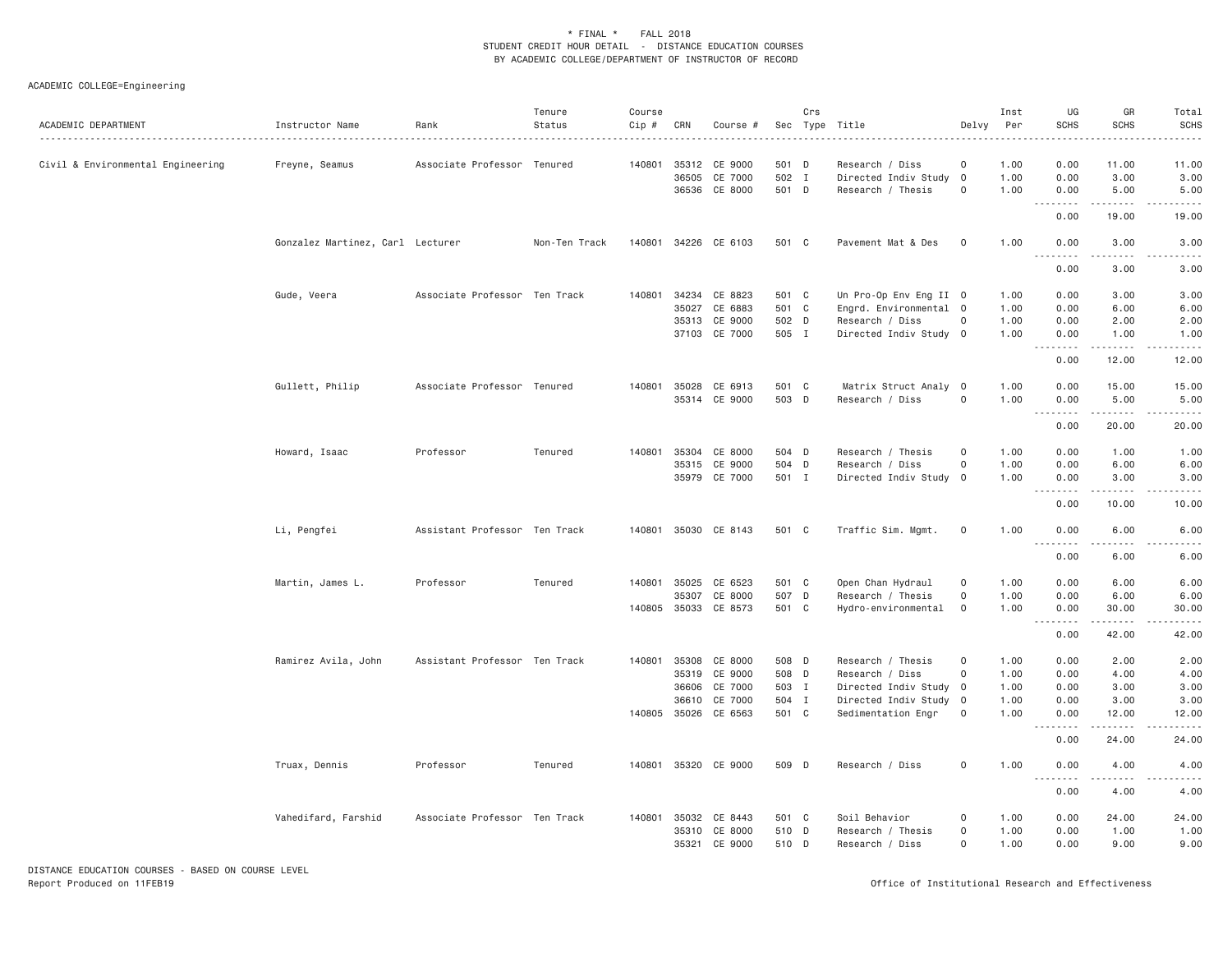| ACADEMIC DEPARTMENT               | Instructor Name  | Rank                        | Tenure<br>Status | Course<br>Cip # | CRN | Course #      | Sec   | Crs<br>Type | Title              | Delvy   | Inst<br>Per | UG<br><b>SCHS</b>                                                       | GR<br><b>SCHS</b>  | Total<br>SCHS |
|-----------------------------------|------------------|-----------------------------|------------------|-----------------|-----|---------------|-------|-------------|--------------------|---------|-------------|-------------------------------------------------------------------------|--------------------|---------------|
|                                   |                  |                             |                  |                 |     |               |       |             |                    |         |             |                                                                         |                    |               |
|                                   |                  |                             |                  |                 |     |               |       |             |                    |         |             | 0.00                                                                    | 34.00              | 34.00         |
| Civil & Environmental Engineering | Woodson, Stanley | Lecturer                    | Non-Ten Track    | 140801          |     | 35034 CE 8673 | 501 C |             | Blast Effects      | $\circ$ | 1.00        | 0.00<br>---------                                                       | 57.00<br>--------- | 57.00<br>.    |
|                                   |                  |                             |                  |                 |     |               |       |             |                    |         |             | 0.00                                                                    | 57.00              | 57.00         |
|                                   | Zhang, Li        | Associate Professor Tenured |                  | 140801          |     | 35322 CE 9000 | 511 D |             | Research / Diss    | $\circ$ | 1.00        | 0.00                                                                    | 2.00               | 2.00          |
|                                   |                  |                             |                  |                 |     | 36454 CE 6133 | 501 C |             | Geom. Design. Hwys | $\circ$ | 1.00        | 0.00                                                                    | 3.00               | 3,00          |
|                                   |                  |                             |                  |                 |     |               |       |             |                    |         |             | --------<br>0.00                                                        | .<br>5.00          | .<br>5.00     |
|                                   |                  |                             |                  |                 |     |               |       |             |                    |         |             | $\qquad \qquad \equiv \equiv \equiv \equiv \equiv \equiv \equiv \equiv$ | ========           | ==========    |
| Civil & Environmental Engineering |                  |                             |                  |                 |     |               |       |             |                    |         |             | 0.00                                                                    | 236,00             | 236,00        |
|                                   |                  |                             |                  |                 |     |               |       |             |                    |         |             | --------                                                                | ========           | =========     |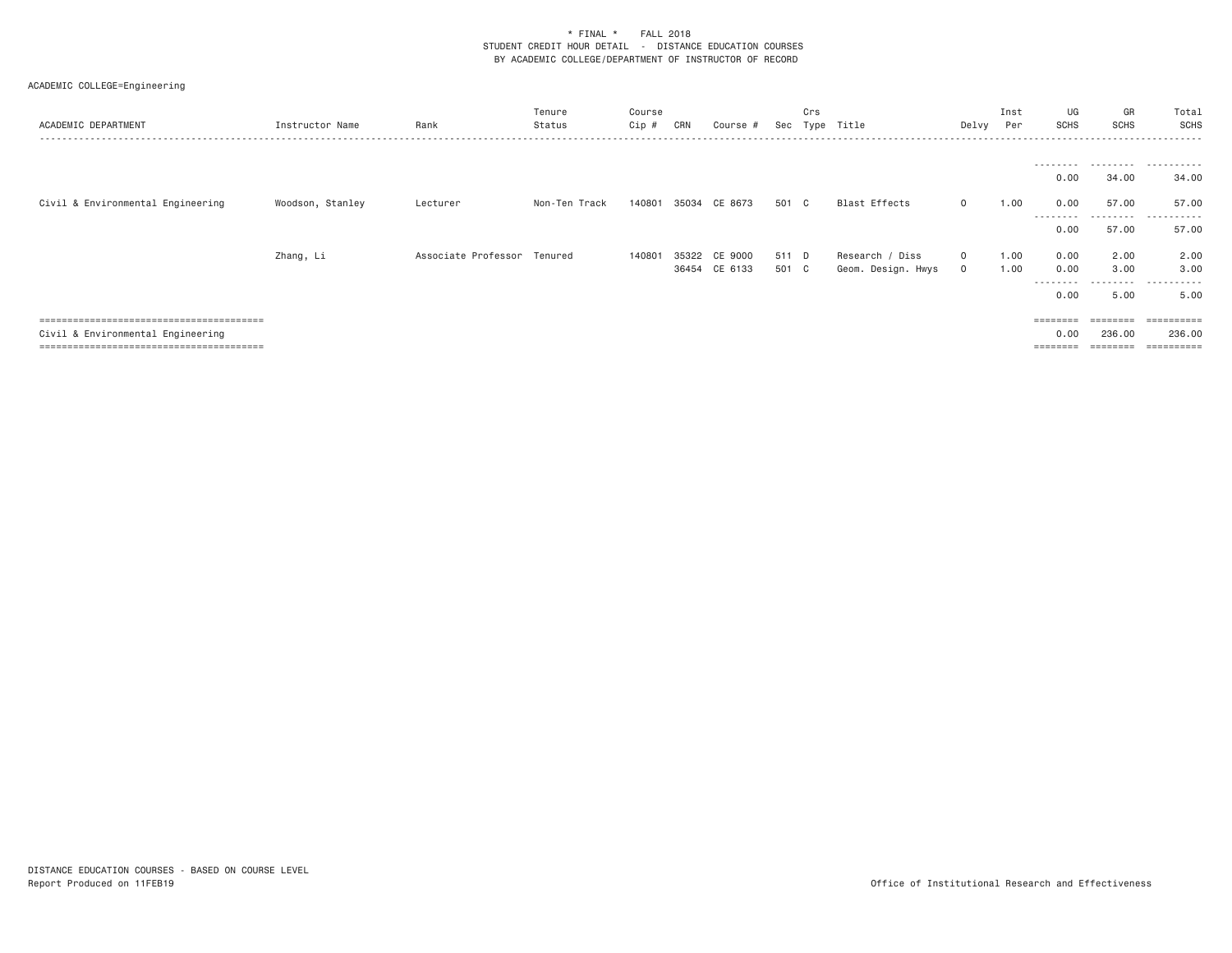| ACADEMIC DEPARTMENT            | Instructor Name        | Rank                              | Tenure<br>Status | Course<br>$Cip \#$ | CRN   | Course #       | Sec   | Crs<br>Type | Title                  | Delvv    | Inst<br>Per | UG<br><b>SCHS</b> | GR<br><b>SCHS</b>  | Total<br><b>SCHS</b>                        |
|--------------------------------|------------------------|-----------------------------------|------------------|--------------------|-------|----------------|-------|-------------|------------------------|----------|-------------|-------------------|--------------------|---------------------------------------------|
| Computer Science & Engineering | Archibald, Christopher | Assistant Professor Ten Track     |                  | 110101             | 36983 | CSE 8000       | 501 D |             | Research / Thesis      | $\Omega$ | 1.00        | 0.00<br>.         | 3.00               | 3.00                                        |
|                                |                        |                                   |                  |                    |       |                |       |             |                        |          |             | 0.00              | .<br>3.00          | $- - -$<br>.<br>3.00                        |
|                                | Bethel, Cindy          | Associate Professor Tenured       |                  | 309999             |       | 36419 CME 9000 | 501 D |             | Research/Dis           | $\circ$  | 1.00        | 0.00              | 6.00               | 6,00                                        |
|                                |                        |                                   |                  |                    |       |                |       |             |                        |          |             | --------<br>0.00  | 6.00               | .<br>6.00                                   |
|                                | Crumpton, Joseph       | Clinical Assist Pro Non-Ten Track |                  | 110101             | 36268 | CSE 8233       | 501 C |             | Soft Engr Prog Mgt     | $\Omega$ | 1.00        | 0.00              | 15.00              | 15.00                                       |
|                                |                        |                                   |                  |                    |       |                |       |             |                        |          |             | --------<br>0.00  | .<br>15.00         | .<br>15.00                                  |
|                                | Swan, John             | Professor                         | Tenured          | 110701             | 35047 | CSE 6753       | 501 C |             | Computation Fundamen 0 |          | 1.00        | 0.00              | 18,00              | 18.00                                       |
|                                |                        |                                   |                  |                    |       |                |       |             |                        |          |             | ---------<br>0.00 | ---------<br>18.00 | .<br>18.00                                  |
| Computer Science & Engineering |                        |                                   |                  |                    |       |                |       |             |                        |          |             | ========<br>0.00  | ========<br>42.00  | =========<br>42.00<br>$=$ = = = = = = = = = |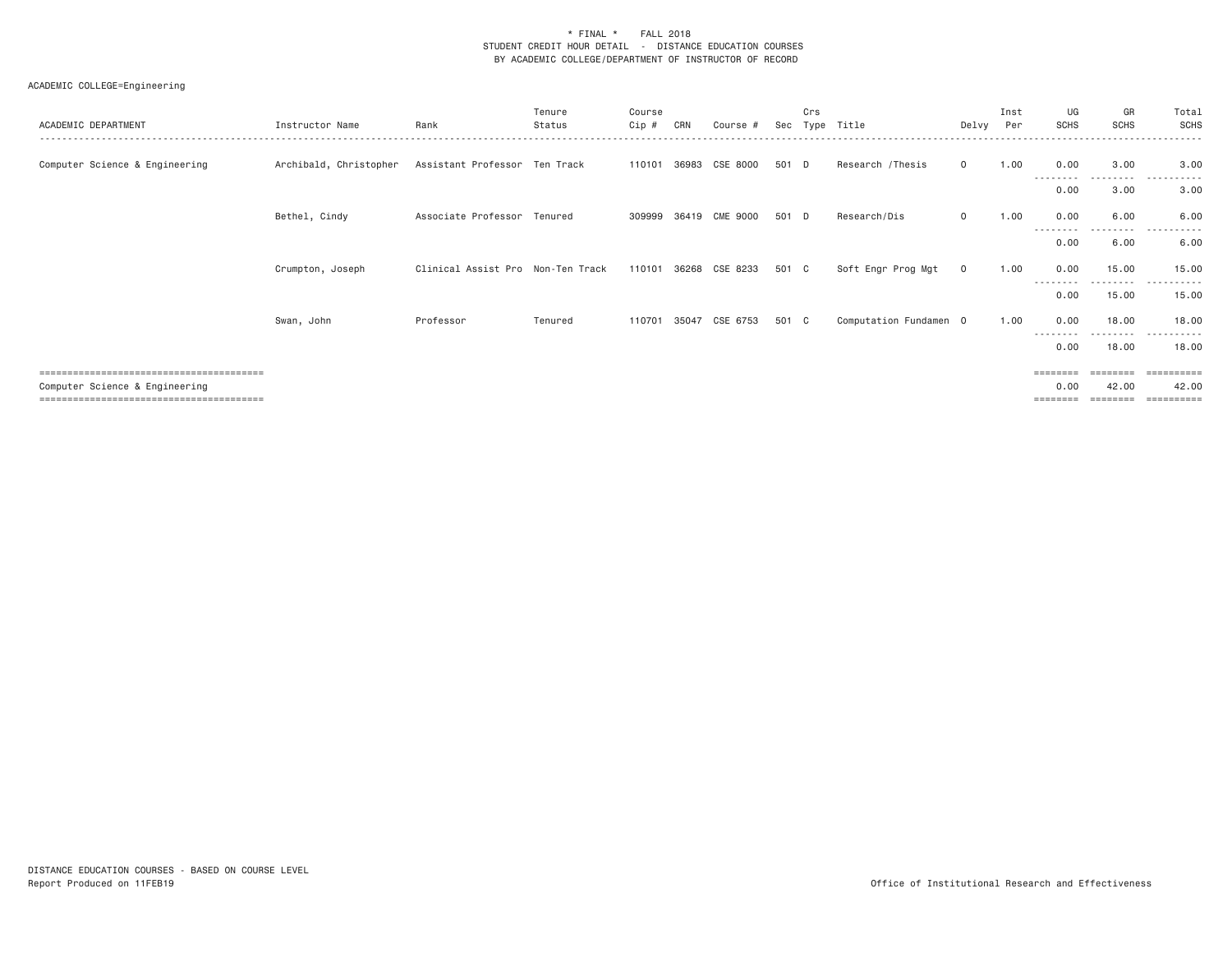| ACADEMIC DEPARTMENT                    | Instructor Name                                       | Rank                          | Tenure<br>Status | Course<br>Cip # | CRN   | Course #                                |                | Crs | Sec Type Title                          | Delvy               | Inst<br>Per  | UG<br><b>SCHS</b>                             | GR<br><b>SCHS</b>            | Total<br><b>SCHS</b><br>$\frac{1}{2} \left( \frac{1}{2} \right) \left( \frac{1}{2} \right) \left( \frac{1}{2} \right) \left( \frac{1}{2} \right) \left( \frac{1}{2} \right) \left( \frac{1}{2} \right)$                                                                                                                                                                                                                                                                                          |
|----------------------------------------|-------------------------------------------------------|-------------------------------|------------------|-----------------|-------|-----------------------------------------|----------------|-----|-----------------------------------------|---------------------|--------------|-----------------------------------------------|------------------------------|--------------------------------------------------------------------------------------------------------------------------------------------------------------------------------------------------------------------------------------------------------------------------------------------------------------------------------------------------------------------------------------------------------------------------------------------------------------------------------------------------|
| Electrical & Computer Engineering      | Ball, John                                            | Assistant Professor Ten Track |                  | 141001          | 34257 | ECE 6413<br>35341 ECE 9000              | 501 C<br>503 D |     | Digital Signal Proce 0<br>Research/Diss | 0                   | 1.00<br>1.00 | 0.00<br>0.00                                  | 30.00<br>6.00                | 30.00<br>6.00                                                                                                                                                                                                                                                                                                                                                                                                                                                                                    |
|                                        |                                                       |                               |                  |                 |       |                                         |                |     |                                         |                     |              | 0.00                                          | -----<br>36.00               | . <u>.</u> .<br>36.00                                                                                                                                                                                                                                                                                                                                                                                                                                                                            |
|                                        | Donohoe, John                                         | Professor                     | Tenured          | 141001          |       | 35344 ECE 9000<br>36557 ECE 7000        | 505 D<br>501 I |     | Research/Diss<br>Directed Indiv Study   | 0<br>$\overline{0}$ | 1.00<br>1.00 | 0.00<br>0.00                                  | 1.00<br>3.00                 | 1.00<br>3.00                                                                                                                                                                                                                                                                                                                                                                                                                                                                                     |
|                                        |                                                       |                               |                  |                 |       |                                         |                |     |                                         |                     |              | .<br>0.00                                     | .<br>4.00                    | .<br>4.00                                                                                                                                                                                                                                                                                                                                                                                                                                                                                        |
|                                        | Du, Qian                                              | Professor                     | Tenured          |                 |       | 141001 35037 ECE 8493<br>35345 ECE 9000 | 501 C<br>506 D |     | Neural Networks<br>Research/Diss        | 0<br>0              | 1.00<br>1.00 | 0.00<br>0.00                                  | 51.00<br>5.00<br>.           | 51.00<br>5.00<br>.                                                                                                                                                                                                                                                                                                                                                                                                                                                                               |
|                                        |                                                       |                               |                  |                 |       |                                         |                |     |                                         |                     |              | 0.00                                          | 56.00                        | 56.00                                                                                                                                                                                                                                                                                                                                                                                                                                                                                            |
|                                        | Fowler, James                                         | Professor                     | Tenured          |                 |       | 141001 35347 ECE 9000                   | 508 D          |     | Research/Diss                           | 0                   | 1.00         | 0.00<br><b></b>                               | 4.00<br>.                    | 4.00<br>$\frac{1}{2}$                                                                                                                                                                                                                                                                                                                                                                                                                                                                            |
|                                        |                                                       |                               |                  |                 |       |                                         |                |     |                                         |                     |              | 0.00                                          | 4.00                         | 4.00                                                                                                                                                                                                                                                                                                                                                                                                                                                                                             |
|                                        | Fu, Yong                                              | Associate Professor Tenured   |                  |                 |       | 141001 34258 ECE 6613<br>35348 ECE 9000 | 501 C<br>509 D |     | Pwr Transmission Sys 0<br>Research/Diss | 0                   | 1.00<br>1.00 | 0.00<br>0.00<br>$\cdots \cdots \cdots \cdots$ | 21.00<br>1.00<br>.           | 21.00<br>1.00<br>.                                                                                                                                                                                                                                                                                                                                                                                                                                                                               |
|                                        |                                                       |                               |                  |                 |       |                                         |                |     |                                         |                     |              | 0.00                                          | 22.00                        | 22.00                                                                                                                                                                                                                                                                                                                                                                                                                                                                                            |
|                                        | Karimi-Ghartemani, Maso Associate Professor Ten Track |                               |                  |                 |       | 141001 35039 ECE 8943<br>35350 ECE 9000 | 501 C<br>511 D |     | Optimal Control Dyna 0<br>Research/Diss | $\mathsf{O}$        | 1.00<br>1.00 | 0.00<br>0.00                                  | 21.00<br>1.00                | 21.00<br>1.00                                                                                                                                                                                                                                                                                                                                                                                                                                                                                    |
|                                        |                                                       |                               |                  |                 |       |                                         |                |     |                                         |                     |              | --------<br>0.00                              | .<br>22.00                   | 22.00                                                                                                                                                                                                                                                                                                                                                                                                                                                                                            |
|                                        | Kluss, Joni Viljami                                   | Assistant Professor Ten Track |                  |                 |       | 141001 35340 ECE 9000 501 D             |                |     | Research/Diss                           | 0                   | 1.00         | 0.00                                          | 3.00<br>$\omega$ is a set of | 3.00<br>.                                                                                                                                                                                                                                                                                                                                                                                                                                                                                        |
|                                        |                                                       |                               |                  |                 |       |                                         |                |     |                                         |                     |              | 0.00                                          | 3.00                         | 3.00                                                                                                                                                                                                                                                                                                                                                                                                                                                                                             |
|                                        | Kurum, Mehmet                                         | Assistant Professor Ten Track |                  |                 |       | 141001 35352 ECE 9000 513 D             |                |     | Research/Diss                           | 0                   | 1.00         | 0.00<br>.                                     | 3.00<br>.                    | 3.00                                                                                                                                                                                                                                                                                                                                                                                                                                                                                             |
|                                        |                                                       |                               |                  |                 |       |                                         |                |     |                                         |                     |              | 0.00                                          | 3.00                         | 3.00                                                                                                                                                                                                                                                                                                                                                                                                                                                                                             |
|                                        | Luo, Chaomin                                          | Associate Professor Tenured   |                  |                 |       | 140901 35038 ECE 6713                   | 501 C          |     | Computer Architectur 0                  |                     | 1.00         | 0.00                                          | 27.00<br>.                   | 27.00<br>.                                                                                                                                                                                                                                                                                                                                                                                                                                                                                       |
|                                        |                                                       |                               |                  |                 |       |                                         |                |     |                                         |                     |              | 0.00                                          | 27.00                        | 27.00                                                                                                                                                                                                                                                                                                                                                                                                                                                                                            |
|                                        | Tang, Bo                                              | Assistant Professor Ten Track |                  |                 |       | 141001 35353 ECE 9000                   | 516 D          |     | Research/Diss                           | 0                   | 1.00         | 0.00                                          | 13.00                        | 13.00                                                                                                                                                                                                                                                                                                                                                                                                                                                                                            |
|                                        |                                                       |                               |                  |                 |       |                                         |                |     |                                         |                     |              | 0.00                                          | 13.00                        | 13.00                                                                                                                                                                                                                                                                                                                                                                                                                                                                                            |
| Electrical & Computer Engineering      |                                                       |                               |                  |                 |       |                                         |                |     |                                         |                     |              | <b>EDESSERS</b><br>0.00                       | ========<br>190.00           | $\begin{array}{cccccccccc} \multicolumn{2}{c}{} & \multicolumn{2}{c}{} & \multicolumn{2}{c}{} & \multicolumn{2}{c}{} & \multicolumn{2}{c}{} & \multicolumn{2}{c}{} & \multicolumn{2}{c}{} & \multicolumn{2}{c}{} & \multicolumn{2}{c}{} & \multicolumn{2}{c}{} & \multicolumn{2}{c}{} & \multicolumn{2}{c}{} & \multicolumn{2}{c}{} & \multicolumn{2}{c}{} & \multicolumn{2}{c}{} & \multicolumn{2}{c}{} & \multicolumn{2}{c}{} & \multicolumn{2}{c}{} & \multicolumn{2}{c}{} & \mult$<br>190.00 |
| -------------------------------------- |                                                       |                               |                  |                 |       |                                         |                |     |                                         |                     |              |                                               |                              | ======== ======== ==========                                                                                                                                                                                                                                                                                                                                                                                                                                                                     |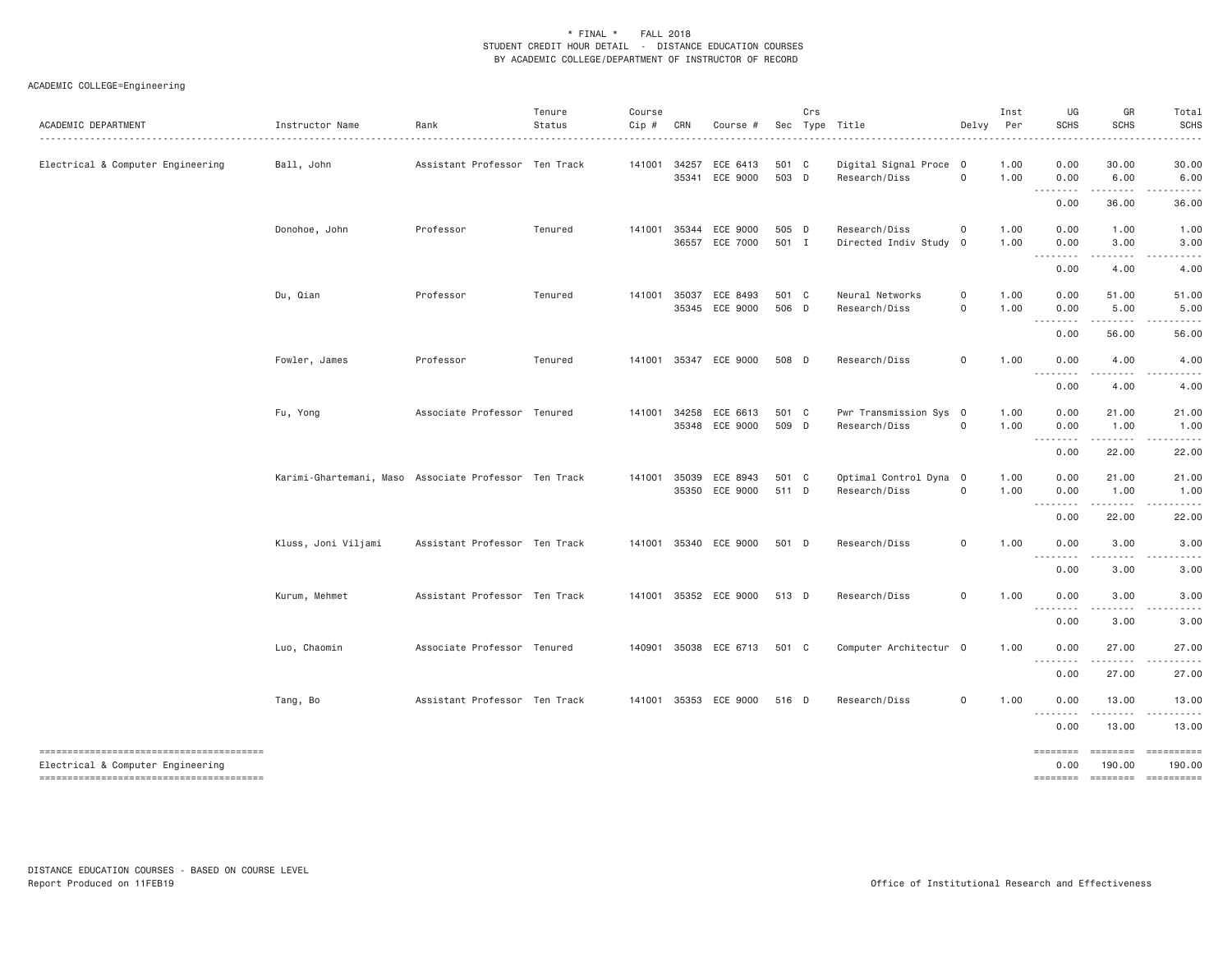# ACADEMIC COLLEGE=Engineering

| ACADEMIC DEPARTMENT                                | Instructor Name        | Rank                          | Tenure<br>Status | Course<br>Cip # | CRN          | Course #             |       | Crs | Sec Type Title         | Delvy               | Inst<br>Per | UG<br><b>SCHS</b>                                           | GR<br><b>SCHS</b>    | Total<br><b>SCHS</b> |
|----------------------------------------------------|------------------------|-------------------------------|------------------|-----------------|--------------|----------------------|-------|-----|------------------------|---------------------|-------------|-------------------------------------------------------------|----------------------|----------------------|
| Industrial & Systems Engineering                   | Bian, Linkan           | Associate Professor Ten Track |                  | 142701          | 35035        | IE 8353              | 501 C |     | Mfg Systems Modeling   | $\Omega$            | 1.00        | 0.00                                                        | 24.00                | 24.00                |
|                                                    |                        |                               |                  |                 |              | 143501 35369 IE 9000 | 501 D |     | Research/DIss          | $\mathbf 0$         | 1.00        | 0.00                                                        | 1.00                 | 1.00                 |
|                                                    |                        |                               |                  |                 |              |                      |       |     |                        |                     |             | $\sim$ $\sim$ $\sim$ $\sim$<br>$\sim$ $\sim$ $\sim$<br>0.00 | $- - - - -$<br>25.00 | 25.00                |
|                                                    | Bullington, Stanley    | Professor                     | Tenured          | 142701          |              | 35075 IE 4753        | 501 C |     | Systems Engr & Analy   | $\overline{0}$      | 1.00        | 3.00                                                        | 0.00                 | 3.00                 |
|                                                    |                        |                               |                  | 143501          | 35370        | IE 9000              | 502 D |     | Research/DIss          | $\mathsf{O}\xspace$ | 1.00        | 0.00                                                        | 2.00<br>.            | 2.00<br>-----        |
|                                                    |                        |                               |                  |                 |              |                      |       |     |                        |                     |             | 3.00                                                        | 2.00                 | 5.00                 |
|                                                    | Burch, Reuben          | Assistant Professor Ten Track |                  | 143501          | 35267        | IE 8163              | 501 C |     | Macroergonomics        | $\mathsf{O}\xspace$ | 1.00        | 0.00                                                        | 30.00                | 30.00                |
|                                                    |                        |                               |                  |                 | 35371        | IE 9000              | 503 D |     | Research/DIss          | $\mathbf 0$         | 1.00        | 0.00                                                        | 5.00                 | 5.00                 |
|                                                    |                        |                               |                  |                 |              | 36659 IE 7000        | 502 I |     | Directed Indiv Study   | $\overline{0}$      | 1.00        | 0.00<br>$\sim$ $\sim$ $\sim$                                | 3.00                 | 3.00                 |
|                                                    |                        |                               |                  |                 |              |                      |       |     |                        |                     |             | 0.00                                                        | 38.00                | 38.00                |
|                                                    | Green, Robert          | Non-Faculty                   | Not Applicable   | 143501          |              | 34424 IE 6513        | 501 C |     | Engineering Admin      | 0                   | 1.00        | 0.00                                                        | 21.00                | 21.00                |
|                                                    |                        |                               |                  |                 |              | 35061 IE 4513        | 501 C |     | Engineering Admin      | $\mathsf{O}\xspace$ | 1.00        | 3.00                                                        | 0.00<br>.            | 3.00<br>.            |
|                                                    |                        |                               |                  |                 |              |                      |       |     |                        |                     |             | 3.00                                                        | 21.00                | 24.00                |
|                                                    | Jaradat, Raed          | Assistant Professor Ten Track |                  | 143501          | 35360        | IE 8000              | 504 D |     | Research / Thesis      | $\mathsf{O}\xspace$ | 1.00        | 0.00                                                        | 9.00                 | 9.00                 |
|                                                    |                        |                               |                  |                 | 35372        | IE 9000              | 504 D |     | Research/DIss          | $\mathbf 0$         | 1.00        | 0.00                                                        | 3.00                 | 3.00                 |
|                                                    |                        |                               |                  |                 |              | 37130 IE 7000        | 503 I |     | Directed Indiv Study 0 |                     | 1.00        | 0.00<br>.                                                   | 3.00<br><u>.</u>     | 3.00                 |
|                                                    |                        |                               |                  |                 |              |                      |       |     |                        |                     |             | 0.00                                                        | 15.00                | 15.00                |
|                                                    | Ma, Junfeng            | Assistant Professor Ten Track |                  | 143501          | 34427        | IE 6653              | 501 C |     | Ind Qual Control I     | 0                   | 1.00        | 0.00                                                        | 18.00                | 18.00                |
|                                                    |                        |                               |                  |                 | 35074        | IE 4653              | 501 C |     | Ind Qual Control I     | $\mathbf 0$         | 1.00        | 3.00                                                        | 0.00                 | 3.00                 |
|                                                    |                        |                               |                  |                 | 35373        | IE 9000              | 505 D |     | Research/DIss          | $\mathbf 0$         | 1.00        | 0.00                                                        | 3.00                 | 3.00                 |
|                                                    |                        |                               |                  |                 |              | 143701 35406 IE 8733 | 501 C |     | Decision Theory        | $\mathsf{O}\xspace$ | 1.00        | 0.00<br>.                                                   | 45.00                | 45.00                |
|                                                    |                        |                               |                  |                 |              |                      |       |     |                        |                     |             | 3.00                                                        | 66.00                | 69.00                |
|                                                    | Marufuzzaman, Mohammad | Assistant Professor Ten Track |                  |                 | 143501 35261 | IE 8990              | 501 C |     | Special Topic In IE    | $\overline{0}$      | 1.00        | 0.00                                                        | 15.00                | 15.00                |
|                                                    |                        |                               |                  |                 |              | 35374 IE 9000        | 506 D |     | Research/DIss          | $\mathsf{O}\xspace$ | 1.00        | 0.00                                                        | 8.00                 | 8.00                 |
|                                                    |                        |                               |                  |                 | 36455        | IE 7000              | 501 I |     | Directed Indiv Study 0 |                     | 1.00        | 0.00                                                        | 3.00<br>.            | 3.00<br>.            |
|                                                    |                        |                               |                  |                 |              |                      |       |     |                        |                     |             | 0.00                                                        | 26.00                | 26.00                |
|                                                    | Reeves, Kari           | Professor                     | Tenured          | 140101          | 35526        | GE 8003              | 501 C |     | MENG Capstone          | 0                   | 0.50        | 0.00                                                        | 1.50                 | 1.50                 |
|                                                    |                        |                               |                  | 143501          | 35364        | IE 8000              | 508 D |     | Research / Thesis      | $\mathbf 0$         | 1.00        | 0.00                                                        | 1.00                 | 1.00                 |
|                                                    |                        |                               |                  |                 |              | 35376 IE 9000        | 508 D |     | Research/DIss          | $\mathbf 0$         | 1.00        | 0.00<br>$\sim$ $\sim$ $\sim$<br>.                           | 11.00                | 11.00                |
|                                                    |                        |                               |                  |                 |              |                      |       |     |                        |                     |             | 0.00                                                        | 13.50                | 13.50                |
|                                                    | Smith, Brian           | Assistant Professor Ten Track |                  |                 | 143501 34425 | IE 6573              | 501 C |     | Process Imprvmnt Eng 0 |                     | 1.00        | 0.00                                                        | 60.00                | 60.00                |
|                                                    |                        |                               |                  |                 | 35365        | IE 8000              | 509 D |     | Research / Thesis      | $\mathsf{O}\xspace$ | 1.00        | 0.00                                                        | 1.00                 | 1.00                 |
|                                                    |                        |                               |                  |                 |              | 35377 IE 9000        | 509 D |     | Research/DIss          | $\mathbf 0$         | 1.00        | 0.00<br>.                                                   | 7.00                 | 7.00                 |
|                                                    |                        |                               |                  |                 |              |                      |       |     |                        |                     |             | 0.00                                                        | 68.00                | 68.00                |
|                                                    | Strawderman, Lesley    | Professor                     | Tenured          |                 |              | 143501 35366 IE 8000 | 510 D |     | Research / Thesis      | $\Omega$            | 1.00        | 0.00                                                        | 6.00                 | 6.00                 |
| DISTANCE EDUCATION COURSES - BASED ON COURSE LEVEL |                        |                               |                  |                 |              |                      |       |     |                        |                     |             |                                                             |                      |                      |

Report Produced on 11FEB19 Office of Institutional Research and Effectiveness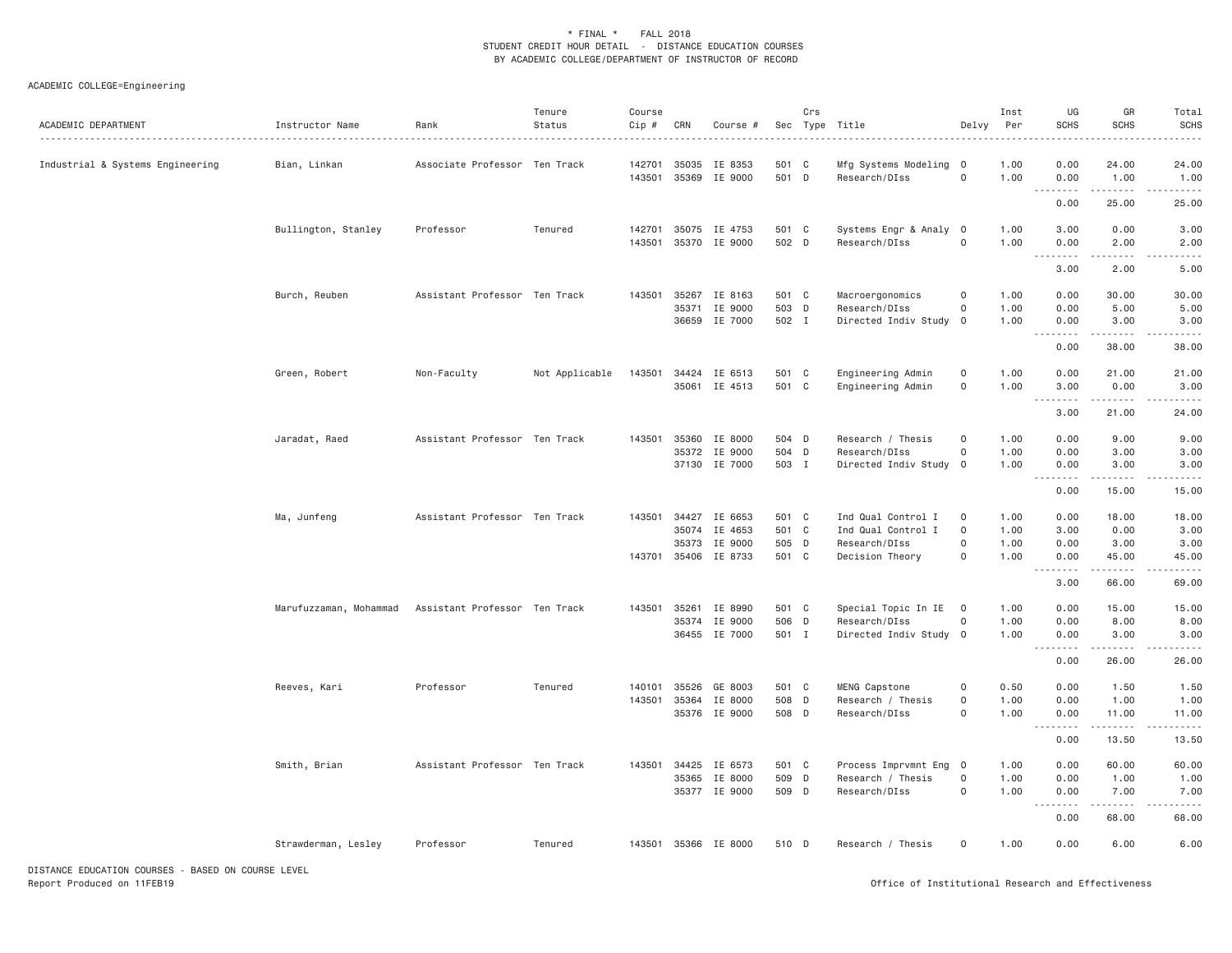| ACADEMIC DEPARTMENT              | Instructor Name     | Rank                          | Tenure<br>Status | Course<br>Cip #  | CRN   | Course #                 | Sec            | Crs<br>Tvpe | Title                                    | Delvy                   | Inst<br>Per  | UG<br><b>SCHS</b>        | GR<br><b>SCHS</b>              | Total<br>SCHS                            |
|----------------------------------|---------------------|-------------------------------|------------------|------------------|-------|--------------------------|----------------|-------------|------------------------------------------|-------------------------|--------------|--------------------------|--------------------------------|------------------------------------------|
| Industrial & Systems Engineering | Strawderman, Lesley | Professor                     | Tenured          | 143501<br>270301 | 35378 | IE 9000<br>34426 IE 6613 | 510 D<br>501 C |             | Research/DIss<br>Eng Statistics I        | $\mathbf{0}$<br>$\circ$ | 1.00<br>1.00 | 0.00<br>0.00             | 6.00<br>33.00                  | 6.00<br>33.00                            |
|                                  |                     |                               |                  |                  |       |                          |                |             |                                          |                         |              | --------<br>0.00         | ---------<br>45.00             | .<br>45.00                               |
|                                  | Tian, Wenmeng       | Assistant Professor Ten Track |                  | 143501           | 34422 | IE 4333<br>34423 IE 6333 | 501 C<br>501 C |             | Prod Control Sys I<br>Prod Control Sys I | $\circ$<br>$\circ$      | 1.00<br>1.00 | 9.00<br>0.00             | 0.00<br>36.00                  | 9.00<br>36.00                            |
|                                  |                     |                               |                  |                  |       | 35379 IE 9000            | 511 D          |             | Research/DIss                            | $\mathbf{0}$            | 1.00         | 0.00<br>--------<br>9.00 | 1.00<br>$\frac{1}{2}$<br>37.00 | 1.00<br>. <u>.</u> .<br>$- - -$<br>46.00 |
|                                  | Usher, John         | Professor                     | Tenured          | 143501           | 35368 | IE 8000<br>35380 IE 9000 | 512 D<br>512 D |             | Research / Thesis<br>Research/DIss       | $\circ$<br>$\mathbf{0}$ | 1.00<br>1.00 | 0.00<br>0.00             | 4.00<br>2.00                   | 4.00<br>2.00                             |
|                                  |                     |                               |                  |                  |       |                          |                |             |                                          |                         |              | - - - - -<br>0.00        | $\cdots$<br>6.00               | 6.00                                     |
|                                  |                     |                               |                  |                  |       |                          |                |             |                                          |                         |              | ========                 | ========                       |                                          |
| Industrial & Systems Engineering |                     |                               |                  |                  |       |                          |                |             |                                          |                         |              | 18.00<br>========        | 362.50<br>---------            | 380.50<br>-----------                    |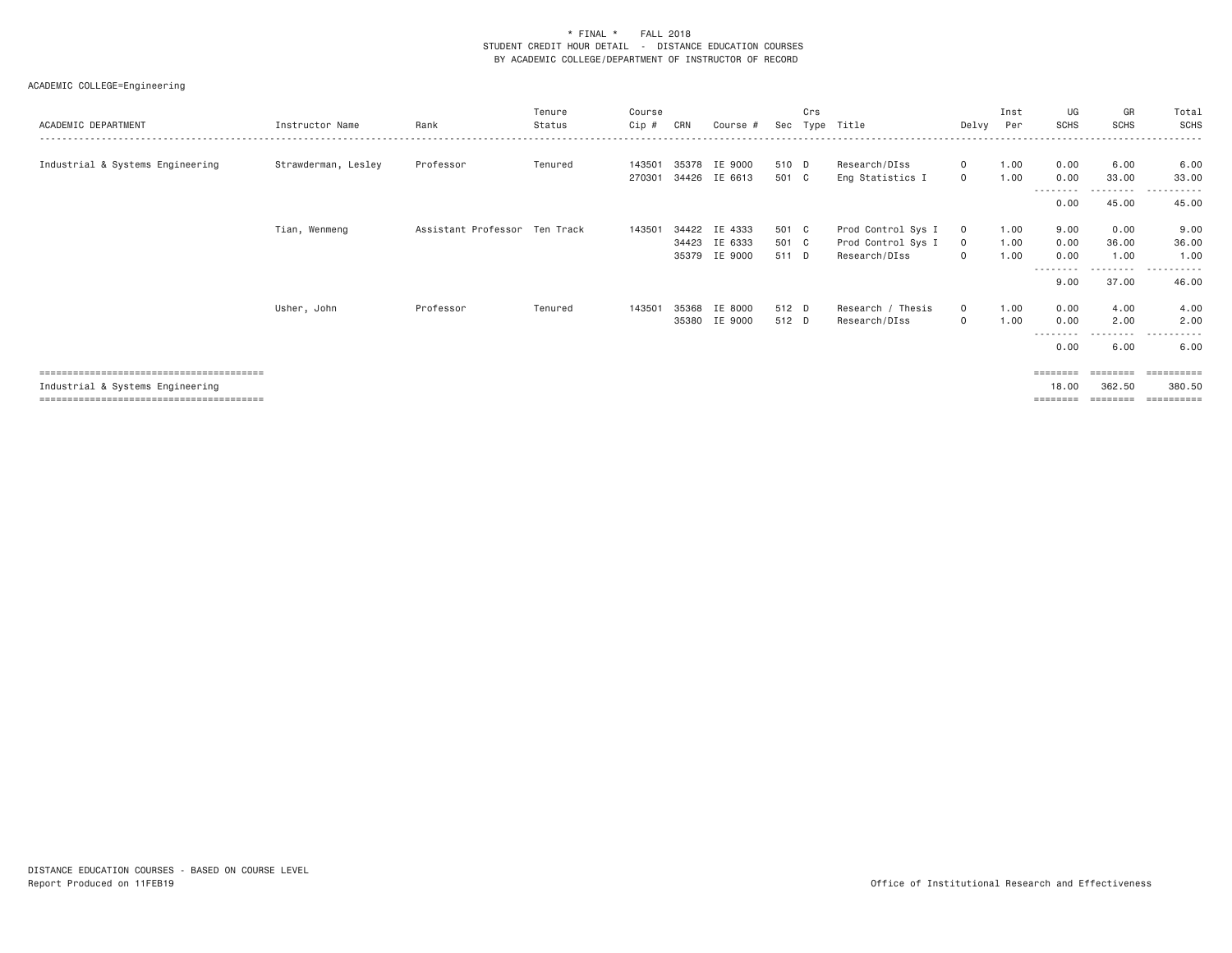| ACADEMIC DEPARTMENT                                              | Instructor Name   | Rank                          | Tenure<br>Status | Course<br>Cip # | CRN | Course #             | Sec   | Crs | Type Title             | Delvy          | Inst<br>Per | UG<br><b>SCHS</b>  | GR<br><b>SCHS</b> | Total<br><b>SCHS</b><br>.       |
|------------------------------------------------------------------|-------------------|-------------------------------|------------------|-----------------|-----|----------------------|-------|-----|------------------------|----------------|-------------|--------------------|-------------------|---------------------------------|
| Mechanical Engineering                                           | Chen, Lei         | Assistant Professor Ten Track |                  |                 |     | 141901 34448 ME 6123 | 501 C |     | Failure of Eng. Mat' 0 |                | 1.00        | 0.00               | 24.00             | 24.00                           |
|                                                                  |                   |                               |                  |                 |     |                      |       |     |                        |                |             | --------<br>0.00   | 24.00             | 24.00                           |
|                                                                  | Cho, HeeJin       | Associate Professor Ten Track |                  | 141901          |     | 34451 ME 8213        | 501 C |     | Engineering Anal I     | $\overline{0}$ | 1.00        | 0.00               | 12.00             | 12.00                           |
|                                                                  |                   |                               |                  |                 |     | 36608 ME 7000        | 502 I |     | Directed Indiv Study 0 |                | 1.00        | 0.00               | 3.00              | 3.00                            |
|                                                                  |                   |                               |                  |                 |     | 36609 ME 7000        | 503 I |     | Directed Indiv Study 0 |                | 1.00        | 0.00<br>.          | 3.00              | 3.00                            |
|                                                                  |                   |                               |                  |                 |     |                      |       |     |                        |                |             | 0.00               | 18.00             | 18.00                           |
|                                                                  | Horstemeyer, Mark | Professor                     | Tenured          | 141901          |     | 34450 ME 8011        | 501 S |     | Graduate Seminar       | $\circ$        | 1.00        | 0.00               | 9.00              | 9.00                            |
|                                                                  |                   |                               |                  |                 |     | 35040 ME 8243        | 501 C |     | Finite Element In Me 0 |                | 1.00        | 0.00               | 30.00             | 30.00                           |
|                                                                  |                   |                               |                  |                 |     | 35392 ME 8000        | 503 D |     | Research / Thesis      | 0              | 1.00        | 0.00               | 3.00              | 3.00                            |
|                                                                  |                   |                               |                  |                 |     | 35399 ME 9000        | 503 D |     | Research / Diss        | $\mathbf 0$    | 1.00        | 0.00               | 4.00              | 4.00                            |
|                                                                  |                   |                               |                  |                 |     |                      |       |     |                        |                |             | . <u>.</u><br>0.00 | 46.00             | 46.00                           |
|                                                                  | Liu, Yucheng      | Associate Professor Ten Track |                  |                 |     | 141901 36550 ME 7000 | 501 I |     | Directed Indiv Study 0 |                | 1.00        | 0.00               | 3.00              | 3.00                            |
|                                                                  |                   |                               |                  |                 |     |                      |       |     |                        |                |             | . <b>.</b><br>0.00 | 3.00              | $- - -$<br>. <u>.</u> .<br>3.00 |
|                                                                  | Marcum, David     | Professor                     | Tenured          | 141901          |     | 35041 ME 6833        | 501 C |     | Intermed Fluid Mech    | $\overline{0}$ | 1.00        | 0.00<br>---------  | 9.00<br>-----     | 9.00<br>. <b>.</b> .            |
|                                                                  |                   |                               |                  |                 |     |                      |       |     |                        |                |             | 0.00               | 9.00              | 9.00                            |
|                                                                  | Priddy, Matthew   | Assistant Professor Ten Track |                  | 141901          |     | 35404 ME 6133        | 501 C |     | Mechanical Metallurg 0 |                | 1.00        | 0.00               | 24.00             | 24.00                           |
|                                                                  |                   |                               |                  |                 |     |                      |       |     |                        |                |             | --------<br>0.00   | 24.00             | 24.00                           |
|                                                                  |                   |                               |                  |                 |     |                      |       |     |                        |                |             | ========           | <b>EEEEEEE</b>    | ==========                      |
| Mechanical Engineering<br>-------------------------------------- |                   |                               |                  |                 |     |                      |       |     |                        |                |             | 0.00<br>========   | 124,00            | 124,00<br>======== =========    |
|                                                                  |                   |                               |                  |                 |     |                      |       |     |                        |                |             |                    |                   |                                 |